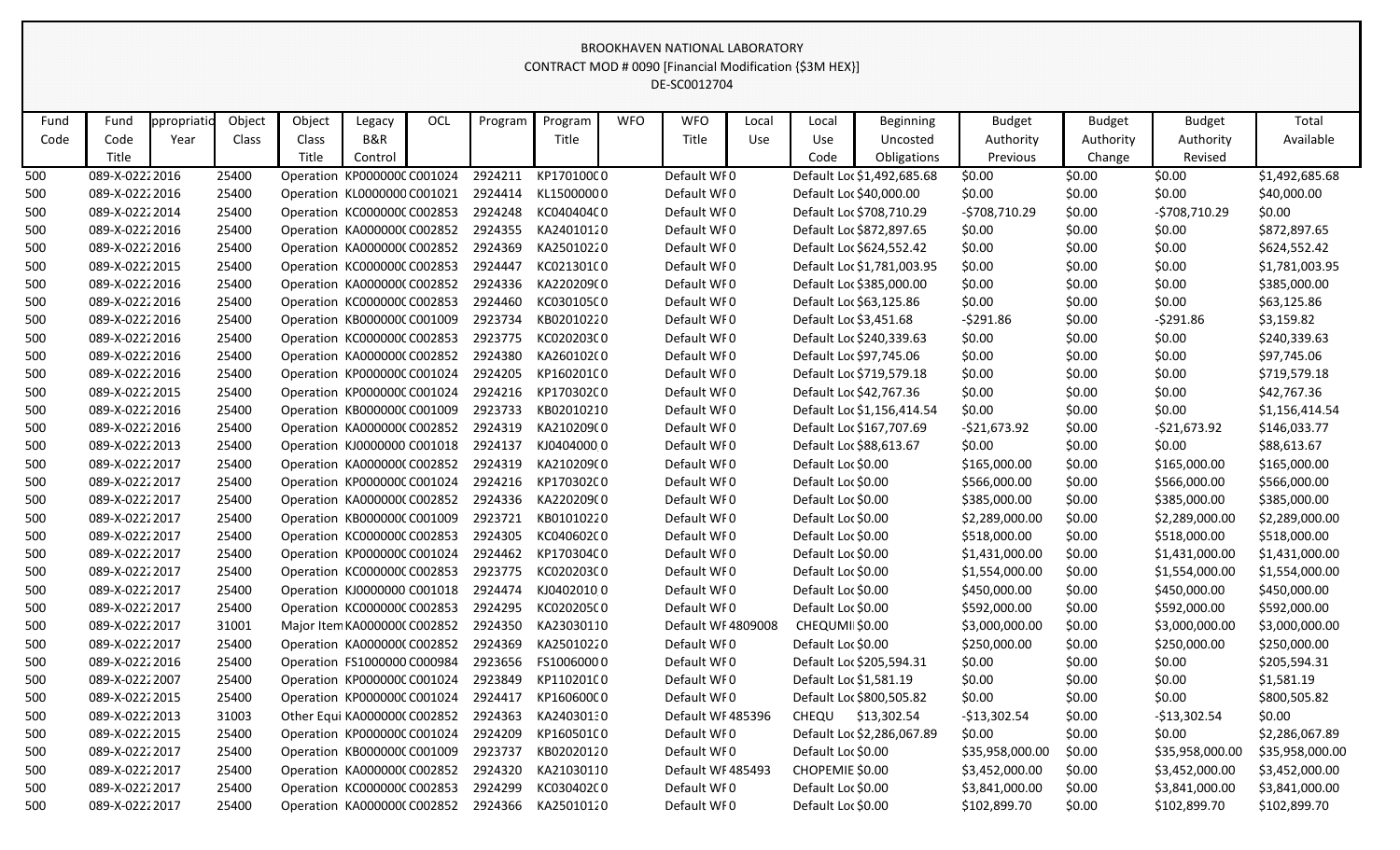| Fund | Fund           | ppropriatic | Object | Object                             | Legacy                        | OCL | Program | Program    | <b>WFO</b> | <b>WFO</b>        | Local      | Local               | <b>Beginning</b>           | <b>Budget</b>    | <b>Budget</b> | <b>Budget</b>    | Total            |
|------|----------------|-------------|--------|------------------------------------|-------------------------------|-----|---------|------------|------------|-------------------|------------|---------------------|----------------------------|------------------|---------------|------------------|------------------|
| Code | Code           | Year        | Class  | Class                              | B&R                           |     |         | Title      |            | Title             | <b>Use</b> | Use                 | Uncosted                   | Authority        | Authority     | Authority        | Available        |
|      | Title          |             |        | Title                              | Control                       |     |         |            |            |                   |            | Code                | Obligations                | Previous         | Change        | Revised          |                  |
| 500  | 089-X-02222017 |             | 25400  |                                    | Operation KB000000C C001009   |     | 2923755 | KB04010220 |            | Default WF0       |            | Default Loc \$0.00  |                            | \$839,000.00     | \$0.00        | \$839,000.00     | \$839,000.00     |
| 500  | 089-X-02222017 |             | 25400  | Operation KC000000C C002853        |                               |     | 2924192 | KC020701C0 |            | Default WF0       |            | Default Loc \$0.00  |                            | \$3,332,000.00   | \$0.00        | \$3,332,000.00   | \$3,332,000.00   |
| 500  | 089-X-02222017 |             | 25400  |                                    | Operation KC000000CC002853    |     | 2924294 | KC020204C0 |            | Default WF0       |            | Default Loc \$0.00  |                            | \$200,000.00     | \$0.00        | \$200,000.00     | \$200,000.00     |
| 500  | 089-X-02222017 |             | 25400  |                                    | Operation KB000000C C001009   |     | 2924156 | KB02010520 |            | Default WF0       |            | Default Loc \$0.00  |                            | \$782,000.00     | \$0.00        | \$782,000.00     | \$782,000.00     |
| 500  | 089-X-02222017 |             | 25400  |                                    | Operation KB000000C C001009   |     | 2923734 | KB02010220 |            | Default WF0       |            | Default Loc \$0.00  |                            | \$25,000.00      | \$0.00        | \$25,000.00      | \$25,000.00      |
| 500  | 089-X-02222017 |             | 25400  |                                    | Operation KC000000C C002853   |     | 2924233 | KC040104C0 |            | Default WF0       |            | Default Loc \$0.00  |                            | \$103,334,000.00 | \$0.00        | \$103,334,000.00 | \$103,334,000.00 |
| 500  | 089-X-02222015 |             | 25400  |                                    | Operation KC000000CC002853    |     | 2923769 | KC020101(0 |            | Default WF0       |            | Default Loc \$0.00  |                            | \$3,393.61       | \$0.00        | \$3,393.61       | \$3,393.61       |
| 500  | 089-X-02222017 |             | 25400  |                                    | Operation KL0000000 C001021   |     | 2924414 | KL15000000 |            | Default WF0       |            | Default Loc \$0.00  |                            | \$76,950.00      | \$0.00        | \$76,950.00      | \$76,950.00      |
| 500  | 089-X-02222013 |             | 32001  |                                    | Constructic 39KG00000 C002739 |     | 2924227 | 39KG0100(0 |            | Default WF0       |            |                     | Default Loc \$13,328.21    | \$0.00           | \$0.00        | \$0.00           | \$13,328.21      |
| 500  | 089-X-02222011 |             | 31003  |                                    | Other Equi KC000000C C002853  |     | 3023325 | KC020302C0 |            | Default WF485396  |            | CHEQU               | \$2,515.98                 | \$0.00           | \$0.00        | \$0.00           | \$2,515.98       |
| 500  | 089-X-02222016 |             | 25400  |                                    | Operation KA0000000 C002852   |     | 2924325 | KA220102(0 |            | Default WF0       |            |                     | Default Loc \$1,044,141.64 | \$0.00           | \$0.00        | \$0.00           | \$1,044,141.64   |
| 500  | 089-X-02222016 |             | 25400  |                                    | Operation KC000000CC002853    |     | 2924192 | KC020701C0 |            | Default WF0       |            |                     | Default Loc \$3,286,893.63 | \$0.00           | \$0.00        | \$0.00           | \$3,286,893.63   |
| 500  | 089-X-02222014 |             | 25400  |                                    | Operation KA0000000 C002852   |     | 2923680 | KA11028110 |            | Default WF0       |            |                     | Default Loc \$25,126.18    | \$0.00           | \$0.00        | \$0.00           | \$25,126.18      |
| 500  | 089-X-02222013 |             | 25400  |                                    | Operation KP000000C C001024   |     | 2924202 | KP160103C0 |            | Default WF0       |            |                     | Default Loc \$31,958.69    | $-531,958.69$    | \$0.00        | $-531,958.69$    | \$0.00           |
| 500  | 089-X-02222014 |             | 25400  |                                    | Operation KP000000C C001024   |     | 2924217 | KP170303C0 |            | Default WF0       |            | Default Loc \$66.09 |                            | $-566.09$        | \$0.00        | $-$66.09$        | \$0.00           |
| 500  | 089-X-02222015 |             | 25400  |                                    | Operation KP000000C C001024   |     | 2924200 | KP160101C0 |            | Default WF0       |            |                     | Default Loc \$180,000.00   | \$0.00           | \$0.00        | \$0.00           | \$180,000.00     |
| 500  | 089-X-02222014 |             | 25400  |                                    | Operation KB000000CC001009    |     | 2923741 | KB02810110 |            | Default WF0       |            |                     | Default Loc \$440,766.74   | \$0.00           | \$0.00        | \$0.00           | \$440,766.74     |
| 500  | 089-X-02222015 |             | 25400  |                                    | Operation KJ0000000 C001018   |     | 2924135 | KJ04020000 |            | Default WF0       |            |                     | Default Loc \$177,483.60   | \$0.00           | \$0.00        | \$0.00           | \$177,483.60     |
| 500  | 089-X-02222014 |             | 31003  |                                    | Other Equi KC000000C C002853  |     | 2924232 | KC04010300 |            | Default WF485396  |            | CHEQU               | \$0.35                     | $-50.35$         | \$0.00        | $-50.35$         | \$0.00           |
| 500  | 089-X-02222016 |             | 25400  |                                    | Operation FS1000000 C000984   |     | 2923658 | FS10090000 |            | Default WF0       |            |                     | Default Loc \$502,270.24   | \$0.00           | \$0.00        | \$0.00           | \$502,270.24     |
| 500  | 089-X-02222015 |             | 25400  |                                    | Operation KJ0000000 C001018   |     | 2924137 | KJ04040000 |            | Default WF0       |            |                     | Default Loc \$220,490.65   | $-52,864.15$     | \$0.00        | $-52,864.15$     | \$217,626.50     |
| 500  | 089-X-02222014 |             | 25400  |                                    | Operation KJ0000000 C001018   |     | 2924137 | KJ04040000 |            | Default WF0       |            |                     | Default Loc \$6,172.14     | \$0.00           | \$0.00        | \$0.00           | \$6,172.14       |
| 500  | 089-X-02222016 |             | 25400  |                                    | Operation KB000000CC001009    |     | 2923737 | KB02020120 |            | Default WF0       |            |                     | Default Loc \$3,890,030.59 | \$0.00           | \$0.00        | \$0.00           | \$3,890,030.59   |
| 500  | 089-X-02222010 |             | 25400  |                                    | Operation KA0000000 C002852   |     | 2924151 | KA13010320 |            | Default WF0       |            |                     | Default Loc \$3,865.54     | $-53,865.54$     | \$0.00        | $-53,865.54$     | \$0.00           |
| 500  | 089-X-02222016 |             | 25400  |                                    | Operation FS1000000 C000984   |     | 2923653 | FS10020000 |            | Default WF0       |            |                     | Default Loc \$631,209.37   | \$0.00           | \$0.00        | \$0.00           | \$631,209.37     |
| 500  | 089-X-02222016 |             | 25400  |                                    | Operation KA000000CC002852    |     | 2924358 | KA24010220 |            | Default WF0       |            |                     | Default Loc \$31,794.97    | \$0.00           | \$0.00        | \$0.00           | \$31,794.97      |
| 500  | 089-X-02222017 |             | 25400  |                                    | Operation FS1000000 C000984   |     | 2923655 | FS10050000 |            | Default WF0       |            | Default Loc \$0.00  |                            | \$2,098,000.00   | \$0.00        | \$2,098,000.00   | \$2,098,000.00   |
| 500  | 089-X-02222017 |             | 31001  |                                    | Major Item KA0000000 C002852  |     | 2924320 | KA21030110 |            | Default WF485486  |            | CHEQUMIE \$0.00     |                            | \$8,500,000.00   | \$0.00        | \$8,500,000.00   | \$8,500,000.00   |
| 500  | 089-X-02222017 |             | 25400  | Operation KA000000CC002852 2924313 |                               |     |         | KA210102(0 |            | Default WF0       |            | Default Loc \$0.00  |                            | \$5,450,000.00   | \$0.00        | \$5,450,000.00   | \$5,450,000.00   |
| 500  | 089-X-02222017 |             | 25400  |                                    | Operation FS1000000 C000984   |     | 2923656 | FS10060000 |            | Default WF0       |            | Default Loc \$0.00  |                            | \$589,000.00     | \$0.00        | \$589,000.00     | \$589,000.00     |
| 500  | 089-X-02222017 |             | 25400  | Operation KL0000000 C001021        |                               |     | 2924406 | KL10010000 |            | Default WF0       |            | Default Loc \$0.00  |                            | \$1,386,000.00   | \$0.00        | \$1,386,000.00   | \$1,386,000.00   |
| 500  | 089-X-02222017 |             | 25400  |                                    | Operation KA0000000 C002852   |     | 2924346 | KA230102(0 |            | Default WF0       |            | Default Loc \$0.00  |                            | \$1,300,000.00   | \$0.00        | \$1,300,000.00   | \$1,300,000.00   |
| 500  | 089-X-02222017 |             | 31003  |                                    | Other Equi KC000000C C002853  |     | 2924242 | KC040302C0 |            | Default WF 485396 |            | <b>CHEQU</b>        | \$0.00                     | \$600,000.00     | \$0.00        | \$600,000.00     | \$600,000.00     |
| 500  | 089-X-02222017 |             | 25400  |                                    | Operation KB000000C C001009   |     | 2923752 | KB03010520 |            | Default WF0       |            | Default Loc \$0.00  |                            | \$369,000.00     | \$0.00        | \$369,000.00     | \$369,000.00     |
| 500  | 089-X-02222017 |             | 25400  |                                    | Operation KB000000CC001009    |     | 2923733 | KB02010210 |            | Default WF0       |            | Default Loc \$0.00  |                            | \$7,064,000.00   | \$0.00        | \$7,064,000.00   | \$7,064,000.00   |
| 500  | 089-X-02222017 |             | 25400  |                                    | Operation KC000000C C002853   |     | 2924405 | KC020106C0 |            | Default WF0       |            | Default Loc \$0.00  |                            | \$2,350,000.00   | \$0.00        | \$2,350,000.00   | \$2,350,000.00   |
| 500  | 089-X-02222017 |             | 25400  |                                    | Operation KC000000C C002853   |     | 2923769 | KC020101C0 |            | Default WF0       |            | Default Loc \$0.00  |                            | \$3,634,000.00   | \$0.00        | \$3,634,000.00   | \$3,634,000.00   |
| 500  | 089-X-02222016 |             | 25400  |                                    | Operation KP000000C C001024   |     | 2924216 | KP170302C0 |            | Default WF0       |            | Default Loc \$0.00  |                            | \$120,000.00     | \$0.00        | \$120,000.00     | \$120,000.00     |
| 500  | 089-X-02222017 |             | 25400  | Operation KP000000C C001024        |                               |     | 2924209 | KP160501C0 |            | Default WF0       |            | Default Loc \$0.00  |                            | \$2,480,000.00   | \$0.00        | \$2,480,000.00   | \$2,480,000.00   |
| 500  | 089-X-02222017 |             | 25400  |                                    | Operation KP000000CC001024    |     | 2924203 | KP160104C0 |            | Default WF0       |            | Default Loc \$0.00  |                            | \$432,000.00     | \$0.00        | \$432,000.00     | \$432,000.00     |
| 500  | 089-X-02222016 |             | 25400  |                                    | Operation KP000000CC001024    |     | 2924209 | KP160501C0 |            | Default WI0       |            |                     | Default Loc \$2,500,000.00 | $-$1,582,426.00$ | \$0.00        | $-51,582,426.00$ | \$917,574.00     |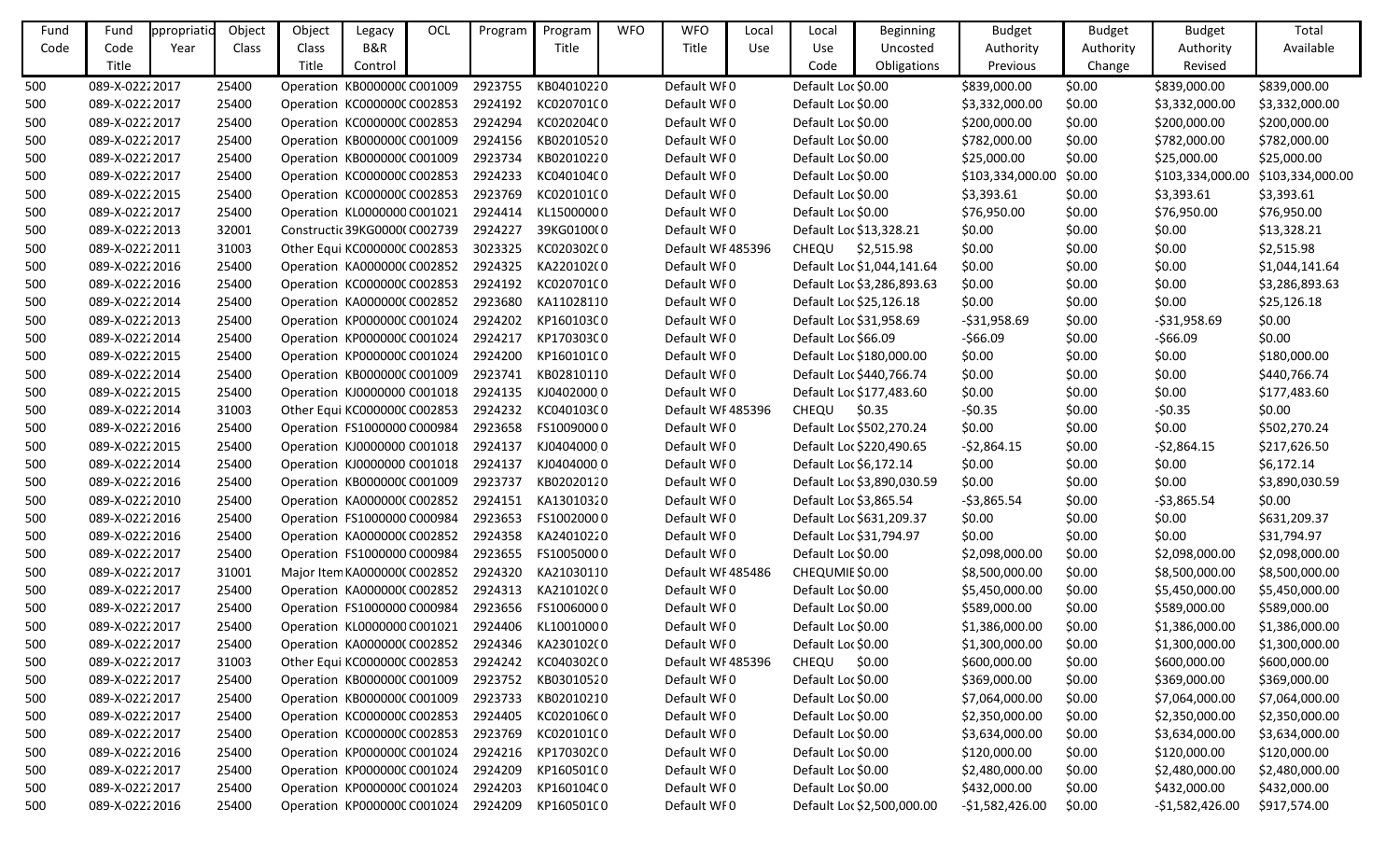| Fund | Fund           | ppropriatid | Object | Object       | Legacy                        | OCL | Program | Program                                       | <b>WFO</b> | <b>WFO</b>        | Local      | Local              | <b>Beginning</b>           | <b>Budget</b>   | <b>Budget</b> | <b>Budget</b>   | Total           |
|------|----------------|-------------|--------|--------------|-------------------------------|-----|---------|-----------------------------------------------|------------|-------------------|------------|--------------------|----------------------------|-----------------|---------------|-----------------|-----------------|
| Code | Code           | Year        | Class  | Class        | B&R                           |     |         | Title                                         |            | Title             | <b>Use</b> | Use                | Uncosted                   | Authority       | Authority     | Authority       | Available       |
|      | Title          |             |        | <b>Title</b> | Control                       |     |         |                                               |            |                   |            | Code               | Obligations                | Previous        | Change        | Revised         |                 |
| 500  | 089-X-02222016 |             | 25400  |              | Operation KC000000CC002853    |     | 2924295 | KC020205C0                                    |            | Default WF0       |            |                    | Default Loc \$20,444.56    | \$0.00          | \$0.00        | \$0.00          | \$20,444.56     |
| 500  | 089-X-02222016 |             | 25400  |              | Operation KC000000CC002853    |     | 2924299 | KC03040200                                    |            | Default WF0       |            |                    | Default Loc \$1,357,113.79 | \$0.00          | \$0.00        | \$0.00          | \$1,357,113.79  |
| 500  | 089-X-02222016 |             | 25400  |              | Operation KA0000000 C002852   |     | 2924382 | KA260201(0                                    |            | Default WF0       |            |                    | Default Loc \$439,869.04   | \$0.00          | \$0.00        | \$0.00          | \$439,869.04    |
| 500  | 089-X-02222016 |             | 25400  |              | Operation KC000000CC002853    |     | 2924300 | KC03040300                                    |            | Default WF0       |            |                    | Default Loc \$2,017,288.63 | \$0.00          | \$0.00        | \$0.00          | \$2,017,288.63  |
| 500  | 089-X-02222016 |             | 25400  |              | Operation KA000000C C002852   |     | 2924366 | KA25010120                                    |            | Default WF0       |            |                    | Default Loc \$119,962.39   | \$0.00          | \$0.00        | \$0.00          | \$119,962.39    |
| 500  | 089-X-02222016 |             | 25400  |              | Operation FS1000000 C000984   |     | 2923654 | FS10040000                                    |            | Default WF0       |            |                    | Default Loc \$219,425.15   | \$0.00          | \$0.00        | \$0.00          | \$219,425.15    |
| 500  | 089-X-02222016 |             | 25400  |              | Operation KA000000(C002852    |     | 2924314 | KA210103(0                                    |            | Default WF0       |            |                    | Default Loc \$242,500.00   | \$0.00          | \$0.00        | \$0.00          | \$242,500.00    |
| 500  | 089-X-02222012 |             | 25400  |              | Operation KA000000C C002852   |     | 2923679 | KA110208(0                                    |            | Default WF0       |            |                    | Default Loc \$22,965.75    | $-$1,048.67$    | \$0.00        | $-$1,048.67$    | \$21,917.08     |
| 500  | 089-X-02222016 |             | 31003  |              | Other Equi KB000000C C001009  |     | 2923736 | KB02020110                                    |            | Default WF485396  |            | CHEQU              | \$1,594,000.00             | \$0.00          | \$0.00        | \$0.00          | \$1,594,000.00  |
| 500  | 089-X-02222016 |             | 25400  |              | Operation KA000000CC002852    |     | 2924328 | KA220201(0                                    |            | Default WF0       |            |                    | Default Loc \$325,922.19   | \$0.00          | \$0.00        | \$0.00          | \$325,922.19    |
| 500  | 089-X-02222016 |             | 31001  |              | Major Item KC000000C C002853  |     | 2924289 | KC04050600                                    |            | Default WF485469  |            |                    | CHEQUMIE \$7,453,205.72    | \$0.00          | \$0.00        | \$0.00          | \$7,453,205.72  |
| 500  | 089-X-02222016 |             | 25400  |              | Operation FS1000000 C000984   |     | 2923652 | FS10010000                                    |            | Default WF0       |            |                    | Default Loc \$1,141,759.68 | \$0.00          | \$0.00        | \$0.00          | \$1,141,759.68  |
| 500  | 089-X-02222017 |             | 25400  |              | Operation KC000000C C002853   |     | 2923809 | KC03020300                                    |            | Default WF0       |            | Default Loc \$0.00 |                            | \$212,000.00    | \$0.00        | \$212,000.00    | \$212,000.00    |
| 500  | 089-X-02222017 |             | 25400  |              | Operation KC000000C C002853   |     | 2924242 | KC04030200                                    |            | Default WF0       |            | Default Loc \$0.00 |                            | \$22,868,000.00 | \$0.00        | \$22,868,000.00 | \$22,868,000.00 |
| 500  | 089-X-02222017 |             | 25400  |              | Operation FS1000000 C000984   |     | 2923652 | FS10010000                                    |            | Default WF0       |            | Default Loc \$0.00 |                            | \$6,783,000.00  | \$0.00        | \$6,783,000.00  | \$6,783,000.00  |
| 500  | 089-X-02222017 |             | 25400  |              | Operation KA000000C C002852   |     | 2924368 | KA25010210                                    |            | Default WF0       |            | Default Loc \$0.00 |                            | \$5,447,000.00  | \$0.00        | \$5,447,000.00  | \$5,447,000.00  |
| 500  | 089-X-02222017 |             | 25400  |              | Operation FS1000000 C000984   |     | 2923654 | FS10040000                                    |            | Default WF0       |            | Default Loc \$0.00 |                            | \$509,000.00    | \$0.00        | \$509,000.00    | \$509,000.00    |
| 500  | 089-X-02222014 |             | 25400  |              | Operation KC000000C C002853   |     | 2924233 | KC040104C0                                    |            | Default WF0       |            | Default Loc \$0.00 |                            | \$708,710.64    | \$0.00        | \$708,710.64    | \$708,710.64    |
| 500  | 089-X-02222017 |             | 25400  |              | Operation KC000000CC002853    |     | 2924460 | KC030105C0                                    |            | Default WI0       |            | Default Loc \$0.00 |                            | \$1,546,000.00  | \$0.00        | \$1,546,000.00  | \$1,546,000.00  |
| 500  | 089-X-02222017 |             | 25400  |              | Operation KA0000000 C002852   |     | 2924382 | KA260201(0                                    |            | Default WF0       |            | Default Loc \$0.00 |                            | \$3,613,000.00  | \$0.00        | \$3,613,000.00  | \$3,613,000.00  |
| 500  | 089-X-02222017 |             | 25400  |              | Operation KA0000000 C002852   |     | 2924314 | KA210103(0                                    |            | Default WF0       |            | Default Loc \$0.00 |                            | \$133,670.00    | \$0.00        | \$133,670.00    | \$133,670.00    |
| 500  | 089-X-02222017 |             | 31003  |              | Other Equi KB000000C C001009  |     | 2923737 | KB02020120                                    |            | Default WF485396  |            | CHEQU              | \$0.00                     | \$2,650,000.00  | \$0.00        | \$2,650,000.00  | \$2,650,000.00  |
| 500  | 089-X-02222017 |             | 25400  |              | Operation KA0000000 C002852   |     | 2924357 | KA24010210                                    |            | Default WI0       |            | Default Loc \$0.00 |                            | \$120,000.00    | \$0.00        | \$120,000.00    | \$120,000.00    |
| 500  | 089-X-02222011 |             | 25400  |              | Operation KP000000C C001024   |     | 2924206 | KP160202C0                                    |            | Default WF0       |            |                    | Default Loc \$133,299.29   | $-5423.11$      | \$0.00        | $-5423.11$      | \$132,876.18    |
| 500  | 089-X-02222016 |             | 31003  |              | Other Equi FS1000000 C000984  |     | 2923655 | FS10050000                                    |            | Default WF485396  |            | <b>CHEQU</b>       | \$720,000.00               | \$0.00          | \$0.00        | \$0.00          | \$720,000.00    |
| 500  | 089-X-02222016 |             | 25400  |              | Operation KC000000C C002853   |     | 2923803 | KC030102C0                                    |            | Default WF0       |            |                    | Default Loc \$268,939.89   | \$0.00          | \$0.00        | \$0.00          | \$268,939.89    |
| 500  | 089-X-02222016 |             | 25400  |              | Operation KC000000C C002853   |     | 2923809 | KC03020300                                    |            | Default WI0       |            |                    | Default Loc \$383,021.77   | \$0.00          | \$0.00        | \$0.00          | \$383,021.77    |
| 500  | 089-X-02222015 |             | 25400  |              | Operation KA0000000 C002852   |     | 2924313 | KA210102(0                                    |            | Default WF 485474 |            |                    | CHOPEMIE \$620,981.62      | \$0.00          | \$0.00        | \$0.00          | \$620,981.62    |
| 500  | 089-X-02222015 |             | 25400  |              |                               |     |         | Operation KA000000(C002852 2924336 KA220209(0 |            | Default WI0       |            |                    | Default Loc \$284,282.14   | \$0.00          | \$0.00        | \$0.00          | \$284,282.14    |
| 500  | 089-X-02222016 |             | 25400  |              | Operation KC000000C C002853   |     | 3023325 | KC020302C0                                    |            | Default WF0       |            |                    | Default Loc \$79,184.60    | \$0.00          | \$0.00        | \$0.00          | \$79,184.60     |
| 500  | 089-X-02222016 |             | 25400  |              | Operation KC000000C C002853   |     | 2923807 | KC030201C0                                    |            | Default WF0       |            |                    | Default Loc \$330,284.74   | \$0.00          | \$0.00        | \$0.00          | \$330,284.74    |
| 500  | 089-X-02222016 |             | 25400  |              | Operation KC000000CC002853    |     | 2924421 | KC040603C0                                    |            | Default WF0       |            |                    | Default Loc \$688,593.25   | \$0.00          | \$0.00        | \$0.00          | \$688,593.25    |
| 500  | 089-X-02222014 |             | 32001  |              | Constructic 39KC0000C C000604 |     | 2924055 | 39KC0200C0                                    |            | Default WF0       |            |                    | Default Loc \$2,399.33     | $-52,399.33$    | \$0.00        | $-52,399.33$    | \$0.00          |
| 500  | 089-X-02222014 |             | 25400  |              | Operation KP000000C C001024   |     | 2924200 | KP160101C0                                    |            | Default WF0       |            |                    | Default Loc \$180,000.00   | \$0.00          | \$0.00        | \$0.00          | \$180,000.00    |
| 500  | 089-X-02222016 |             | 25400  |              | Operation KB000000C C001009   |     | 2923736 | KB02020110                                    |            | Default WF0       |            |                    | Default Loc \$5,608,896.89 | \$0.00          | \$0.00        | \$0.00          | \$5,608,896.89  |
| 500  | 089-X-02222015 |             | 25400  |              | Operation KA0000000 C002852   |     | 2924314 | KA210103(0                                    |            | Default WF0       |            |                    | Default Loc \$52,821.41    | \$0.00          | \$0.00        | \$0.00          | \$52,821.41     |
| 500  | 089-X-02222014 |             | 25400  |              | Operation KC000000CC002853    |     | 2923794 | KC02810130                                    |            | Default WF0       |            |                    | Default Loc \$165,193.55   | \$0.00          | \$0.00        | \$0.00          | \$165,193.55    |
| 500  | 089-X-02222016 |             | 31001  |              | Major Item KA0000000 C002852  |     | 2924320 | KA21030110                                    |            | Default WF485486  |            |                    | CHEQUMIE \$9,394,807.12    | \$0.00          | \$0.00        | \$0.00          | \$9,394,807.12  |
| 500  | 089-X-02222016 |             | 25400  |              | Operation KC000000C C002853   |     | 2924305 | KC040602C0                                    |            | Default WF0       |            |                    | Default Loc \$514,401.99   | \$0.00          | \$0.00        | \$0.00          | \$514,401.99    |
| 500  | 089-X-02222017 |             | 25400  |              | Operation KB000000C C001009   |     | 2923746 | KB030102C0                                    |            | Default WF0       |            | Default Loc \$0.00 |                            | \$4,125,000.00  | \$0.00        | \$4,125,000.00  | \$4,125,000.00  |
| 500  | 089-X-02222017 |             | 25400  |              | Operation KC000000CC002853    |     | 2924472 | KC020107C0                                    |            | Default WF0       |            | Default Loc \$0.00 |                            | \$1,900,000.00  | \$0.00        | \$1,900,000.00  | \$1,900,000.00  |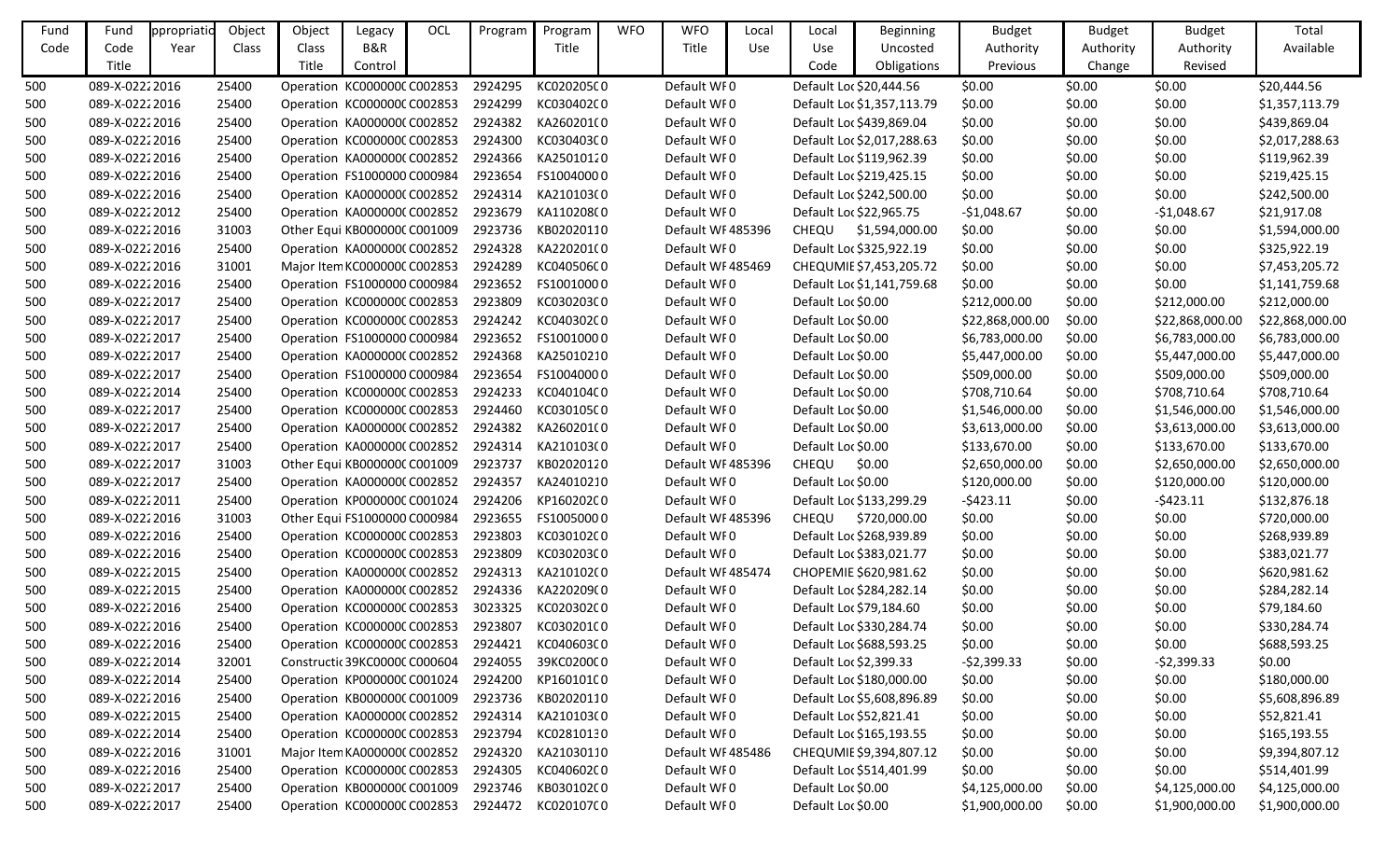| Fund | Fund           | ppropriatid | Object | Object                        | Legacy  | OCL | Program | Program                                       | <b>WFO</b> | <b>WFO</b>        | Local | Local              | <b>Beginning</b>           | <b>Budget</b>    | <b>Budget</b> | <b>Budget</b>   | Total                             |
|------|----------------|-------------|--------|-------------------------------|---------|-----|---------|-----------------------------------------------|------------|-------------------|-------|--------------------|----------------------------|------------------|---------------|-----------------|-----------------------------------|
| Code | Code           | Year        | Class  | Class                         | B&R     |     |         | Title                                         |            | Title             | Use   | Use                | Uncosted                   | Authority        | Authority     | Authority       | Available                         |
|      | Title          |             |        | Title                         | Control |     |         |                                               |            |                   |       | Code               | Obligations                | Previous         | Change        | Revised         |                                   |
| 500  | 089-X-02222017 |             | 25400  | Operation KC000000C C002853   |         |     | 2923774 | KC02020200                                    |            | Default WI0       |       | Default Loc \$0.00 |                            | \$2,139,000.00   | \$0.00        | \$2,139,000.00  | \$2,139,000.00                    |
| 500  | 089-X-02222017 |             | 31003  | Other Equi KC000000C C002853  |         |     | 2924233 | KC04010400                                    |            | Default WI 485396 |       | CHEQU              | \$0.00                     | \$8,200,000.00   | \$0.00        | \$8,200,000.00  | \$8,200,000.00                    |
| 500  | 089-X-02222017 |             | 25400  | Operation KA0000000 C002852   |         |     | 2924380 | KA260102(0                                    |            | Default WI0       |       | Default Loc \$0.00 |                            | \$615,000.00     | \$0.00        | \$615,000.00    | \$615,000.00                      |
| 500  | 089-X-02222017 |             | 25400  | Operation KL0000000 C001021   |         |     | 2924407 | KL10020000                                    |            | Default WI0       |       | Default Loc \$0.00 |                            | \$180,000.00     | \$0.00        | \$180,000.00    | \$180,000.00                      |
| 500  | 089-X-02222017 |             | 32003  | Accelerato KB000000C C001009  |         |     | 2923736 | KB02020110                                    |            | Default WF485395  |       | <b>CHAIP</b>       | \$0.00                     | \$2,369,000.00   | \$0.00        | \$2,369,000.00  | \$2,369,000.00                    |
| 500  | 089-X-02222017 |             | 25400  | Operation KC000000CC002853    |         |     | 2924447 | KC021301C0                                    |            | Default WF0       |       | Default Loc \$0.00 |                            | \$2,875,000.00   | \$0.00        | \$2,875,000.00  | \$2,875,000.00                    |
| 500  | 089-X-02222016 |             | 25400  | Operation KA0000000 C002852   |         |     | 2924357 | KA24010210                                    |            | Default WI0       |       |                    | Default Loc \$250,572.30   | $-5266.57$       | \$0.00        | $-5266.57$      | \$250,305.73                      |
| 500  | 089-X-02222014 |             | 31003  | Other Equi KC000000C C002853  |         |     | 2924300 | KC030403C0                                    |            | Default WF485396  |       |                    | CHEQU \$1,164.17           | $-$1,164.17$     | \$0.00        | $-51,164.17$    | \$0.00                            |
| 500  | 089-X-02222016 |             | 25400  | Operation KL0000000 C001021   |         |     | 2924406 | KL10010000                                    |            | Default WF0       |       |                    | Default Loc \$657,357.42   | \$0.00           | \$0.00        | \$0.00          | \$657,357.42                      |
| 500  | 089-X-02222013 |             | 25400  | Operation KP000000CC001024    |         |     | 2924200 | KP160101C0                                    |            | Default WF0       |       |                    | Default Loc \$108,136.82   | \$0.00           | \$0.00        | \$0.00          | \$108,136.82                      |
| 500  | 089-X-02222016 |             | 32001  | Constructic 39KA0000C C002786 |         |     | 2924263 | 39KA000000                                    |            | Default WI0       |       |                    | Default Loc \$2,784,013.23 | \$0.00           | \$0.00        | \$0.00          | \$2,784,013.23                    |
| 500  | 089-X-02222016 |             | 25400  | Operation KC000000C C002853   |         |     | 2923769 | KC02010100                                    |            | Default WI0       |       |                    | Default Loc \$1,977,142.14 | \$0.00           | \$0.00        | \$0.00          | \$1,977,142.14                    |
| 500  | 089-X-02222016 |             | 25400  | Operation KJ0000000 C001018   |         |     | 2924137 | KJ04040000                                    |            | Default WF0       |       |                    | Default Loc \$471,000.00   | \$0.00           | \$0.00        | \$0.00          | \$471,000.00                      |
| 500  | 089-X-02222016 |             | 25400  | Operation KJ0000000 C001018   |         |     | 2924135 | KJ04020000                                    |            | Default WF0       |       |                    | Default Loc \$500,000.00   | \$0.00           | \$0.00        | \$0.00          | \$500,000.00                      |
| 500  | 089-X-02222016 |             | 25400  | Operation KC000000CC002853    |         |     | 2923774 | KC020202C0                                    |            | Default WF0       |       |                    | Default Loc \$188,786.71   | \$0.00           | \$0.00        | \$0.00          | \$188,786.71                      |
| 500  | 089-X-02222016 |             | 25400  | Operation KC000000C C002853   |         |     | 2924242 | KC040302C0                                    |            | Default WF0       |       |                    | Default Loc \$7,853,607.86 | \$0.00           | \$0.00        | \$0.00          | \$7,853,607.86                    |
| 500  | 089-X-02222016 |             | 31003  | Other Equi KC000000C C002853  |         |     | 2924242 | KC040302C0                                    |            | Default WF485396  |       | CHEQU              | \$2,135,454.47             | \$0.00           | \$0.00        | \$0.00          | \$2,135,454.47                    |
| 500  | 089-X-02222015 |             | 25400  | Operation KA000000C C002852   |         |     | 2924342 | KA22030120                                    |            | Default WF0       |       |                    | Default Loc \$119,515.33   | \$0.00           | \$0.00        | \$0.00          | \$119,515.33                      |
| 500  | 089-X-02222016 |             | 25400  | Operation KB000000C C001009   |         |     | 2923752 | KB03010520                                    |            | Default WI0       |       |                    | Default Loc \$214,542.85   | \$0.00           | \$0.00        | \$0.00          | \$214,542.85                      |
| 500  | 089-X-02222016 |             | 25400  | Operation KA0000000 C002852   |         |     | 2924320 | KA21030110                                    |            | Default WF485493  |       |                    | CHOPEMIE \$8,877.94        | \$0.00           | \$0.00        | \$0.00          | \$8,877.94                        |
| 500  | 089-X-02222017 |             | 31003  | Other Equi KA0000000 C002852  |         |     | 2924363 | KA24030130                                    |            | Default WF485396  |       | <b>CHEQU</b>       | \$0.00                     | \$750,000.00     | \$0.00        | \$750,000.00    | \$750,000.00                      |
| 500  | 089-X-02222017 |             | 25400  | Operation KB000000CC001009    |         |     | 2923736 | KB02020110                                    |            | Default WI0       |       | Default Loc \$0.00 |                            | \$132,467,000.00 | \$0.00        |                 | \$132,467,000.00 \$132,467,000.00 |
| 500  | 089-X-02222017 |             | 32001  | Constructic 39KG0100(C003087  |         |     | 2924481 | 39KG0100(0                                    |            | Default WI0       |       | Default Loc \$0.00 |                            | \$1,800,000.00   | \$0.00        | \$1,800,000.00  | \$1,800,000.00                    |
| 500  | 089-X-02222017 |             | 25400  | Operation FS1000000 C000984   |         |     | 2923658 | FS10090000                                    |            | Default WF0       |       | Default Loc \$0.00 |                            | \$785,000.00     | \$0.00        | \$785,000.00    | \$785,000.00                      |
| 500  | 089-X-02222017 |             | 25400  | Operation KA0000000 C002852   |         |     | 2924371 | KA25010320                                    |            | Default WF0       |       | Default Loc \$0.00 |                            | \$1,200,000.00   | \$0.00        | \$1,200,000.00  | \$1,200,000.00                    |
| 500  | 089-X-02222017 |             | 25400  | Operation KP000000CC001024    |         |     | 2924200 | KP160101C0                                    |            | Default WI0       |       | Default Loc \$0.00 |                            | \$918,000.00     | \$0.00        | \$918,000.00    | \$918,000.00                      |
| 500  | 089-X-02222017 |             | 31003  | Other Equi KB000000C C001009  |         |     | 2923736 | KB02020110                                    |            | Default WF485396  |       | <b>CHEQU</b>       | \$0.00                     | \$1,094,000.00   | \$0.00        | \$1,094,000.00  | \$1,094,000.00                    |
| 500  | 089-X-02222017 |             | 25400  | Operation KC000000CC002853    |         |     | 2924300 | KC030403C0                                    |            | Default WF0       |       | Default Loc \$0.00 |                            | \$6,755,000.00   | \$0.00        | \$6,755,000.00  | \$6,755,000.00                    |
| 500  | 089-X-02222014 |             | 25400  |                               |         |     |         | Operation KC000000CC002853 2924300 KC030403C0 |            | Default WF0       |       | Default Loc \$0.00 |                            | \$1,164.17       | \$0.00        | \$1,164.17      | \$1,164.17                        |
| 500  | 089-X-02222017 |             | 25400  | Operation KC000000CC002853    |         |     | 2924421 | KC040603C0                                    |            | Default WF0       |       | Default Loc \$0.00 |                            | \$7,225,000.00   | \$0.00        | \$7,225,000.00  | \$7,225,000.00                    |
| 500  | 089-X-02222017 |             | 25400  | Operation KA0000000 C002852   |         |     | 2924317 | KA21020210                                    |            | Default WF0       |       | Default Loc \$0.00 |                            | \$22,932,953.00  | \$0.00        | \$22,932,953.00 | \$22,932,953.00                   |
| 500  | 089-X-02222017 |             | 25400  | Operation KL0000000 C001021   |         |     | 2924408 | KL10030000                                    |            | Default WF0       |       | Default Loc \$0.00 |                            | \$120,000.00     | \$0.00        | \$120,000.00    | \$120,000.00                      |
| 500  | 089-X-02222016 |             | 25400  | Operation KL0000000 C001021   |         |     | 2924408 | KL10030000                                    |            | Default WF0       |       |                    | Default Loc \$325,428.91   | \$0.00           | \$0.00        | \$0.00          | \$325,428.91                      |
| 500  | 089-X-02222016 |             | 25400  | Operation KB000000CC001009    |         |     | 2923755 | KB04010220                                    |            | Default WF0       |       |                    | Default Loc \$72,507.28    | \$0.00           | \$0.00        | \$0.00          | \$72,507.28                       |
| 500  | 089-X-02222016 |             | 25400  | Operation KA0000000 C002852   |         |     | 2924317 | KA21020210                                    |            | Default WF0       |       |                    | Default Loc \$9,468,950.42 | \$0.00           | \$0.00        | \$0.00          | \$9,468,950.42                    |
| 500  | 089-X-02222014 |             | 25400  | Operation KA0000000 C002852   |         |     | 2923681 | KA11028120                                    |            | Default WF0       |       |                    | Default Loc \$212,904.79   | \$0.00           | \$0.00        | \$0.00          | \$212,904.79                      |
| 500  | 089-X-02222016 |             | 25400  | Operation KB000000CC001009    |         |     | 2923721 | KB01010220                                    |            | Default WF0       |       |                    | Default Loc \$332,163.64   | \$0.00           | \$0.00        | \$0.00          | \$332,163.64                      |
| 500  | 089-X-02222014 |             | 25400  | Operation KB000000C C001009   |         |     | 2923728 | KB01810120                                    |            | Default WF0       |       |                    | Default Loc \$34,228.17    | \$0.00           | \$0.00        | \$0.00          | \$34,228.17                       |
| 500  | 089-X-02222015 |             | 31003  | Other Equi KB000000C C001009  |         |     | 2923736 | KB02020110                                    |            | Default WF485396  |       |                    | CHEQU \$52,139.75          | \$0.00           | \$0.00        | \$0.00          | \$52,139.75                       |
| 500  | 089-X-02222016 |             | 25400  | Operation KP000000C C001024   |         |     | 2924462 | KP170304C0                                    |            | Default WI0       |       |                    | Default Loc \$1,338,617.23 | \$0.00           | \$0.00        | \$0.00          | \$1,338,617.23                    |
| 500  | 089-X-02222015 |             | 25400  | Operation KC000000CC002853    |         |     | 2924232 | KC040103C0                                    |            | Default WF0       |       |                    | Default Loc \$90,348.79    | -\$41,574.49     | \$0.00        | -\$41,574.49    | \$48,774.30                       |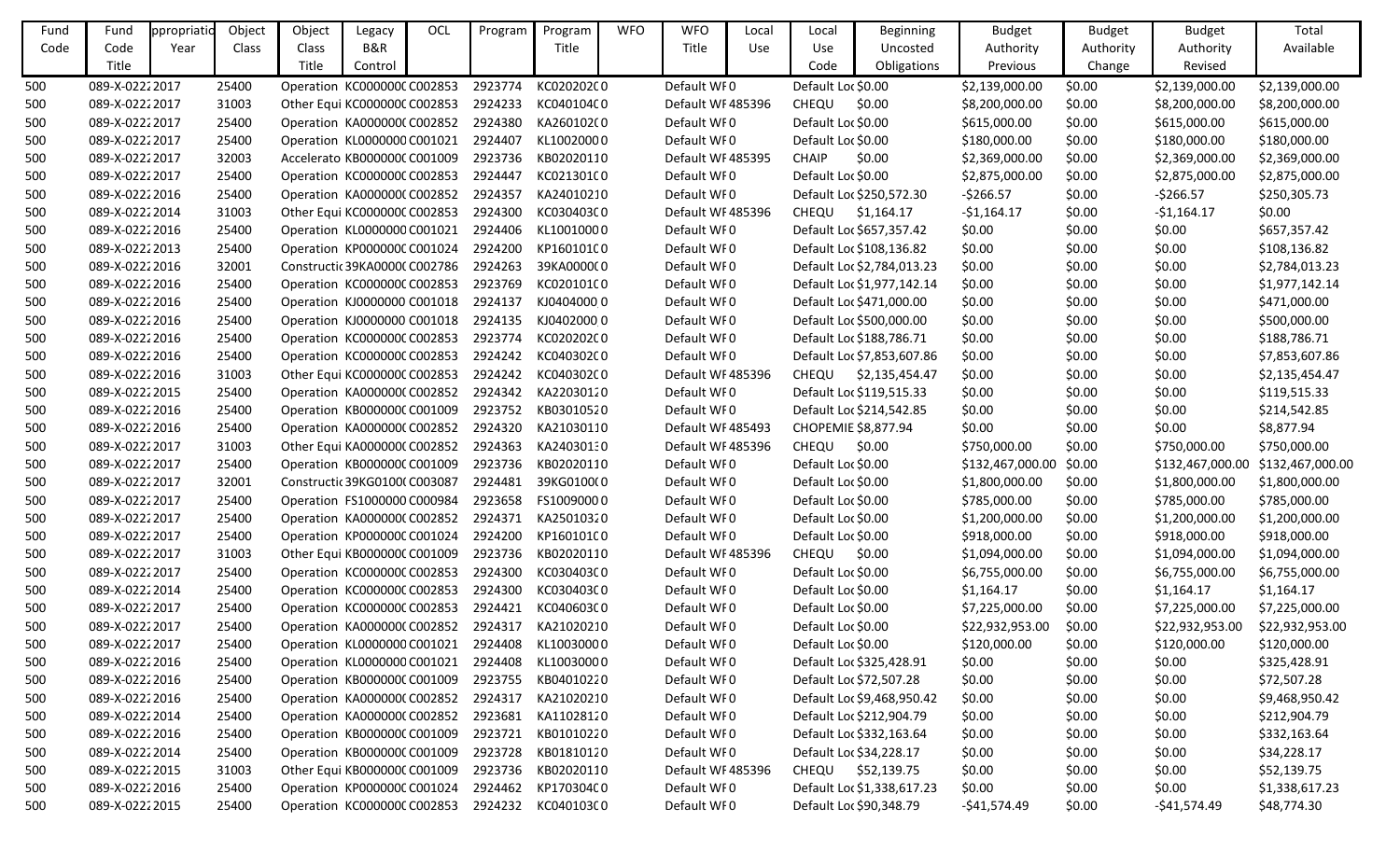| Fund | Fund           | ppropriatio | Object | Object | Legacy                       | OCL | Program | Program                                         | <b>WFO</b> | <b>WFO</b>         | Local      | Local              | <b>Beginning</b>            | <b>Budget</b>    | <b>Budget</b> | <b>Budget</b>   | Total           |
|------|----------------|-------------|--------|--------|------------------------------|-----|---------|-------------------------------------------------|------------|--------------------|------------|--------------------|-----------------------------|------------------|---------------|-----------------|-----------------|
| Code | Code           | Year        | Class  | Class  | B&R                          |     |         | Title                                           |            | Title              | <b>Use</b> | Use                | Uncosted                    | Authority        | Authority     | Authority       | Available       |
|      | Title          |             |        | Title  | Control                      |     |         |                                                 |            |                    |            | Code               | Obligations                 | Previous         | Change        | Revised         |                 |
| 500  | 089-X-02222016 |             | 32003  |        | Accelerato KB000000C C001009 |     | 2923736 | KB02020110                                      |            | Default WF485395   |            | <b>CHAIP</b>       | \$3,384,154.12              | \$0.00           | \$0.00        | \$0.00          | \$3,384,154.12  |
| 500  | 089-X-02222015 |             | 31003  |        | Other Equi KC000000C C002853 |     | 2923774 | KC02020200                                      |            | Default WF485396   |            | CHEQU              | \$3,393.61                  | $-53,393.61$     | \$0.00        | $-53,393.61$    | \$0.00          |
| 500  | 089-X-02222010 |             | 25400  |        | Operation KL0000000 C001021  |     | 2924414 | KL15000000                                      |            | Default WI0        |            |                    | Default Loc \$2,180.42      | \$0.00           | \$0.00        | \$0.00          | \$2,180.42      |
| 500  | 089-X-02222012 |             | 25400  |        | Operation KA000000C C002852  |     | 2924034 | KA15020210                                      |            | Default WI0        |            |                    | Default Loc \$3,459.35      | \$0.00           | \$0.00        | \$0.00          | \$3,459.35      |
| 500  | 089-X-02222007 |             | 31003  |        | Other Equi KP000000C C001024 |     | 2923848 | KP110101C0                                      |            | Default WF485396   |            | CHEQU              | \$39,292.45                 | \$0.00           | \$0.00        | \$0.00          | \$39,292.45     |
| 500  | 089-X-02222016 |             | 31003  |        | Other Equi KC000000C C002853 |     | 2924233 | KC04010400                                      |            | Default WF485396   |            | CHEQU              | \$6,757,308.93              | \$5,600,000.00   | \$0.00        | \$5,600,000.00  | \$12,357,308.93 |
| 500  | 089-X-02222016 |             | 25400  |        | Operation KB000000C C001009  |     | 2923749 | KB03010420                                      |            | Default WF0        |            |                    | Default Loc \$435,882.54    | \$0.00           | \$0.00        | \$0.00          | \$435,882.54    |
| 500  | 089-X-02222016 |             | 31001  |        | Major Item KA0000000 C002852 |     | 2924350 | KA23030110                                      |            | Default WF 4809008 |            |                    | CHEQUMII\$3,100,354.96      | \$0.00           | \$0.00        | \$0.00          | \$3,100,354.96  |
| 500  | 089-X-02222016 |             | 25400  |        | Operation KL0000000 C001021  |     | 2924407 | KL10020000                                      |            | Default WF0        |            |                    | Default Loc \$139,000.95    | \$0.00           | \$0.00        | \$0.00          | \$139,000.95    |
| 500  | 089-X-02222016 |             | 25400  |        | Operation KC000000C C002853  |     | 2924233 | KC04010400                                      |            | Default WF0        |            |                    | Default Loc \$25,785,995.15 | $-55,600,000.00$ | \$0.00        | -\$5,600,000.00 | \$20,185,995.15 |
| 500  | 089-X-02222017 |             | 32003  |        | Accelerato KA0000000 C002852 |     | 2924382 | KA260201(0                                      |            | Default WF485395   |            | <b>CHAIP</b>       | \$0.00                      | \$1,163,000.00   | \$0.00        | \$1,163,000.00  | \$1,163,000.00  |
| 500  | 089-X-02222017 |             | 25400  |        | Operation KJ0000000 C001018  |     | 2924476 | KJ04030100                                      |            | Default WI0        |            | Default Loc \$0.00 |                             | \$237,000.00     | \$0.00        | \$237,000.00    | \$237,000.00    |
| 500  | 089-X-02222017 |             | 25400  |        | Operation KA000000C C002852  |     | 2924325 | KA220102(0                                      |            | Default WF0        |            | Default Loc \$0.00 |                             | \$4,820,000.00   | \$0.00        | \$4,820,000.00  | \$4,820,000.00  |
| 500  | 089-X-02222017 |             | 25400  |        | Operation FS1000000 C000984  |     | 2923657 | FS10070000                                      |            | Default WF0        |            | Default Loc \$0.00 |                             | \$709,000.00     | \$0.00        | \$709,000.00    | \$709,000.00    |
| 500  | 089-X-02222017 |             | 25400  |        | Operation KP000000C C001024  |     | 2924211 | KP170100C0                                      |            | Default WF0        |            | Default Loc \$0.00 |                             | \$4,830,000.00   | \$0.00        | \$4,830,000.00  | \$4,830,000.00  |
| 500  | 089-X-02222017 |             | 25400  |        | Operation KA0000000 C002852  |     | 2924363 | KA24030130                                      |            | Default WF0        |            | Default Loc \$0.00 |                             | \$380,000.00     | \$0.00        | \$380,000.00    | \$380,000.00    |
| 500  | 089-X-02222017 |             | 25400  |        | Operation KJ0000000 C001018  |     | 2924137 | KJ04040000                                      |            | Default WF0        |            | Default Loc \$0.00 |                             | \$730,000.00     | \$0.00        | \$730,000.00    | \$730,000.00    |
| 500  | 089-X-02222016 |             | 25400  |        | Operation KA0000000 C002852  |     | 2924368 | KA25010210                                      |            | Default WI0        |            |                    | Default Loc \$171,563.78    | \$0.00           | \$0.00        | \$0.00          | \$171,563.78    |
| 500  | 089-X-02222016 |             | 32003  |        | Accelerato KA0000000 C002852 |     | 2924382 | KA260201(0                                      |            | Default WF485395   |            | <b>CHAIP</b>       | \$338,106.61                | \$0.00           | \$0.00        | \$0.00          | \$338,106.61    |
| 500  | 089-X-02222016 |             | 25400  |        | Operation FS1000000 C000984  |     | 2923655 | FS10050000                                      |            | Default WF0        |            |                    | Default Loc \$718,695.99    | \$0.00           | \$0.00        | \$0.00          | \$718,695.99    |
| 500  | 089-X-02222016 |             | 25400  |        | Operation KA0000000 C002852  |     | 2924313 | KA210102(0                                      |            | Default WF0        |            |                    | Default Loc \$1,606,137.72  | \$0.00           | \$0.00        | \$0.00          | \$1,606,137.72  |
| 500  | 089-X-02222016 |             | 25400  |        | Operation KA0000000 C002852  |     | 2924371 | KA25010320                                      |            | Default WI0        |            |                    | Default Loc \$597,568.28    | \$0.00           | \$0.00        | \$0.00          | \$597,568.28    |
| 500  | 089-X-02222016 |             | 25400  |        | Operation KB000000C C001009  |     | 2924156 | KB02010520                                      |            | Default WI0        |            |                    | Default Loc \$473,078.72    | \$0.00           | \$0.00        | \$0.00          | \$473,078.72    |
| 500  | 089-X-02222016 |             | 25400  |        | Operation KC000000C C002853  |     | 2924405 | KC02010600                                      |            | Default WF0        |            |                    | Default Loc \$974,600.96    | \$0.00           | \$0.00        | \$0.00          | \$974,600.96    |
| 500  | 089-X-02222016 |             | 25400  |        | Operation KB000000C C001009  |     | 2923746 | KB03010200                                      |            | Default WF0        |            |                    | Default Loc \$1,702,019.19  | \$0.00           | \$0.00        | \$0.00          | \$1,702,019.19  |
| 500  | 089-X-02222015 |             | 25400  |        | Operation KA000000C C002852  |     | 2924363 | KA24030130                                      |            | Default WF0        |            |                    | Default Loc \$9,984.80      | \$0.00           | \$0.00        | \$0.00          | \$9,984.80      |
| 500  | 089-X-02222016 |             | 25400  |        | Operation KP000000CC001024   |     | 2924203 | KP160104C0                                      |            | Default WF0        |            |                    | Default Loc \$1,700,697.29  | \$0.00           | \$0.00        | \$0.00          | \$1,700,697.29  |
| 500  | 089-X-02222016 |             | 25400  |        | Operation KC000000CC002853   |     | 2924447 | KC02130100                                      |            | Default WI0        |            |                    | Default Loc \$2,875,000.00  | \$0.00           | \$0.00        | \$0.00          | \$2,875,000.00  |
| 500  | 089-X-02222016 |             | 31003  |        |                              |     |         | Other Equi KB000000C C001009 2923737 KB02020120 |            | Default WF485396   |            |                    | CHEQU \$1,086,299.63        | \$0.00           | \$0.00        | \$0.00          | \$1,086,299.63  |
| 500  | 089-X-02222016 |             | 25400  |        | Operation KA0000000 C002852  |     | 2924346 | KA230102(0                                      |            | Default WF0        |            |                    | Default Loc \$515,439.32    | \$0.00           | \$0.00        | \$0.00          | \$515,439.32    |
| 500  | 089-X-02222016 |             | 25400  |        | Operation FS1000000 C000984  |     | 2923657 | FS10070000                                      |            | Default WF0        |            |                    | Default Loc \$324,477.63    | \$0.00           | \$0.00        | \$0.00          | \$324,477.63    |
| 500  | 089-X-02222017 |             | 25400  |        | Operation KA0000000 C002852  |     | 2924358 | KA24010220                                      |            | Default WF0        |            | Default Loc \$0.00 |                             | \$352,000.00     | \$0.00        | \$352,000.00    | \$352,000.00    |
| 500  | 089-X-02222017 |             | 25400  |        | Operation KB000000C C001009  |     | 2923749 | KB03010420                                      |            | Default WF0        |            | Default Loc \$0.00 |                             | \$3,990,000.00   | \$0.00        | \$3,990,000.00  | \$3,990,000.00  |
| 500  | 089-X-02222017 |             | 25400  |        | Operation KC000000C C002853  |     | 2923807 | KC03020100                                      |            | Default WF0        |            | Default Loc \$0.00 |                             | \$4,606,000.00   | \$0.00        | \$4,606,000.00  | \$4,606,000.00  |
| 500  | 089-X-02222017 |             | 25400  |        | Operation KA0000000 C002852  |     | 2924355 | KA24010120                                      |            | Default WF0        |            | Default Loc \$0.00 |                             | \$3,600,000.00   | \$0.00        | \$3,600,000.00  | \$3,600,000.00  |
| 500  | 089-X-02222017 |             | 25400  |        | Operation KC000000C C002853  |     | 2923803 | KC030102C0                                      |            | Default WF0        |            | Default Loc \$0.00 |                             | \$1,802,000.00   | \$0.00        | \$1,802,000.00  | \$1,802,000.00  |
| 500  | 089-X-02222017 |             | 32001  |        | Constructic 39KA0000CC002786 |     | 2924263 | 39KA000000                                      |            | Default WF0        |            | Default Loc \$0.00 |                             | \$8,950,000.00   | \$0.00        | \$8,950,000.00  | \$8,950,000.00  |
| 500  | 089-X-02222017 |             | 25400  |        | Operation FS1000000 C000984  |     | 2923653 | FS10020000                                      |            | Default WF0        |            | Default Loc \$0.00 |                             | \$896,000.00     | \$0.00        | \$896,000.00    | \$896,000.00    |
| 500  | 089-X-02222017 |             | 25400  |        | Operation KC000000C C002853  |     | 3023325 | KC020302C0                                      |            | Default WF0        |            | Default Loc \$0.00 |                             | \$2,551,000.00   | \$0.00        | \$2,551,000.00  | \$2,551,000.00  |
| 500  | 089-X-02222017 |             | 25400  |        | Operation KA0000000 C002852  |     | 2924328 | KA220201(0                                      |            | Default WF0        |            | Default Loc \$0.00 |                             | \$975,000.00     | \$0.00        | \$975,000.00    | \$975,000.00    |
| 500  | 089-X-02222016 |             | 31003  |        | Other Equi KP000000C C001024 |     | 2924209 | KP160501C0                                      |            | Default WI 485396  |            | CHEQU              | \$0.00                      | \$1,582,426.00   | \$0.00        | \$1,582,426.00  | \$1,582,426.00  |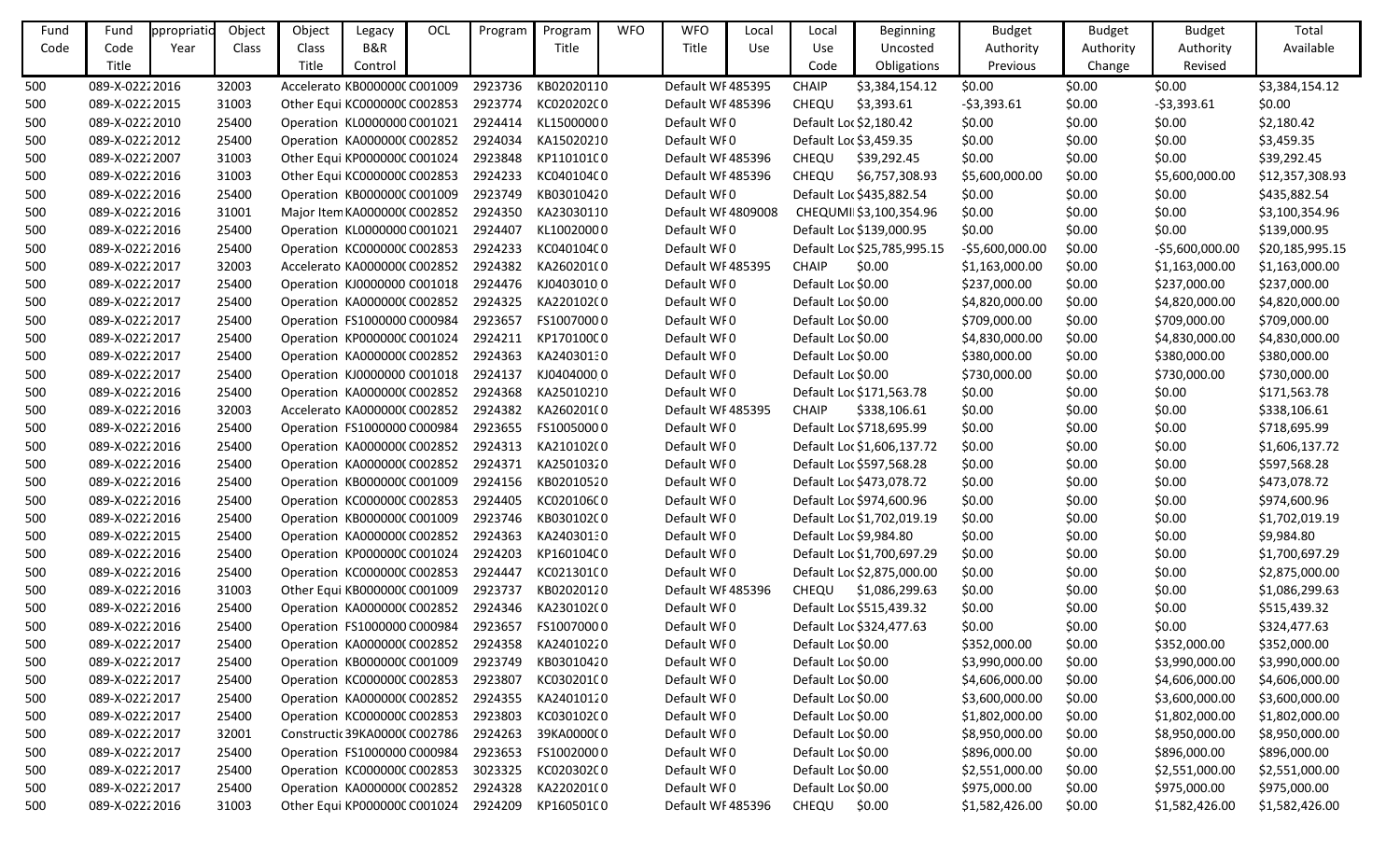| Fund | Fund           | ppropriatio | Object | Object                      | Legacy  | OCL     | Program | Program          | <b>WFO</b> | <b>WFO</b>                         | Local      | Local                  | <b>Beginning</b>         | <b>Budget</b>  | <b>Budget</b>                 | <b>Budget</b>  | Total          |
|------|----------------|-------------|--------|-----------------------------|---------|---------|---------|------------------|------------|------------------------------------|------------|------------------------|--------------------------|----------------|-------------------------------|----------------|----------------|
| Code | Code           | Year        | Class  | Class                       | B&R     |         |         | Title            |            | Title                              | <b>Use</b> | Use                    | Uncosted                 | Authority      | Authority                     | Authority      | Available      |
|      | Title          |             |        | Title                       | Control |         |         |                  |            |                                    |            | Code                   | Obligations              | Previous       | Change                        | Revised        |                |
| 500  | 089-X-02222015 |             | 25400  | Operation KC000000C C002853 |         |         | 2924233 | KC040104C0       |            | Default WF0                        |            | Default Loc \$0.00     |                          | \$41,574.49    | \$0.00                        | \$41,574.49    | \$41,574.49    |
| 510  | 089-X-02222015 |             | 25400  | Operation 4.56E+08 C003005  |         |         | 6600199 | 4561650214860797 |            | CHAGR8710                          |            | Default Loc \$6,782.16 |                          | $-5397.65$     | \$0.00                        | $-5397.65$     | \$6,384.51     |
| 510  | 089-X-02222016 |             | 25400  | Operation 4.56E+08 C003005  |         |         | 6600199 | 4561650214861014 |            | CHAGR8400                          |            |                        | Default Loc \$75,000.00  | \$0.00         | \$0.00                        | \$0.00         | \$75,000.00    |
| 510  | 089-X-02222015 |             | 25400  | Operation 4.56E+08 C003005  |         |         | 6600199 | 4561650214860839 |            | CHAGR8720                          |            | Default Loc \$223.96   |                          | $-5222.26$     | \$0.00                        | $-5222.26$     | \$1.70         |
| 510  | 089-X-02222017 |             | 25400  | Operation 4.56E+08          |         | C003005 | 6600199 | 4561650214861004 |            | CHAGR8410                          |            | Default Loc \$0.00     |                          | \$92,233.01    | \$0.00                        | \$92,233.01    | \$92,233.01    |
| 510  | 089-X-02222016 |             | 25400  | Operation 4.56E+08 C003005  |         |         | 6600199 | 4561650214860747 |            | CHAGR8710                          |            |                        | Default Loc \$90,913.13  | \$0.00         | \$0.00                        | \$0.00         | \$90,913.13    |
| 510  | 089-X-02222016 |             | 25400  | Operation 4.56E+08 C003005  |         |         | 6600199 | 4561650214860934 |            | CHAGR8730                          |            |                        | Default Loc \$211,230.10 | \$0.00         | \$0.00                        | \$0.00         | \$211,230.10   |
| 510  | 089-X-02222017 |             | 25400  | Operation 4.56E+08 C003005  |         |         | 6600199 | 4561650214861014 |            | CHAGR8400                          |            | Default Loc \$0.00     |                          | \$10,887.77    | \$0.00                        | \$10,887.77    | \$10,887.77    |
| 510  | 089-X-02222017 |             | 25400  | Operation 4.56E+08 C003005  |         |         | 6600199 | 4561650214860934 |            | CHAGR8730                          |            | Default Loc \$0.00     |                          | \$20,000.00    | \$0.00                        | \$20,000.00    | \$20,000.00    |
| 510  | 089-X-02222016 |             | 25400  | Operation 4.56E+08 C003005  |         |         | 6600199 | 4561650214860926 |            | CHAGR8720                          |            |                        | Default Loc \$34,951.46  | \$0.00         | \$0.00                        | \$0.00         | \$34,951.46    |
| 510  | 089-X-02222014 |             | 25400  | Operation 4.56E+08 C003005  |         |         | 6600199 | 4561650214860866 |            | CHAGR8720                          |            | Default Loc \$7,384.70 |                          | $-57,384.70$   | \$0.00                        | $-57,384.70$   | \$0.00         |
| 510  | 089-X-02222016 |             | 25400  | Operation 4.56E+08 C003005  |         |         | 6600199 | 4561650214860983 |            | CHAGR8400                          |            | Default Loc \$7,979.17 |                          | $-5146.16$     | \$0.00                        | $-$ \$146.16   | \$7,833.01     |
| 510  | 089-X-02222016 |             | 25400  | Operation 4.56E+08 C003005  |         |         | 6600199 | 4561650214860892 |            | CHAGR8720                          |            |                        | Default Loc \$127,652.31 | $-5173.18$     | \$0.00                        | $-5173.18$     | \$127,479.13   |
| 510  | 089-X-02222016 |             | 25400  | Operation 4.56E+08 C003005  |         |         | 6600199 | 4561650214860958 |            | CHAGR8730                          |            | Default Loc \$0.08     |                          | $-50.08$       | \$0.00                        | $-50.08$       | \$0.00         |
| 510  | 089-X-02222017 |             | 25400  | Operation 4.56E+08 C003005  |         |         | 6600199 | 4561650214860747 |            | CHAGR8710                          |            | Default Loc \$0.00     |                          | \$287,940.79   | \$0.00                        | \$287,940.79   | \$287,940.79   |
| 510  | 089-X-02222017 |             | 25400  | Operation 4.56E+08          |         | C003005 | 6600199 | 4561650214861036 |            | CHAGR8400                          |            | Default Loc \$0.00     |                          | \$97,087.38    | \$0.00                        | \$97,087.38    | \$97,087.38    |
| 511  | 089-X-02222016 |             | 25400  | Operation 4.56E+08 C003005  |         |         | 6600146 | 4561600314860949 |            | CHAGR8730                          |            |                        | Default Loc \$71,848.46  | $-526,593.12$  | \$0.00                        | $-526,593.12$  | \$45,255.34    |
| 511  | 089-X-02222016 |             | 25400  | Operation 4.56E+08 C003005  |         |         | 6600146 | 4561600314860976 |            | CHAGR8730                          |            | Default Loc \$3,072.52 |                          | $-53,072.52$   | \$0.00                        | $-53,072.52$   | \$0.00         |
| 511  | 089-X-02222016 |             | 25400  | Operation 4.56E+08 C003005  |         |         | 6600146 | 4561600314860999 |            | CHAGR8410                          |            |                        | Default Loc \$39,948.28  | $-539.38$      | \$0.00                        | $-539.38$      | \$39,908.90    |
| 511  | 089-X-02222016 |             | 25400  | Operation 4.56E+08 C003005  |         |         | 6600147 | 4561600324860975 |            | CHAGR8730                          |            |                        | Default Loc \$40,638.41  | \$0.00         | \$0.00                        | \$0.00         | \$40,638.41    |
| 511  | 089-X-02222016 |             | 25400  | Operation 4.56E+08 C003005  |         |         | 6600146 | 4561600314860878 |            | CHAGR8720                          |            |                        | Default Loc \$24,660.64  | $-524,660.64$  | \$0.00                        | $-524,660.64$  | \$0.00         |
| 511  | 089-X-02222016 |             | 25400  | Operation 4.56E+08 C003005  |         |         | 6600146 | 4561600314860936 |            | CHAGR8720                          |            | Default Loc \$6,865.03 |                          | \$0.00         | \$0.00                        | \$0.00         | \$6,865.03     |
| 511  | 089-X-02222016 |             | 25400  | Operation 4.56E+08 C003005  |         |         | 6600146 | 4561600314861003 |            | CHAGR8400                          |            |                        | Default Loc \$83,388.97  | \$0.00         | \$0.00                        | \$0.00         | \$83,388.97    |
| 511  | 089-X-02222014 |             | 25400  | Operation 4.56E+08 C003005  |         |         | 6600146 | 4561600314860871 |            | CHAGR8720                          |            |                        | Default Loc \$238,428.09 | \$0.00         | \$0.00                        | \$0.00         | \$238,428.09   |
| 511  | 089-X-02222016 |             | 25400  | Operation 4.56E+08 C003005  |         |         | 6600147 | 4561600324860908 |            | CHAGR8720                          |            | Default Loc \$1,845.92 |                          | $-$ \$55.50    | \$0.00                        | $-$ \$55.50    | \$1,790.42     |
| 511  | 089-X-02222016 |             | 25400  | Operation 4.56E+08          |         | C003005 | 6600146 | 4561600314860990 |            | CHAGR8400                          |            |                        | Default Loc \$104,046.13 | $-570,594.98$  | \$0.00                        | -\$70,594.98   | \$33,451.15    |
| 511  | 089-X-02222016 |             | 25400  | Operation 4.56E+08 C003005  |         |         | 6600147 | 4561600324860984 |            | CHAGR8400                          |            | Default Loc \$2,632.19 |                          | \$0.00         | \$0.00                        | \$0.00         | \$2,632.19     |
| 511  | 089-X-02222017 |             | 25400  | Operation 4.56E+08 C003005  |         |         | 6600146 | 4561600314860943 |            | CHAGR8730                          |            | Default Loc \$0.00     |                          | \$32,719.36    | \$0.00                        | \$32,719.36    | \$32,719.36    |
| 511  | 089-X-02222017 |             | 25400  | Operation 4.56E+08 C003005  |         |         |         |                  |            | 6600146 4561600314860748 CHAGR8710 |            | Default Loc \$0.00     |                          | \$34,468.16    | \$0.00                        | \$34,468.16    | \$34,468.16    |
| 511  | 089-X-02222016 |             | 25400  | Operation 4.56E+08 C003005  |         |         | 6600146 | 4561600314860998 |            | CHAGR8400                          |            |                        | Default Loc \$15,000.00  | $-5367.62$     | \$0.00                        | $-5367.62$     | \$14,632.38    |
| 511  | 089-X-02222016 |             | 25400  | Operation 4.56E+08 C003005  |         |         | 6600147 | 4561600324860874 |            | CHAGR8720                          |            |                        | Default Loc \$113,277.89 | \$0.00         | \$0.00                        | \$0.00         | \$113,277.89   |
| 511  | 089-X-02222016 |             | 25400  | Operation 4.56E+08 C003005  |         |         | 6600146 | 4561600314860943 |            | CHAGR8730                          |            |                        | Default Loc \$375,478.83 | \$0.00         | \$0.00                        | \$0.00         | \$375,478.83   |
| 511  | 089-X-02222017 |             | 25400  | Operation 4.56E+08 C003005  |         |         | 6600146 | 4561600314861022 |            | CHAGR8410                          |            | Default Loc \$0.00     |                          | \$7,716,019.08 | \$0.00                        | \$7,716,019.08 | \$7,716,019.08 |
| 511  | 089-X-02222017 |             | 25400  | Operation 4.56E+08 C003005  |         |         | 6600146 | 4561600314861003 |            | CHAGR8400                          |            | Default Loc \$0.00     |                          | \$174,262.88   | \$0.00                        | \$174,262.88   | \$174,262.88   |
| 511  | 089-X-02222017 |             | 25400  | Operation 4.56E+08 C003005  |         |         | 6600146 | 4561600314860928 |            | CHAGR8730                          |            | Default Loc \$0.00     |                          | \$115,742.00   | \$0.00                        | \$115,742.00   | \$115,742.00   |
| 511  | 089-X-02222017 |             | 25400  | Operation 4.56E+08 C003005  |         |         | 6600146 | 4561600314860982 |            | CHAGR8400                          |            | Default Loc \$0.00     |                          | \$180,472.00   | \$0.00                        | \$180,472.00   | \$180,472.00   |
| 511  | 089-X-02222017 |             | 25400  | Operation 4.56E+08 C003005  |         |         | 6600146 | 4561600314861026 |            | CHAGR8400                          |            | Default Loc \$0.00     |                          | \$115,000.00   | \$0.00                        | \$115,000.00   | \$115,000.00   |
| 511  | 089-X-02222017 |             | 25400  | Operation 4.56E+08 C003005  |         |         | 6600146 | 4561600314861052 |            | CHAGR8410                          |            | Default Loc \$0.00     |                          | \$0.00         | \$3,000,000.00 \$3,000,000.00 |                | \$3,000,000.00 |
| 511  | 089-X-02222016 |             | 25400  | Operation 4.56E+08 C003005  |         |         | 6600146 | 4561600314860977 |            | CHAGR8730                          |            |                        | Default Loc \$11,474.22  | \$0.00         | \$0.00                        | \$0.00         | \$11,474.22    |
| 511  | 089-X-02222016 |             | 25400  | Operation 4.56E+08 C003005  |         |         | 6600146 | 4561600314860811 |            | CHAGR8720                          |            | Default Loc \$3,496.65 |                          | $-53,496.65$   | \$0.00                        | -\$3,496.65    | \$0.00         |
| 511  | 089-X-02222016 |             | 25400  | Operation 4.56E+08 C003005  |         |         | 6600146 | 4561600314860880 |            | CHAGR8720                          |            | Default Loc \$3,397.00 |                          | \$0.00         | \$0.00                        | \$0.00         | \$3,397.00     |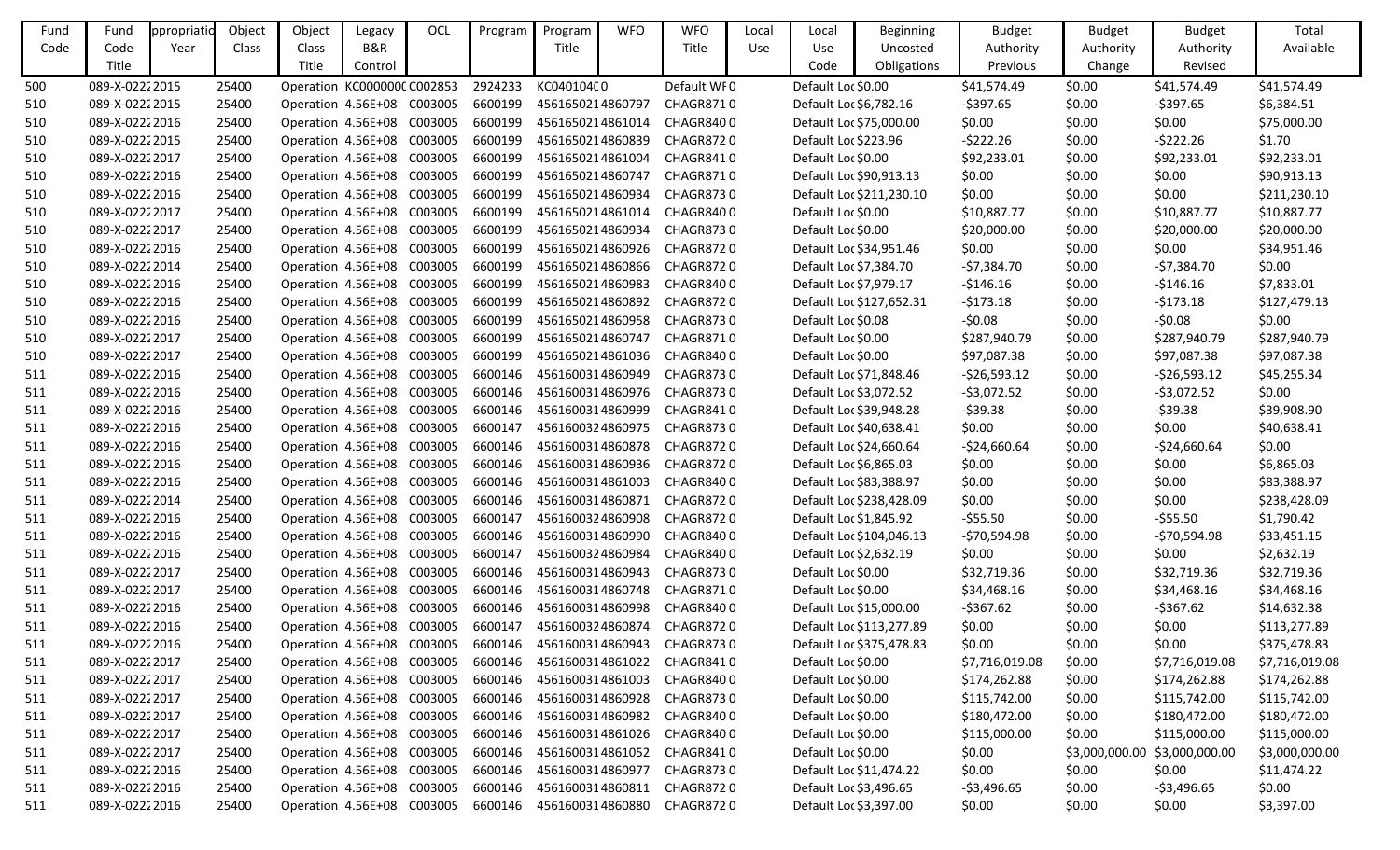| Fund | Fund           | ppropriatic | Object | Object                     | Legacy  | OCL     | Program | Program          | <b>WFO</b> | <b>WFO</b>                 | Local | Local                  | <b>Beginning</b>        | <b>Budget</b> | <b>Budget</b> | <b>Budget</b> | Total        |
|------|----------------|-------------|--------|----------------------------|---------|---------|---------|------------------|------------|----------------------------|-------|------------------------|-------------------------|---------------|---------------|---------------|--------------|
| Code | Code           | Year        | Class  | Class                      | B&R     |         |         | Title            |            | Title                      | Use   | Use                    | Uncosted                | Authority     | Authority     | Authority     | Available    |
|      | Title          |             |        | Title                      | Control |         |         |                  |            |                            |       | Code                   | Obligations             | Previous      | Change        | Revised       |              |
| 511  | 089-X-02222016 |             | 25400  | Operation 4.56E+08         |         | C003005 | 6600146 | 4561600314860731 |            | CHAGR8730                  |       |                        | Default Loc \$70,279.39 | -\$70,279.39  | \$0.00        | $-570,279.39$ | \$0.00       |
| 511  | 089-X-02222016 |             | 25400  | Operation 4.56E+08 C003005 |         |         | 6600146 | 4561600314860868 |            | <b>CHAGR8720</b>           |       | Default Loc \$3,753.21 |                         | $-53,753.21$  | \$0.00        | $-53,753.21$  | \$0.00       |
| 511  | 089-X-02222016 |             | 25400  | Operation 4.56E+08 C003005 |         |         | 6600146 | 4561600314860922 |            | <b>CHAGR8720</b>           |       |                        | Default Loc \$40,366.79 | $-$40,358.77$ | \$0.00        | $-$40,358.77$ | \$8.02       |
| 511  | 089-X-02222016 |             | 25400  | Operation 4.56E+08 C003005 |         |         | 6600146 | 4561600314860981 |            | <b>CHAGR8730</b>           |       | Default Loc \$0.02     |                         | $-50.02$      | \$0.00        | $-50.02$      | \$0.00       |
| 511  | 089-X-02222016 |             | 25400  | Operation 4.56E+08 C003005 |         |         | 6600146 | 4561600314860971 |            | CHAGR8730                  |       |                        | Default Loc \$46,830.12 | \$0.00        | \$0.00        | \$0.00        | \$46,830.12  |
| 511  | 089-X-02222016 |             | 25400  | Operation 4.56E+08 C003005 |         |         | 6600147 | 4561600324860956 |            | <b>CHAGR8730</b>           |       | Default Loc \$6,176.33 |                         | $-56,176.33$  | \$0.00        | $-56,176.33$  | \$0.00       |
| 511  | 089-X-02222017 |             | 25400  | Operation 4.56E+08 C003005 |         |         | 6600146 | 4561600314860969 |            | <b>CHAGR8730</b>           |       | Default Loc \$0.00     |                         | \$78,731.72   | \$0.00        | \$78,731.72   | \$78,731.72  |
| 511  | 089-X-02222017 |             | 25400  | Operation 4.56E+08 C003005 |         |         | 6600146 | 4561600314861042 |            | CHAGR8400                  |       | Default Loc \$0.00     |                         | \$8,800.00    | \$0.00        | \$8,800.00    | \$8,800.00   |
| 511  | 089-X-02222017 |             | 25400  | Operation 4.56E+08 C003005 |         |         | 6600146 | 4561600314861028 |            | CHAGR8410                  |       | Default Loc \$0.00     |                         | \$11,407.77   | \$0.00        | \$11,407.77   | \$11,407.77  |
| 511  | 089-X-02222017 |             | 25400  | Operation 4.56E+08 C003005 |         |         | 6600147 | 4561600324860813 |            | <b>CHAGR8720</b>           |       | Default Loc \$0.00     |                         | \$195,875.73  | \$0.00        | \$195,875.73  | \$195,875.73 |
| 511  | 089-X-02222017 |             | 25400  | Operation 4.56E+08 C003005 |         |         | 6600146 | 4561600314861034 |            | CHAGR8400                  |       | Default Loc \$0.00     |                         | \$66,262.37   | \$0.00        | \$66,262.37   | \$66,262.37  |
| 511  | 089-X-02222017 |             | 25400  | Operation 4.56E+08 C003005 |         |         | 6600146 | 4561600314860971 |            | <b>CHAGR8730</b>           |       | Default Loc \$0.00     |                         | \$206,136.69  | \$0.00        | \$206,136.69  | \$206,136.69 |
| 511  | 089-X-02222015 |             | 25400  | Operation 4.56E+08 C003005 |         |         | 6600146 | 4561600314860883 |            | <b>CHAGR8720</b>           |       | Default Loc \$1,002.84 |                         | $-$1,002.84$  | \$0.00        | $-$1,002.84$  | \$0.00       |
| 511  | 089-X-02222016 |             | 25400  | Operation 4.56E+08 C003005 |         |         | 6600146 | 4561600314860935 |            | <b>CHAGR8720</b>           |       | Default Loc \$0.04     |                         | $-50.04$      | \$0.00        | $-50.04$      | \$0.00       |
| 511  | 089-X-02222015 |             | 25400  | Operation 4.56E+08 C003005 |         |         | 6600146 | 4561600314860868 |            | <b>CHAGR8720</b>           |       |                        | Default Loc \$14,199.38 | -\$14,199.37  | \$0.00        | $-$14,199.37$ | \$0.01       |
| 511  | 089-X-02222016 |             | 25400  | Operation 4.56E+08 C003005 |         |         | 6600146 | 4561600314860944 |            | <b>CHAGR8730</b>           |       | Default Loc \$8,509.56 |                         | $-53,272.80$  | \$0.00        | $-53,272.80$  | \$5,236.76   |
| 511  | 089-X-02222015 |             | 25400  | Operation 4.56E+08 C003005 |         |         | 6600146 | 4561600314860880 |            | <b>CHAGR8720</b>           |       |                        | Default Loc \$11,542.04 | $-53,346.80$  | \$0.00        | $-53,346.80$  | \$8,195.24   |
| 511  | 089-X-02222016 |             | 25400  | Operation 4.56E+08 C003005 |         |         | 6600147 | 4561600324861000 |            | CHAGR8400                  |       | Default Loc \$2,475.82 |                         | $-514.01$     | \$0.00        | $-514.01$     | \$2,461.81   |
| 511  | 089-X-02222016 |             | 25400  | Operation 4.56E+08 C003005 |         |         | 6600147 | 4561600324860924 |            | CHAGR8740                  |       | Default Loc \$814.13   |                         | $-51,283.28$  | \$0.00        | $-51,283.28$  | $-5469.15$   |
| 511  | 089-X-02222017 |             | 25400  | Operation 4.56E+08 C003005 |         |         | 6600146 | 4561600314861045 |            | CHAGR8400                  |       | Default Loc \$0.00     |                         | \$11,044.00   | \$0.00        | \$11,044.00   | \$11,044.00  |
| 511  | 089-X-02222017 |             | 25400  | Operation 4.56E+08 C003005 |         |         | 6600146 | 4561600314860977 |            | CHAGR8730                  |       | Default Loc \$0.00     |                         | \$126,823.31  | \$0.00        | \$126,823.31  | \$126,823.31 |
| 511  | 089-X-02222017 |             | 25400  | Operation 4.56E+08 C003005 |         |         | 6600146 | 4561600314861043 |            | CHAGR8410                  |       | Default Loc \$0.00     |                         | \$110,437.28  | \$0.00        | \$110,437.28  | \$110,437.28 |
| 511  | 089-X-02222017 |             | 25400  | Operation 4.56E+08 C003005 |         |         | 6600146 | 4561600314860936 |            | CHAGR8720                  |       | Default Loc \$0.00     |                         | \$17,555.57   | \$0.00        | \$17,555.57   | \$17,555.57  |
| 511  | 089-X-02222017 |             | 25400  | Operation 4.56E+08 C003005 |         |         | 6600146 | 4561600314860949 |            | <b>CHAGR8730</b>           |       | Default Loc \$0.00     |                         | \$103,987.74  | \$0.00        | \$103,987.74  | \$103,987.74 |
| 511  | 089-X-02222016 |             | 25400  | Operation 4.56E+08 C003005 |         |         | 6600146 | 4561600314860686 |            | CHAGR8780                  |       |                        | Default Loc \$20,689.98 | \$0.00        | \$0.00        | \$0.00        | \$20,689.98  |
| 511  | 089-X-02222016 |             | 25400  | Operation 4.56E+08 C003005 |         |         | 6600146 | 4561600314860928 |            | <b>CHAGR8730</b>           |       | Default Loc \$908.26   |                         | \$0.00        | \$0.00        | \$0.00        | \$908.26     |
| 511  | 089-X-02222016 |             | 25400  | Operation 4.56E+08 C003005 |         |         | 6600146 | 4561600314860854 |            | <b>CHAGR8720</b>           |       | Default Loc \$3,348.85 |                         | $-597.46$     | \$0.00        | $-597.46$     | \$3,251.39   |
| 511  | 089-X-02222016 |             | 25400  | Operation 4.56E+08 C003005 |         |         | 6600146 | 4561600314860931 |            | CHAGR8720                  |       | Default Loc \$2,111.25 |                         | \$0.00        | \$0.00        | \$0.00        | \$2,111.25   |
| 511  | 089-X-02222016 |             | 25400  | Operation 4.56E+08 C003005 |         |         | 6600146 |                  |            | 4561600314860871 CHAGR8720 |       |                        | Default Loc \$13,578.50 | \$0.00        | \$0.00        | \$0.00        | \$13,578.50  |
| 511  | 089-X-02222016 |             | 25400  | Operation 4.56E+08 C003005 |         |         | 6600146 | 4561600314860963 |            | CHAGR8730                  |       | Default Loc \$548.42   |                         | $-5548.42$    | \$0.00        | $-5548.42$    | \$0.00       |
| 511  | 089-X-02222016 |             | 25400  | Operation 4.56E+08 C003005 |         |         | 6600146 | 4561600314860986 |            | CHAGR8400                  |       | Default Loc \$120.20   |                         | \$0.00        | \$0.00        | \$0.00        | \$120.20     |
| 511  | 089-X-02222016 |             | 25400  | Operation 4.56E+08 C003005 |         |         | 6600147 | 4561600324860978 |            | CHAGR8730                  |       | Default Loc \$2,812.51 |                         | \$0.00        | \$0.00        | \$0.00        | \$2,812.51   |
| 511  | 089-X-02222017 |             | 25400  | Operation 4.56E+08 C003005 |         |         | 6600146 | 4561600314861009 |            | CHAGR8410                  |       | Default Loc \$0.00     |                         | \$13,508.03   | \$0.00        | \$13,508.03   | \$13,508.03  |
| 511  | 089-X-02222017 |             | 25400  | Operation 4.56E+08 C003005 |         |         | 6600146 | 4561600314860946 |            | CHAGR8730                  |       | Default Loc \$0.00     |                         | \$176,049.14  | \$0.00        | \$176,049.14  | \$176,049.14 |
| 511  | 089-X-02222017 |             | 25400  | Operation 4.56E+08 C003005 |         |         | 6600147 | 4561600324860984 |            | CHAGR8400                  |       | Default Loc \$0.00     |                         | \$74,314.20   | \$0.00        | \$74,314.20   | \$74,314.20  |
| 511  | 089-X-02222017 |             | 25400  | Operation 4.56E+08 C003005 |         |         | 6600147 | 4561600324860978 |            | <b>CHAGR8730</b>           |       | Default Loc \$0.00     |                         | \$82,759.57   | \$0.00        | \$82,759.57   | \$82,759.57  |
| 511  | 089-X-02222017 |             | 25400  | Operation 4.56E+08 C003005 |         |         | 6600146 | 4561600314861020 |            | CHAGR8400                  |       | Default Loc \$0.00     |                         | \$242,103.30  | \$0.00        | \$242,103.30  | \$242,103.30 |
| 511  | 089-X-02222017 |             | 25400  | Operation 4.56E+08 C003005 |         |         | 6600146 | 4561600314861033 |            | CHAGR8400                  |       | Default Loc \$0.00     |                         | \$30,000.00   | \$0.00        | \$30,000.00   | \$30,000.00  |
| 511  | 089-X-02222016 |             | 25400  | Operation 4.56E+08 C003005 |         |         | 6600147 | 4561600324860988 |            | CHAGR8400                  |       | Default Loc \$4.30     |                         | $-54.30$      | \$0.00        | $-$ \$4.30    | \$0.00       |
| 511  | 089-X-02222016 |             | 25400  | Operation 4.56E+08 C003005 |         |         | 6600146 | 4561600314860972 |            | CHAGR8730                  |       |                        | Default Loc \$20,444.14 | $-$14,769.43$ | \$0.00        | $-$14,769.43$ | \$5,674.71   |
| 511  | 089-X-02222016 |             | 25400  | Operation 4.56E+08 C003005 |         |         | 6600146 | 4561600314860987 |            | CHAGR8400                  |       |                        | Default Loc \$51,066.81 | $-$50,006.48$ | \$0.00        | $-550,006.48$ | \$1,060.33   |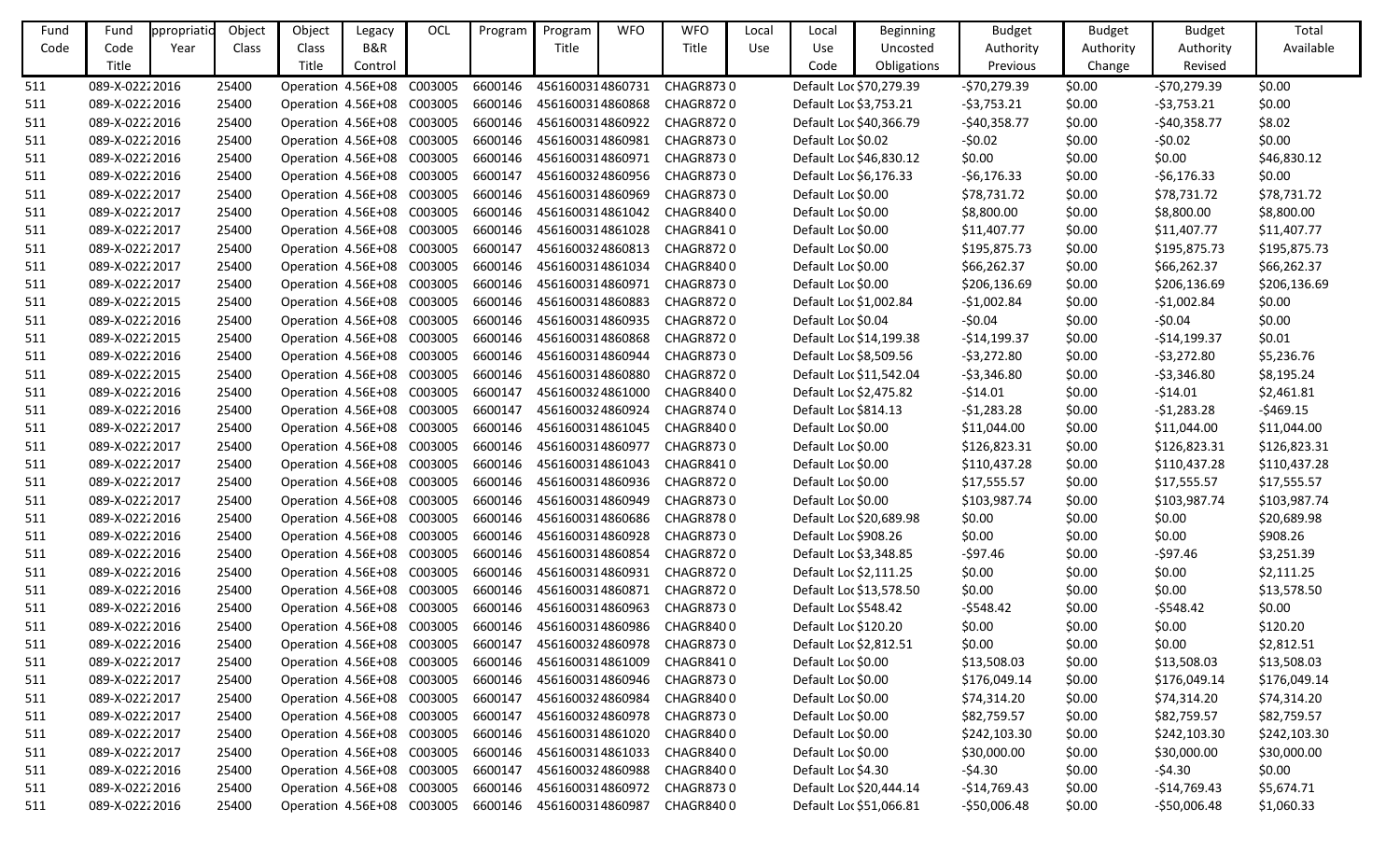| Fund | Fund            | ppropriatio | Object | Object                             | Legacy  | OCL     | Program | Program          | <b>WFO</b> | <b>WFO</b>                 | Local | Local              | <b>Beginning</b>        | <b>Budget</b>  | <b>Budget</b> | <b>Budget</b>  | Total          |
|------|-----------------|-------------|--------|------------------------------------|---------|---------|---------|------------------|------------|----------------------------|-------|--------------------|-------------------------|----------------|---------------|----------------|----------------|
| Code | Code            | Year        | Class  | Class                              | B&R     |         |         | Title            |            | Title                      | Use   | <b>Use</b>         | Uncosted                | Authority      | Authority     | Authority      | Available      |
|      | Title           |             |        | Title                              | Control |         |         |                  |            |                            |       | Code               | Obligations             | Previous       | Change        | Revised        |                |
| 511  | 089-X-02222016  |             | 25400  | Operation 4.56E+08                 |         | C003005 | 6600147 | 4561600324801577 |            | CH AGR8780                 |       |                    | Default Loc \$1,904.38  | \$0.00         | \$0.00        | \$0.00         | \$1,904.38     |
| 511  | 089-X-02222017  |             | 25400  | Operation 4.56E+08                 |         | C003005 | 6600146 | 4561600314861023 |            | CHAGR8400                  |       | Default Loc \$0.00 |                         | \$136,730.71   | \$0.00        | \$136,730.71   | \$136,730.71   |
| 511  | 089-X-02222017  |             | 25400  | Operation 4.56E+08 C003005         |         |         | 6600146 | 4561600314861044 |            | CHAGR8410                  |       | Default Loc \$0.00 |                         | \$27,609.32    | \$0.00        | \$27,609.32    | \$27,609.32    |
| 511  | 089-X-02222017  |             | 25400  | Operation 4.56E+08 C003005         |         |         | 6600146 | 4561600314861030 |            | CHAGR8400                  |       | Default Loc \$0.00 |                         | \$20,700.44    | \$0.00        | \$20,700.44    | \$20,700.44    |
| 511  | 089-X-02222017  |             | 25400  | Operation 4.56E+08 C003005         |         |         | 6600146 | 4561600314861027 |            | CHAGR8400                  |       | Default Loc \$0.00 |                         | \$22,087.45    | \$0.00        | \$22,087.45    | \$22,087.45    |
| 511  | 089-X-02222017  |             | 25400  | Operation 4.56E+08 C003005         |         |         | 6600147 | 4561600324861032 |            | CHAGR8410                  |       | Default Loc \$0.00 |                         | \$87,378.64    | \$0.00        | \$87,378.64    | \$87,378.64    |
| 511  | 089-X-02222017  |             | 25400  | Operation 4.56E+08 C003005         |         |         | 6600146 | 4561600314860986 |            | CHAGR8400                  |       | Default Loc \$0.00 |                         | \$44,298.20    | \$0.00        | \$44,298.20    | \$44,298.20    |
| 511  | 089-X-02222017  |             | 25400  | Operation 4.56E+08 C003005         |         |         | 6600147 | 4561600324860975 |            | <b>CHAGR8730</b>           |       | Default Loc \$0.00 |                         | \$32,885.24    | \$0.00        | \$32,885.24    | \$32,885.24    |
| 511  | 089-X-02222017  |             | 25400  | Operation 4.56E+08 C003005         |         |         | 6600147 |                  |            | 4561600324861001 CHAGR8410 |       | Default Loc \$0.00 |                         | \$31,491.26    | \$0.00        | \$31,491.26    | \$31,491.26    |
| 511  | 089-X-02222017  |             | 25400  | Operation 4.56E+08                 |         | C003005 | 6600146 | 4561600314861021 |            | CHAGR8400                  |       | Default Loc \$0.00 |                         | \$35,175.67    | \$0.00        | \$35,175.67    | \$35,175.67    |
| 511  | 089-X-02222017  |             | 25400  | Operation 4.56E+08 C003005         |         |         | 6600146 | 4561600314860916 |            | CHAGR8720                  |       | Default Loc \$0.00 |                         | \$59,993.22    | \$0.00        | \$59,993.22    | \$59,993.22    |
| 511  | 089-X-02222017  |             | 25400  | Operation 4.56E+08 C003005         |         |         | 6600147 | 4561600324860800 |            | <b>CHAGR8710</b>           |       | Default Loc \$0.00 |                         | \$75,728.16    | \$0.00        | \$75,728.16    | \$75,728.16    |
| 511  | 089-X-02222017  |             | 25400  | Operation 4.56E+08 C003005         |         |         | 6600146 | 4561600314861018 |            | CHAGR8400                  |       | Default Loc \$0.00 |                         | \$14,321.38    | \$0.00        | \$14,321.38    | \$14,321.38    |
| 511  | 089-X-02222014  |             | 25400  | Operation 4.56E+08 C003005         |         |         | 6600146 | 4561600314860840 |            | CHAGR8720                  |       |                    | Default Loc \$9,492.10  | \$0.00         | \$0.00        | \$0.00         | \$9,492.10     |
| 511  | 089-X-02222016  |             | 25400  | Operation 4.56E+08 C003005         |         |         | 6600146 | 4561600314860748 |            | CHAGR8710                  |       |                    | Default Loc \$60,105.55 | \$0.00         | \$0.00        | \$0.00         | \$60,105.55    |
| 511  | 089-X-02222016  |             | 25400  | Operation 4.56E+08 C003005         |         |         | 6600147 | 4561600324860800 |            | <b>CHAGR8710</b>           |       |                    | Default Loc \$15,420.15 | \$0.00         | \$0.00        | \$0.00         | \$15,420.15    |
| 511  | 089-X-02222016  |             | 25400  | Operation 4.56E+08 C003005         |         |         | 6600146 | 4561600314860883 |            | <b>CHAGR8720</b>           |       |                    | Default Loc \$327.03    | $-5327.03$     | \$0.00        | $-$327.03$     | \$0.00         |
| 511  | 089-X-02222016  |             | 25400  | Operation 4.56E+08                 |         | C003005 | 6600146 | 4561600314860946 |            | <b>CHAGR8730</b>           |       |                    | Default Loc \$70,958.66 | \$0.00         | \$0.00        | \$0.00         | \$70,958.66    |
| 511  | 089-X-02222015  |             | 25400  | Operation 4.56E+08 C003005         |         |         | 6600146 | 4561600314860857 |            | CHAGR8720                  |       |                    | Default Loc \$1,701.35  | $-$1,701.35$   | \$0.00        | $-$1,701.35$   | \$0.00         |
| 511  | 089-X-02222016  |             | 25400  | Operation 4.56E+08 C003005         |         |         | 6600146 | 4561600314860969 |            | <b>CHAGR8730</b>           |       |                    | Default Loc \$42,584.48 | \$0.00         | \$0.00        | \$0.00         | \$42,584.48    |
| 511  | 089-X-02222016  |             | 25400  | Operation 4.56E+08 C003005         |         |         | 6600146 | 4561600314860577 |            | CHAGR8700                  |       |                    | Default Loc \$2,163.30  | $-$10,000.00$  | \$0.00        | $-$10,000.00$  | $-57,836.70$   |
| 511  | 089-X-02222016  |             | 25400  | Operation 4.56E+08 C003005         |         |         | 6600146 | 4561600314860985 |            | CHAGR8400                  |       |                    | Default Loc \$2,473.53  | $-52,473.53$   | \$0.00        | $-52,473.53$   | \$0.00         |
| 511  | 089-X-02222017  |             | 25400  | Operation 4.56E+08 C003005         |         |         | 6600146 | 4561600314861029 |            | CHAGR8400                  |       | Default Loc \$0.00 |                         | \$31,500.00    | \$0.00        | \$31,500.00    | \$31,500.00    |
| 511  | 089-X-02222017  |             | 25400  | Operation 4.56E+08 C003005         |         |         | 6600147 | 4561600324861015 |            | CHAGR8400                  |       | Default Loc \$0.00 |                         | \$2,217,330.10 | \$0.00        | \$2,217,330.10 | \$2,217,330.10 |
| 511  | 089-X-02222017  |             | 25400  | Operation 4.56E+08 C003005         |         |         | 6600146 | 4561600314861019 |            | CHAGR8400                  |       | Default Loc \$0.00 |                         | \$5,304.23     | \$0.00        | \$5,304.23     | \$5,304.23     |
| 511  | 089-X-02222016  |             | 25400  | Operation 4.56E+08                 |         | C003005 | 6600147 | 4561600324860919 |            | <b>CHAGR8730</b>           |       |                    | Default Loc \$35,369.90 | $-514.52$      | \$0.00        | $-514.52$      | \$35,355.38    |
| 511  | 089-X-02222016  |             | 25400  | Operation 4.56E+08 C003005         |         |         | 6600146 | 4561600314860831 |            | CHAGR8720                  |       |                    | Default Loc \$20,850.43 | \$0.00         | \$0.00        | \$0.00         | \$20,850.43    |
| 511  | 089-X-02222016  |             | 25400  | Operation 4.56E+08 C003005         |         |         | 6600146 | 4561600314860929 |            | CHAGR872 0                 |       |                    | Default Loc \$2,034.98  | $-5121.46$     | \$0.00        | $-$121.46$     | \$1,913.52     |
| 511  | 089-X-0222 2016 |             | 25400  | Operation 4.56E+08 C003005 6600147 |         |         |         |                  |            | 4561600324861001 CHAGR8410 |       |                    | Default Loc \$26,257.02 | \$0.00         | \$0.00        | \$0.00         | \$26,257.02    |
| 511  | 089-X-02222016  |             | 25400  | Operation 4.56E+08 C003005         |         |         | 6600147 | 4561600324860813 |            | CHAGR8720                  |       |                    | Default Loc \$18,066.55 | \$0.00         | \$0.00        | \$0.00         | \$18,066.55    |
| 511  | 089-X-02222016  |             | 25400  | Operation 4.56E+08 C003005         |         |         | 6600146 | 4561600314860893 |            | CHAGR8730                  |       |                    | Default Loc \$7,832.17  | $-51,533.21$   | \$0.00        | $-51,533.21$   | \$6,298.96     |
| 511  | 089-X-02222016  |             | 25400  | Operation 4.56E+08 C003005         |         |         | 6600146 |                  |            | 4561600314860916 CHAGR8720 |       |                    | Default Loc \$3,767.67  | \$0.00         | \$0.00        | \$0.00         | \$3,767.67     |
| 511  | 089-X-02222017  |             | 25400  | Operation 4.56E+08 C003005         |         |         | 6600146 |                  |            | 4561600314861016 CHAGR8400 |       | Default Loc \$0.00 |                         | \$28,112.30    | \$0.00        | \$28,112.30    | \$28,112.30    |
| 511  | 089-X-02222017  |             | 25400  | Operation 4.56E+08 C003005         |         |         | 6600147 | 4561600324801577 |            | CH AGR8780                 |       | Default Loc \$0.00 |                         | \$45,631.06    | \$0.00        | \$45,631.06    | \$45,631.06    |
| 511  | 089-X-02222017  |             | 25400  | Operation 4.56E+08 C003005         |         |         | 6600147 | 4561600324861040 |            | CHAGR8410                  |       | Default Loc \$0.00 |                         | \$43,689.32    | \$0.00        | \$43,689.32    | \$43,689.32    |
| 511  | 089-X-02222017  |             | 25400  | Operation 4.56E+08 C003005         |         |         | 6600146 | 4561600314860989 |            | CHAGR8400                  |       | Default Loc \$0.00 |                         | \$20,000.00    | \$0.00        | \$20,000.00    | \$20,000.00    |
| 511  | 089-X-02222017  |             | 25400  | Operation 4.56E+08 C003005         |         |         | 6600146 | 4561600314861017 |            | CHAGR8410                  |       | Default Loc \$0.00 |                         | \$8,000.00     | \$0.00        | \$8,000.00     | \$8,000.00     |
| 511  | 089-X-02222017  |             | 25400  | Operation 4.56E+08 C003005         |         |         | 6600147 | 4561600324860874 |            | CHAGR8720                  |       | Default Loc \$0.00 |                         | \$74,087.69    | \$0.00        | \$74,087.69    | \$74,087.69    |
| 512  | 089-X-02222007  |             | 25400  | Operation 4.56E+08 C003005         |         |         | 6600099 | 4561403744860303 |            | CH189N610                  |       | Default Loc \$0.02 |                         | \$0.00         | \$0.00        | \$0.00         | \$0.02         |
| 512  | 089-X-02222011  |             | 25400  | Operation 4.56E+08 C003005         |         |         | 6600066 | 4561403514860730 |            | CHAGRSIA/0                 |       |                    | Default Loc \$1,843.62  | $-51,843.62$   | \$0.00        | $-$1,843.62$   | \$0.00         |
| 512  | 089-X-02222012  |             | 25400  | Operation 4.56E+08 C003005         |         |         | 6600053 |                  |            | 4561402204860792 CHAGRAAA0 |       |                    | Default Loc \$35,616.06 | \$0.00         | \$0.00        | \$0.00         | \$35,616.06    |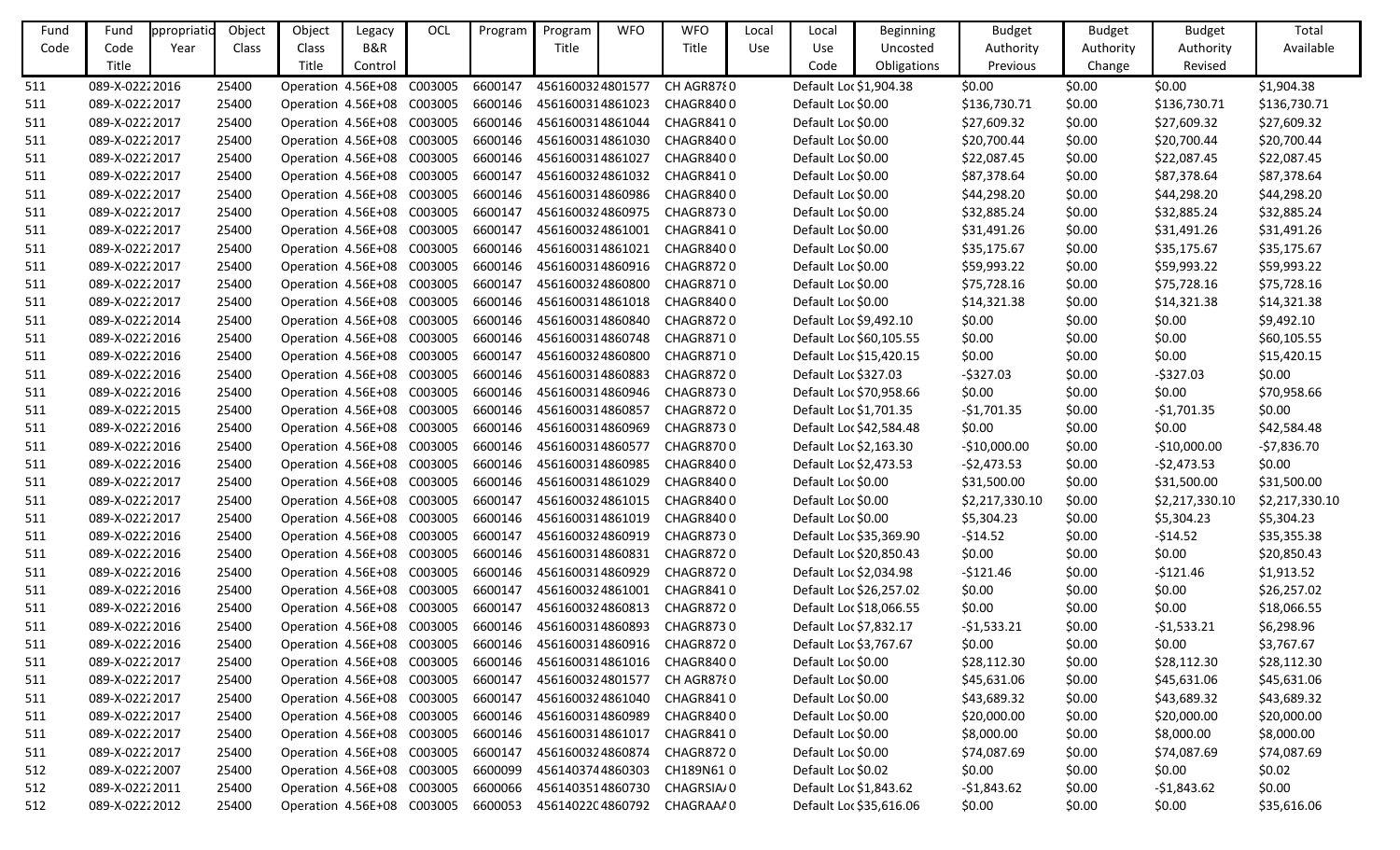| Fund | Fund           | ppropriatio | Object | Object                             | Legacy  | OCL     | Program | Program          | <b>WFO</b> | <b>WFO</b>                   | Local      | Local                | <b>Beginning</b>           | <b>Budget</b>  | <b>Budget</b> | <b>Budget</b>  | Total          |
|------|----------------|-------------|--------|------------------------------------|---------|---------|---------|------------------|------------|------------------------------|------------|----------------------|----------------------------|----------------|---------------|----------------|----------------|
| Code | Code           | Year        | Class  | Class                              | B&R     |         |         | Title            |            | Title                        | <b>Use</b> | Use                  | Uncosted                   | Authority      | Authority     | Authority      | Available      |
|      | Title          |             |        | Title                              | Control |         |         |                  |            |                              |            | Code                 | Obligations                | Previous       | Change        | Revised        |                |
| 512  | 089-X-02222014 |             | 25400  | Operation 4.56E+08                 |         | C003005 | 6600053 | 4561402204803492 |            | CH AGRNII 0                  |            |                      | Default Loc \$828,632.00   | $-595,241.79$  | \$0.00        | $-595,241.79$  | \$733,390.21   |
| 512  | 089-X-02222005 |             | 25400  | Operation 4.56E+08 C003005         |         |         | 6600007 | 4561400504860021 |            | CHAGRNA(0                    |            | Default Loc \$316.17 |                            | $-5316.17$     | \$0.00        | $-5316.17$     | \$0.00         |
| 512  | 089-X-02222015 |             | 25400  | Operation 4.56E+08 C003005         |         |         | 6600099 | 4561403744860913 |            | CHAGRNR(0                    |            | Default Loc \$151.73 |                            | \$0.00         | \$0.00        | \$0.00         | \$151.73       |
| 512  | 089-X-02222016 |             | 25400  | Operation 4.56E+08 C003005         |         |         | 6600050 | 4561401964860932 |            | CHAGRNN(0                    |            | Default Loc \$468.39 |                            | \$0.00         | \$0.00        | \$0.00         | \$468.39       |
| 512  | 089-X-02222008 |             | 25400  | Operation 4.56E+08                 |         | C003005 | 6600007 | 4561400504802949 |            | CH AGRM30                    |            |                      | Default Loc \$509,058.59   | \$0.00         | \$0.00        | \$0.00         | \$509,058.59   |
| 512  | 089-X-02222014 |             | 25400  | Operation 4.56E+08 C003005         |         |         | 6600073 | 4561403584860852 |            | CHAGR0170                    |            |                      | Default Loc \$83,084.91    | \$0.00         | \$0.00        | \$0.00         | \$83,084.91    |
| 512  | 089-X-02222014 |             | 25400  | Operation 4.56E+08                 |         | C003005 | 6600066 | 4561403514860917 |            | CHAGR1930                    |            |                      | Default Loc \$3,526,178.49 | \$0.00         | \$0.00        | \$0.00         | \$3,526,178.49 |
| 512  | 089-X-02222005 |             | 25400  | Operation 4.56E+08 C003005         |         |         | 6600073 | 4561403584806635 |            | CHAGR9030                    |            |                      | Default Loc \$43,756.46    | \$0.00         | \$0.00        | \$0.00         | \$43,756.46    |
| 512  | 089-X-02222014 |             | 25400  | Operation 4.56E+08 C003005         |         |         | 6600072 | 4561403573010549 |            | CRAGRS-OI0                   |            | Default Loc \$211.96 |                            | \$0.00         | \$0.00        | \$0.00         | \$211.96       |
| 512  | 089-X-02222005 |             | 25400  | Operation 4.56E+08                 |         | C003005 | 6600053 | 4561402204804155 |            | CH AGRY1[0                   |            | Default Loc \$108.32 |                            | \$0.00         | \$0.00        | \$0.00         | \$108.32       |
| 512  | 089-X-02222011 |             | 25400  | Operation 4.56E+08                 |         | C003005 | 6600050 | 4561401964860463 |            | CHAGRNNJ0                    |            | Default Loc \$0.26   |                            | \$0.00         | \$0.00        | \$0.00         | \$0.26         |
| 512  | 089-X-02222014 |             | 25400  | Operation 4.56E+08                 |         | C003005 | 6600073 | 4561403583011110 |            | CRAGRS-OI0                   |            | Default Loc \$121.25 |                            | \$0.00         | \$0.00        | \$0.00         | \$121.25       |
| 512  | 089-X-02222015 |             | 25400  | Operation 4.56E+08 C003005         |         |         | 6600099 | 4561403744860812 |            | CH189V64:0                   |            | Default Loc \$94.63  |                            | $-594.63$      | \$0.00        | $-594.63$      | \$0.00         |
| 512  | 089-X-02222017 |             | 25400  | Operation 4.56E+08 C003005         |         |         | 6600053 |                  |            | 4561402204860902 CHAGRP410   |            | Default Loc \$0.00   |                            | \$3,356,236.00 | \$0.00        | \$3,356,236.00 | \$3,356,236.00 |
| 512  | 089-X-02222017 |             | 25400  | Operation 4.56E+08 C003005         |         |         | 6600007 | 4561400504861041 |            | CHAGR2010                    |            | Default Loc \$0.00   |                            | \$1,310.68     | \$0.00        | \$1,310.68     | \$1,310.68     |
| 512  | 089-X-02222017 |             | 25400  | Operation 4.56E+08 C003005         |         |         | 6600007 | 4561400504861037 |            | CHAGR17E0                    |            | Default Loc \$0.00   |                            | \$50,153.40    | \$0.00        | \$50,153.40    | \$50,153.40    |
| 512  | 089-X-02222017 |             | 25400  | Operation 4.56E+08 C003005         |         |         | 6600050 | 4561401964860979 |            | CHAGRNNJ0                    |            | Default Loc \$0.00   |                            | \$9,398,123.54 | \$0.00        | \$9,398,123.54 | \$9,398,123.54 |
| 512  | 089-X-02222017 |             | 25400  | Operation 4.56E+08 C003005         |         |         | 6600050 | 4561401964860992 |            | CHAGRNN/0                    |            | Default Loc \$0.00   |                            | \$99,418.45    | \$0.00        | \$99,418.45    | \$99,418.45    |
| 512  | 089-X-02222016 |             | 25400  | Operation 4.56E+08 C003005         |         |         | 6600066 | 4561403514861012 |            | CHAGR1930                    |            |                      | Default Loc \$7,800,000.00 | \$0.00         | \$0.00        | \$0.00         | \$7,800,000.00 |
| 512  | 089-X-02222013 |             | 25400  | Operation 4.56E+08 C003005         |         |         | 6600007 | 4561400504860849 |            | CHAGR2010                    |            |                      | Default Loc \$2,007.03     | \$0.00         | \$0.00        | \$0.00         | \$2,007.03     |
| 512  | 089-X-02222016 |             | 25400  | Operation 4.56E+08                 |         | C003005 | 6600096 | 4561403714860873 |            | CHAGRNR(0                    |            |                      | Default Loc \$2,265,436.99 | $-539,068.89$  | \$0.00        | -\$39,068.89   | \$2,226,368.10 |
| 512  | 089-X-02222016 |             | 25400  | Operation 4.56E+08 C003005         |         |         | 6600050 | 4561401964860979 |            | CHAGRNNJ0                    |            |                      | Default Loc \$2,230,518.21 | \$0.00         | \$0.00        | \$0.00         | \$2,230,518.21 |
| 512  | 089-X-02222006 |             | 25400  | Operation 4.56E+08                 |         | C003005 | 6600044 | 4561401804806368 |            | CHAGRDW 0                    |            | Default Loc \$50.65  |                            | $-550.65$      | \$0.00        | $-550.65$      | \$0.00         |
| 512  | 089-X-02222016 |             | 25400  | Operation 4.56E+08 C003005         |         |         | 6600099 | 4561403744860760 |            | CH189N69 0                   |            |                      | Default Loc \$62,911.03    | \$0.00         | \$0.00        | \$0.00         | \$62,911.03    |
| 512  | 089-X-02222016 |             | 25400  | Operation 4.56E+08 C003005         |         |         | 6600099 |                  |            | 4561403744860846 CH189V64t0  |            | Default Loc \$200.29 |                            | $-5200.29$     | \$0.00        | $-5200.29$     | \$0.00         |
| 512  | 089-X-02222013 |             | 25400  | Operation 4.56E+08                 |         | C003005 | 6600053 |                  |            | 4561402204803492 CH AGRNIF 0 |            |                      | Default Loc \$181,639.35   | $-5188,968.81$ | \$0.00        | $-5188,968.81$ | -\$7,329.46    |
| 512  | 089-X-02222016 |             | 25400  | Operation 4.56E+08 C003005         |         |         | 6600099 | 4561403744860947 |            | CHAGRNR(0                    |            |                      | Default Loc \$21,779.72    | \$0.00         | \$0.00        | \$0.00         | \$21,779.72    |
| 512  | 089-X-02222006 |             | 25400  | Operation 4.56E+08 C003005         |         |         | 6600067 | 4561403524860304 |            | CHAGRSIA/0                   |            | Default Loc \$95.26  |                            | $-$ \$95.26    | \$0.00        | $-595.26$      | \$0.00         |
| 512  | 089-X-02222011 |             | 25400  | Operation 4.56E+08 C003005 6600050 |         |         |         |                  |            | 4561401964860467 CHAGRNNJ0   |            |                      | Default Loc \$360,508.07   | \$0.00         | \$0.00        | \$0.00         | \$360,508.07   |
| 512  | 089-X-02222012 |             | 25400  | Operation 4.56E+08 C003005         |         |         | 6600053 | 4561402204804149 |            | CH AGRY1/0                   |            |                      | Default Loc \$4,499.65     | \$0.00         | \$0.00        | \$0.00         | \$4,499.65     |
| 512  | 089-X-02222015 |             | 25400  | Operation 4.56E+08 C003005         |         |         | 6600072 | 4561403574860914 |            | CHAGR1930                    |            | Default Loc \$260.99 |                            | \$0.00         | \$0.00        | \$0.00         | \$260.99       |
| 512  | 089-X-02222005 |             | 25400  | Operation 4.56E+08 C003005         |         |         | 6600099 |                  |            | 4561403744800376 CH 189W6 0  |            | Default Loc \$0.01   |                            | \$0.00         | \$0.00        | \$0.00         | \$0.01         |
| 512  | 089-X-02222016 |             | 25400  | Operation 4.56E+08 C003005         |         |         | 6600050 | 4561401964860995 |            | CHAGRNNI0                    |            |                      | Default Loc \$25,958.30    | \$0.00         | \$0.00        | \$0.00         | \$25,958.30    |
| 512  | 089-X-02222014 |             | 25400  | Operation 4.56E+08 C003005         |         |         | 6600053 | 4561402204860897 |            | CHAGRR210                    |            |                      | Default Loc \$59,436.80    | \$0.00         | \$0.00        | \$0.00         | \$59,436.80    |
| 512  | 089-X-02222017 |             | 25400  | Operation 4.56E+08 C003005         |         |         | 6600050 | 4561401964860995 |            | CHAGRNNI0                    |            | Default Loc \$0.00   |                            | \$43,689.32    | \$0.00        | \$43,689.32    | \$43,689.32    |
| 512  | 089-X-02222005 |             | 25400  | Operation 4.56E+08 C003005         |         |         | 6600053 | 4561402204804179 |            | CH AGRY1F0                   |            |                      | Default Loc \$16,355.37    | $-$16,355.37$  | \$0.00        | $-$16,355.37$  | \$0.00         |
| 512  | 089-X-02222006 |             | 25400  | Operation 4.56E+08 C003005         |         |         | 6600007 | 4561400504860362 |            | CHAGRNA(0                    |            | Default Loc \$662.75 |                            | $-5662.75$     | \$0.00        | $-5662.75$     | \$0.00         |
| 512  | 089-X-02222016 |             | 25400  | Operation 4.56E+08 C003005         |         |         | 6600099 | 4561403744860941 |            | CHAGRNR(0                    |            |                      | Default Loc \$242,078.92   | \$0.00         | \$0.00        | \$0.00         | \$242,078.92   |
| 512  | 089-X-02222016 |             | 25400  | Operation 4.56E+08 C003005         |         |         | 6600066 | 4561403514860970 |            | CHAGR1930                    |            |                      | Default Loc \$4,429,967.46 | \$0.00         | \$0.00        | \$0.00         | \$4,429,967.46 |
| 512  | 089-X-02222015 |             | 25400  | Operation 4.56E+08 C003005         |         |         | 6600007 | 4561400504860561 |            | CHAGR9EV0                    |            | Default Loc \$1.29   |                            | \$0.00         | \$0.00        | \$0.00         | \$1.29         |
| 512  | 089-X-02222006 |             | 25400  | Operation 4.56E+08 C003005         |         |         | 6600067 | 4561403524860414 |            | CHAGRSIA/0                   |            | Default Loc \$175.17 |                            | $-5175.17$     | \$0.00        | $-5175.17$     | \$0.00         |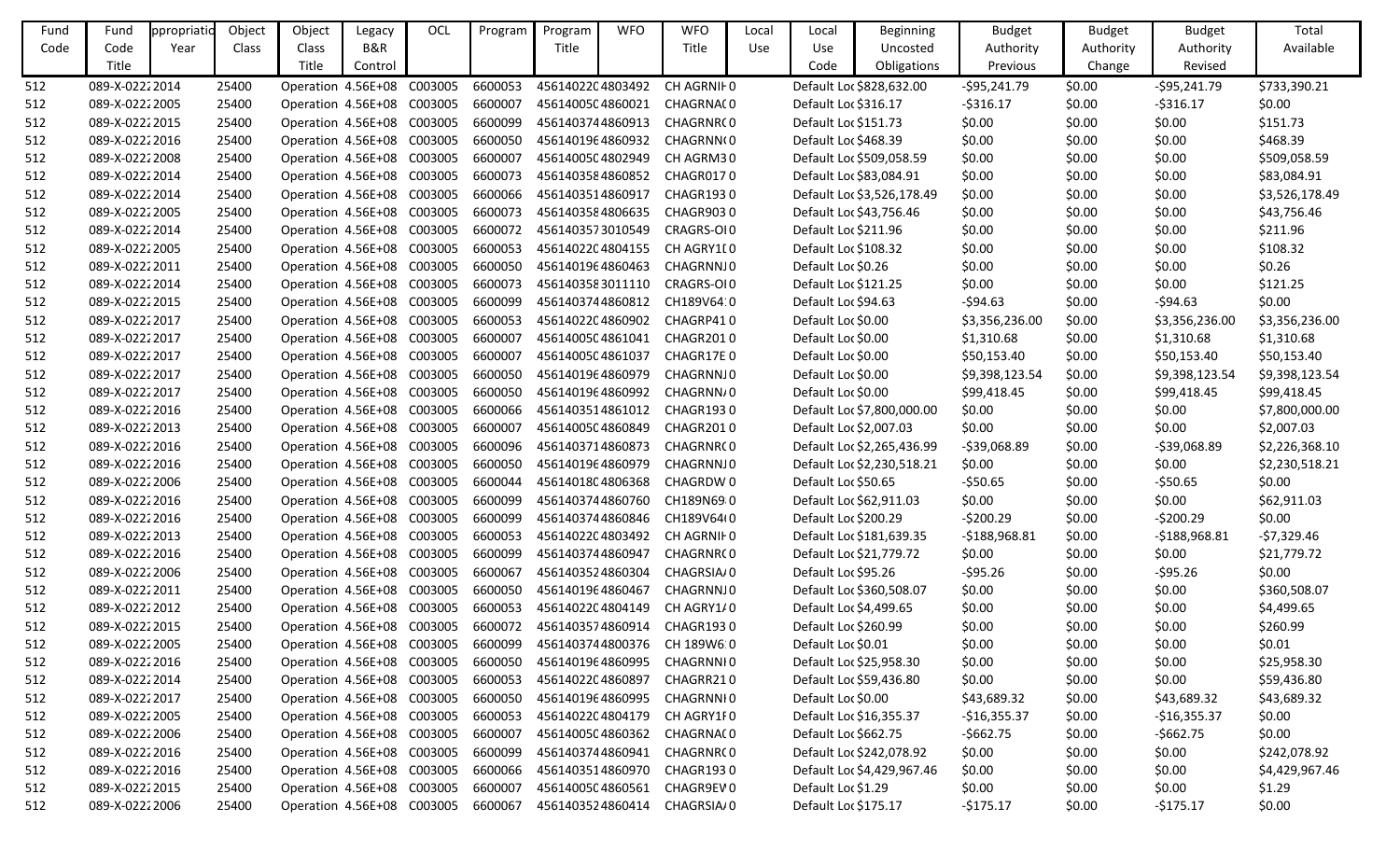| Fund | Fund           | ppropriatio | Object | Object                             | Legacy  | OCL | Program | Program          | <b>WFO</b> | <b>WFO</b>                 | Local | Local                  | Beginning                  | <b>Budget</b> | <b>Budget</b> | <b>Budget</b> | Total          |
|------|----------------|-------------|--------|------------------------------------|---------|-----|---------|------------------|------------|----------------------------|-------|------------------------|----------------------------|---------------|---------------|---------------|----------------|
| Code | Code           | Year        | Class  | Class                              | B&R     |     |         | Title            |            | Title                      | Use   | Use                    | Uncosted                   | Authority     | Authority     | Authority     | Available      |
|      | Title          |             |        | Title                              | Control |     |         |                  |            |                            |       | Code                   | Obligations                | Previous      | Change        | Revised       |                |
| 512  | 089-X-02222011 |             | 25400  | Operation 4.56E+08 C003005         |         |     | 6600072 | 4561403573011137 |            | CRAGRS-OI0                 |       | Default Loc \$6.34     |                            | $-56.34$      | \$0.00        | $-56.34$      | \$0.00         |
| 512  | 089-X-02222012 |             | 25400  | Operation 4.56E+08 C003005         |         |     | 6600033 | 4561401244860786 |            | CHAGR1000                  |       |                        | Default Loc \$200,671.97   | \$0.00        | \$0.00        | \$0.00        | \$200,671.97   |
| 512  | 089-X-02222014 |             | 25400  | Operation 4.56E+08 C003005         |         |     | 6600053 | 4561402204860836 |            | CHAGRAGI0                  |       | Default Loc \$767.68   |                            | \$0.00        | \$0.00        | \$0.00        | \$767.68       |
| 512  | 089-X-02222005 |             | 25400  | Operation 4.56E+08 C003005         |         |     | 6600050 | 4561401964803795 |            | CH AGRS560                 |       | Default Loc \$258.04   |                            | $-5258.04$    | \$0.00        | $-5258.04$    | \$0.00         |
| 512  | 089-X-02222005 |             | 25400  | Operation 4.56E+08 C003005         |         |     | 6600007 | 4561400504860020 |            | CHAGRNA(0                  |       | Default Loc \$72.36    |                            | $-572.36$     | \$0.00        | $-572.36$     | \$0.00         |
| 512  | 089-X-02222005 |             | 25400  | Operation 4.56E+08 C003005         |         |     | 6600066 | 4561403514806666 |            | CHAGRRW'O                  |       |                        | Default Loc \$394,234.20   | \$0.00        | \$0.00        | \$0.00        | \$394,234.20   |
| 512  | 089-X-02222007 |             | 25400  | Operation 4.56E+08 C003005         |         |     | 6600007 | 4561400504860421 |            | CHAGREA10                  |       | Default Loc \$413.99   |                            | $-5413.99$    | \$0.00        | $-5413.99$    | \$0.00         |
| 512  | 089-X-02222015 |             | 25400  | Operation 4.56E+08 C003005         |         |     | 6600099 | 4561403744860901 |            | CHAGRNR(0                  |       |                        | Default Loc \$17,462.48    | \$0.00        | \$0.00        | \$0.00        | \$17,462.48    |
| 512  | 089-X-02222016 |             | 25400  | Operation 4.56E+08 C003005         |         |     | 6600050 | 4561401964860942 |            | CHAGRNNJ0                  |       |                        | Default Loc \$44,319.97    | \$0.00        | \$0.00        | \$0.00        | \$44,319.97    |
| 512  | 089-X-02222005 |             | 25400  | Operation 4.56E+08 C003005         |         |     | 6600096 | 4561403714800194 |            | CH 189J2990                |       | Default Loc \$0.01     |                            | \$0.00        | \$0.00        | \$0.00        | \$0.01         |
| 512  | 089-X-02222014 |             | 25400  | Operation 4.56E+08 C003005         |         |     | 6600007 | 4561400504860561 |            | CHAGR9EV0                  |       | Default Loc \$8,737.52 |                            | \$0.00        | \$0.00        | \$0.00        | \$8,737.52     |
| 512  | 089-X-02222017 |             | 25400  | Operation 4.56E+08 C003005         |         |     | 6600050 | 4561401964860920 |            | CHAGRRPC0                  |       | Default Loc \$0.00     |                            | \$38,834.95   | \$0.00        | \$38,834.95   | \$38,834.95    |
| 512  | 089-X-02222017 |             | 25400  | Operation 4.56E+08 C003005         |         |     | 6600050 | 4561401964860942 |            | CHAGRNNJ0                  |       | Default Loc \$0.00     |                            | \$63,106.80   | \$0.00        | \$63,106.80   | \$63,106.80    |
| 512  | 089-X-02222017 |             | 25400  | Operation 4.56E+08 C003005         |         |     | 6600050 | 4561401964860991 |            | CHAGRNNI0                  |       | Default Loc \$0.00     |                            | \$227,184.47  | \$0.00        | \$227,184.47  | \$227,184.47   |
| 512  | 089-X-02222005 |             | 25400  | Operation 4.56E+08 C003005         |         |     | 6600073 | 4561403584806667 |            | CHAGRS030                  |       | Default Loc \$166.79   |                            | \$0.00        | \$0.00        | \$0.00        | \$166.79       |
| 512  | 089-X-02222011 |             | 25400  | Operation 4.56E+08 C003005         |         |     | 6600042 | 4561401604860719 |            | CHAGR5010                  |       | Default Loc \$0.87     |                            | $-50.87$      | \$0.00        | $-50.87$      | \$0.00         |
| 512  | 089-X-02222013 |             | 25400  | Operation 4.56E+08 C003005         |         |     | 6600007 | 4561400504860675 |            | CHAGRM1(0                  |       |                        | Default Loc \$19,422.33    | \$0.00        | \$0.00        | \$0.00        | \$19,422.33    |
| 512  | 089-X-02222014 |             | 25400  | Operation 4.56E+08 C003005         |         |     | 6600099 | 4561403744860697 |            | CH189N67 0                 |       |                        | Default Loc \$67,304.85    | \$0.00        | \$0.00        | \$0.00        | \$67,304.85    |
| 512  | 089-X-02222013 |             | 25400  | Operation 4.56E+08 C003005         |         |     | 6600067 | 4561403524860796 |            | CHAGRSIA/0                 |       | Default Loc \$623.41   |                            | \$0.00        | \$0.00        | \$0.00        | \$623.41       |
| 512  | 089-X-02222009 |             | 25400  | Operation 4.56E+08 C003005         |         |     | 6600053 | 4561402204860502 |            | CHAGRF320                  |       |                        | Default Loc \$50,054.00    | \$0.00        | \$0.00        | \$0.00        | \$50,054.00    |
| 512  | 089-X-02222015 |             | 25400  | Operation 4.56E+08 C003005         |         |     | 6600007 | 4561400504860959 |            | CHAGR2010                  |       |                        | Default Loc \$47,049.87    | \$0.00        | \$0.00        | \$0.00        | \$47,049.87    |
| 512  | 089-X-02222008 |             | 25400  | Operation 4.56E+08 C003005         |         |     | 6600050 | 4561401964860391 |            | CHAGRNNI0                  |       | Default Loc \$1,378.14 |                            | $-51,378.14$  | \$0.00        | $-51,378.14$  | \$0.00         |
| 512  | 089-X-02222011 |             | 25400  | Operation 4.56E+08 C003005         |         |     | 6600096 | 4561403714860532 |            | CH189J4140                 |       | Default Loc \$3,429.21 |                            | \$0.00        | \$0.00        | \$0.00        | \$3,429.21     |
| 512  | 089-X-02222016 |             | 25400  | Operation 4.56E+08 C003005         |         |     | 6600099 | 4561403744860894 |            | CHAGRNR(0                  |       |                        | Default Loc \$144,163.11   | \$0.00        | \$0.00        | \$0.00        | \$144,163.11   |
| 512  | 089-X-02222017 |             | 25400  | Operation 4.56E+08 C003005         |         |     | 6600099 | 4561403744860947 |            | CHAGRNR(0                  |       | Default Loc \$0.00     |                            | \$39,685.44   | \$0.00        | \$39,685.44   | \$39,685.44    |
| 512  | 089-X-02222016 |             | 25400  | Operation 4.56E+08 C003005         |         |     | 6600007 | 4561400504860974 |            | CHAGR60N0                  |       | Default Loc \$0.01     |                            | $-50.01$      | \$0.00        | $-50.01$      | \$0.00         |
| 512  | 089-X-02222016 |             | 25400  | Operation 4.56E+08 C003005         |         |     | 6600007 | 4561400504860843 |            | CHAGR2010                  |       |                        | Default Loc \$4,163,036.69 | \$0.00        | \$0.00        | \$0.00        | \$4,163,036.69 |
| 512  | 089-X-02222007 |             | 25400  | Operation 4.56E+08 C003005         |         |     | 6600050 | 4561401964860316 |            | CHAGRNNJ0                  |       |                        | Default Loc \$20,870.32    | \$0.00        | \$0.00        | \$0.00        | \$20,870.32    |
| 512  | 089-X-02222014 |             | 25400  | Operation 4.56E+08 C003005 6600096 |         |     |         |                  |            | 4561403714860776 CH189QBV0 |       | Default Loc \$9,993.07 |                            | \$0.00        | \$0.00        | \$0.00        | \$9,993.07     |
| 512  | 089-X-02222013 |             | 25400  | Operation 4.56E+08 C003005         |         |     | 6600066 | 4561403514860844 |            | CHAGRSIA/0                 |       |                        | Default Loc \$2,146,007.82 | \$0.00        | \$0.00        | \$0.00        | \$2,146,007.82 |
| 512  | 089-X-02222014 |             | 25400  | Operation 4.56E+08 C003005         |         |     | 6600072 | 4561403574860914 |            | CHAGR1930                  |       | Default Loc \$6,708.87 |                            | \$0.00        | \$0.00        | \$0.00        | \$6,708.87     |
| 512  | 089-X-02222015 |             | 25400  | Operation 4.56E+08 C003005         |         |     | 6600099 | 4561403744860622 |            | CH189N68.0                 |       | Default Loc \$561.39   |                            | \$0.00        | \$0.00        | \$0.00        | \$561.39       |
| 512  | 089-X-02222012 |             | 25400  | Operation 4.56E+08 C003005         |         |     | 6600053 | 4561402204860788 |            | CHAGR12F0                  |       |                        | Default Loc \$152,272.29   | \$0.00        | \$0.00        | \$0.00        | \$152,272.29   |
| 512  | 089-X-02222013 |             | 25400  | Operation 4.56E+08 C003005         |         |     | 6600053 | 4561402204860794 |            | CHAGRAGI0                  |       |                        | Default Loc \$784,306.85   | \$0.00        | \$0.00        | \$0.00        | \$784,306.85   |
| 512  | 089-X-02222015 |             | 25400  | Operation 4.56E+08 C003005         |         |     | 6600050 | 4561401964860927 |            | CHARGNNI0                  |       | Default Loc \$354.45   |                            | \$0.00        | \$0.00        | \$0.00        | \$354.45       |
| 512  | 089-X-02222014 |             | 25400  | Operation 4.56E+08 C003005         |         |     | 6600007 | 4561400504860850 |            | CHAGR2010                  |       |                        | Default Loc \$72,377.31    | \$0.00        | \$0.00        | \$0.00        | \$72,377.31    |
| 512  | 089-X-02222015 |             | 25400  | Operation 4.56E+08 C003005         |         |     | 6600099 | 4561403744860657 |            | CH189V61!0                 |       | Default Loc \$9,708.74 |                            | \$0.00        | \$0.00        | \$0.00        | \$9,708.74     |
| 512  | 089-X-02222016 |             | 25400  | Operation 4.56E+08 C003005         |         |     | 6600096 | 4561403714860773 |            | CH189QBI(0                 |       |                        | Default Loc \$215,187.79   | \$0.00        | \$0.00        | \$0.00        | \$215,187.79   |
| 512  | 089-X-02222014 |             | 25400  | Operation 4.56E+08 C003005         |         |     | 6600067 | 4561403524860680 |            | CHAGRSIA/0                 |       |                        | Default Loc \$17,189.30    | \$0.00        | \$0.00        | \$0.00        | \$17,189.30    |
| 512  | 089-X-02222017 |             | 25400  | Operation 4.56E+08 C003005         |         |     | 6600100 | 4561403754860765 |            | CH189N750                  |       | Default Loc \$0.00     |                            | \$291,262.14  | \$0.00        | \$291,262.14  | \$291,262.14   |
| 512  | 089-X-02222017 |             | 25400  | Operation 4.56E+08 C003005         |         |     | 6600099 | 4561403744860901 |            | CHAGRNR(0                  |       | Default Loc \$0.00     |                            | \$34,951.46   | \$0.00        | \$34,951.46   | \$34,951.46    |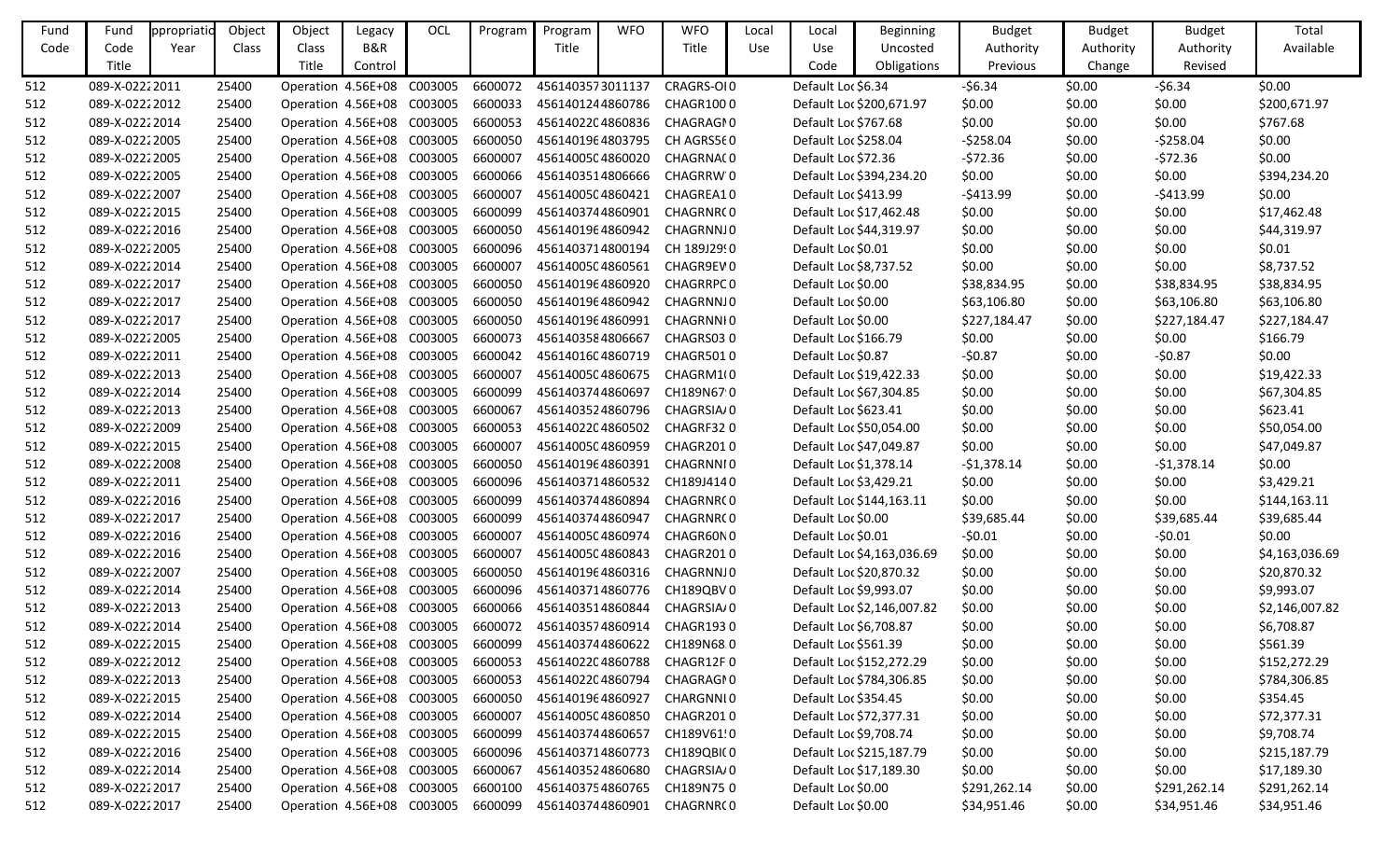| Fund | Fund            | ppropriatio | Object | Object                             | Legacy         | OCL     | Program | Program          | <b>WFO</b> | <b>WFO</b>                  | Local | Local                  | <b>Beginning</b>           | <b>Budget</b>  | <b>Budget</b> | <b>Budget</b>  | Total          |
|------|-----------------|-------------|--------|------------------------------------|----------------|---------|---------|------------------|------------|-----------------------------|-------|------------------------|----------------------------|----------------|---------------|----------------|----------------|
| Code | Code            | Year        | Class  | Class                              | <b>B&amp;R</b> |         |         | Title            |            | Title                       | Use   | Use                    | Uncosted                   | Authority      | Authority     | Authority      | Available      |
|      | Title           |             |        | <b>Title</b>                       | Control        |         |         |                  |            |                             |       | Code                   | Obligations                | Previous       | Change        | Revised        |                |
| 512  | 089-X-02222017  |             | 25400  | Operation 4.56E+08                 |                | C003005 | 6600096 | 4561403714860873 |            | CHAGRNR(0                   |       | Default Loc \$0.00     |                            | \$1,621,323.31 | \$0.00        | \$1,621,323.31 | \$1,621,323.31 |
| 512  | 089-X-02222005  |             | 25400  | Operation 4.56E+08                 |                | C003005 | 6600044 | 4561401804802381 |            | CH AGRDW0                   |       | Default Loc \$7,826.04 |                            | $-57,826.04$   | \$0.00        | -\$7,826.04    | \$0.00         |
| 512  | 089-X-02222016  |             | 25400  | Operation 4.56E+08 C003005         |                |         | 6600053 | 4561402204860902 |            | CHAGRP410                   |       |                        | Default Loc \$2,661,274.80 | \$0.00         | \$0.00        | \$0.00         | \$2,661,274.80 |
| 512  | 089-X-02222005  |             | 25400  | Operation 4.56E+08                 |                | C003005 | 6600053 | 4561402204803774 |            | CH AGRRW0                   |       |                        | Default Loc \$527,491.57   | \$0.00         | \$0.00        | \$0.00         | \$527,491.57   |
| 512  | 089-X-02222008  |             | 25400  | Operation 4.56E+08                 |                | C003005 | 6600053 | 4561402204860502 |            | CHAGRF320                   |       |                        | Default Loc \$11,278.07    | \$0.00         | \$0.00        | \$0.00         | \$11,278.07    |
| 512  | 089-X-02222013  |             | 25400  | Operation 4.56E+08                 |                | C003005 | 6600007 | 4561400504860561 |            | CHAGR9EV0                   |       |                        | Default Loc \$11,462.70    | \$0.00         | \$0.00        | \$0.00         | \$11,462.70    |
| 512  | 089-X-02222005  |             | 25400  | Operation 4.56E+08                 |                | C003005 | 6600043 | 4561401704802338 |            | CH AGRDTIO                  |       |                        | Default Loc \$2,532.20     | $-52,532.20$   | \$0.00        | $-52,532.20$   | \$0.00         |
| 512  | 089-X-02222007  |             | 25400  | Operation 4.56E+08 C003005         |                |         | 6600050 | 4561401964860391 |            | CHAGRNNI0                   |       | Default Loc \$229.09   |                            | $-5229.09$     | \$0.00        | $-5229.09$     | \$0.00         |
| 512  | 089-X-02222012  |             | 25400  | Operation 4.56E+08 C003005         |                |         | 6600066 | 4561403514860779 |            | CHAGRSIA/0                  |       |                        | Default Loc \$422,331.19   | \$0.00         | \$0.00        | \$0.00         | \$422,331.19   |
| 512  | 089-X-02222015  |             | 25400  | Operation 4.56E+08                 |                | C003005 | 6600099 | 4561403744860911 |            | CHAGRNR(0                   |       |                        | Default Loc \$54,016.06    | \$0.00         | \$0.00        | \$0.00         | \$54,016.06    |
| 512  | 089-X-02222016  |             | 25400  | Operation 4.56E+08                 |                | C003005 | 6600050 | 4561401964860991 |            | CHAGRNNI0                   |       |                        | Default Loc \$47,986.62    | \$0.00         | \$0.00        | \$0.00         | \$47,986.62    |
| 512  | 089-X-02222016  |             | 25400  | Operation 4.56E+08                 |                | C003005 | 6600100 | 4561403754860765 |            | CH189N750                   |       |                        | Default Loc \$822,843.93   | \$0.00         | \$0.00        | \$0.00         | \$822,843.93   |
| 512  | 089-X-02222015  |             | 25400  | Operation 4.56E+08 C003005         |                |         | 6600053 | 4561402204860897 |            | CHAGRR210                   |       |                        | Default Loc \$236,160.00   | \$0.00         | \$0.00        | \$0.00         | \$236,160.00   |
| 512  | 089-X-02222005  |             | 25400  | Operation 4.56E+08                 |                | C003005 | 6600050 | 4561401964803858 |            | CH AGRT120                  |       | Default Loc \$271.59   |                            | $-5271.59$     | \$0.00        | $-5271.59$     | \$0.00         |
| 512  | 089-X-02222016  |             | 25400  | Operation 4.56E+08                 |                | C003005 | 6600099 | 4561403744860948 |            | CHAGRNR(0                   |       |                        | Default Loc \$107,398.78   | \$0.00         | \$0.00        | \$0.00         | \$107,398.78   |
| 512  | 089-X-02222005  |             | 25400  | Operation 4.56E+08                 |                | C003005 | 6600099 | 4561403744800324 |            | CH 189L25 0                 |       | Default Loc \$133.81   |                            | \$0.00         | \$0.00        | \$0.00         | \$133.81       |
| 512  | 089-X-02222010  |             | 25400  | Operation 4.56E+08 C003005         |                |         | 6600033 | 4561401244860681 |            | CHAGRB100                   |       | Default Loc \$72.80    |                            | $-572.80$      | \$0.00        | $-572.80$      | \$0.00         |
| 512  | 089-X-02222010  |             | 25400  | Operation 4.56E+08                 |                | C003005 | 6600050 | 4561401964860623 |            | CHAGRNNI0                   |       | Default Loc \$403.69   |                            | \$0.00         | \$0.00        | \$0.00         | \$403.69       |
| 512  | 089-X-02222015  |             | 25400  | Operation 4.56E+08 C003005         |                |         | 6600050 | 4561401964860745 |            | CHAGRNNJ0                   |       |                        | Default Loc \$226,651.05   | \$0.00         | \$0.00        | \$0.00         | \$226,651.05   |
| 512  | 089-X-02222015  |             | 25400  | Operation 4.56E+08 C003005         |                |         | 6600099 | 4561403744860678 |            | CH189V60.0                  |       | Default Loc \$3,085.77 |                            | $-53,085.77$   | \$0.00        | $-53,085.77$   | \$0.00         |
| 512  | 089-X-02222005  |             | 25400  | Operation 4.56E+08 C003005         |                |         | 6600044 |                  |            | 4561401804802476 CH AGRDW0  |       | Default Loc \$132.52   |                            | $-5132.52$     | \$0.00        | $-5132.52$     | \$0.00         |
| 512  | 089-X-02222007  |             | 25400  | Operation 4.56E+08                 |                | C003005 | 6600007 | 4561400504860498 |            | CHAGR8EV0                   |       | Default Loc \$0.04     |                            | $-50.04$       | \$0.00        | $-50.04$       | \$0.00         |
| 512  | 089-X-02222009  |             | 25400  | Operation 4.56E+08 C003005         |                |         | 6600050 | 4561401964860609 |            | CHAGRNNI 0                  |       | Default Loc \$3.66     |                            | $-53.66$       | \$0.00        | $-53.66$       | \$0.00         |
| 512  | 089-X-02222009  |             | 25400  | Operation 4.56E+08                 |                | C003005 | 6600067 | 4561403524860553 |            | CHAGRSIA/0                  |       | Default Loc \$39.54    |                            | \$0.00         | \$0.00        | \$0.00         | \$39.54        |
| 512  | 089-X-02222017  |             | 25400  | Operation 4.56E+08 C003005         |                |         | 6600099 | 4561403744860911 |            | CHAGRNR(0                   |       | Default Loc \$0.00     |                            | \$225,910.68   | \$0.00        | \$225,910.68   | \$225,910.68   |
| 512  | 089-X-02222017  |             | 25400  | Operation 4.56E+08                 |                | C003005 | 6600050 | 4561401964861039 |            | CHAGRNNJ0                   |       | Default Loc \$0.00     |                            | \$33,131.07    | \$0.00        | \$33,131.07    | \$33,131.07    |
| 512  | 089-X-02222017  |             | 25400  | Operation 4.56E+08                 |                | C003005 | 6600050 | 4561401964861025 |            | CHAGRNNI0                   |       | Default Loc \$0.00     |                            | \$97,087.38    | \$0.00        | \$97,087.38    | \$97,087.38    |
| 512  | 089-X-02222007  |             | 25400  | Operation 4.56E+08 C003005         |                |         | 6600067 | 4561403524860490 |            | CHAGRSIA/0                  |       | Default Loc \$46.59    |                            | \$0.00         | \$0.00        | \$0.00         | \$46.59        |
| 512  | 089-X-0222 2016 |             | 25400  | Operation 4.56E+08 C003005 6600053 |                |         |         |                  |            | 4561402204803492 CH AGRNIF0 |       |                        | Default Loc \$455,077.00   | \$0.00         | \$0.00        | \$0.00         | \$455,077.00   |
| 512  | 089-X-02222016  |             | 25400  | Operation 4.56E+08 C003005         |                |         | 6600050 | 4561401964860920 |            | CHAGRRPC 0                  |       |                        | Default Loc \$38,834.95    | \$0.00         | \$0.00        | \$0.00         | \$38,834.95    |
| 512  | 089-X-02222015  |             | 25400  | Operation 4.56E+08 C003005         |                |         | 6600053 | 4561402204803492 |            | CH AGRNIF 0                 |       |                        | Default Loc \$822,752.00   | \$0.00         | \$0.00        | \$0.00         | \$822,752.00   |
| 512  | 089-X-02222016  |             | 25400  | Operation 4.56E+08 C003005         |                |         | 6600099 | 4561403744860724 |            | CH189V61!0                  |       |                        | Default Loc \$3,761.11     | \$0.00         | \$0.00        | \$0.00         | \$3,761.11     |
| 512  | 089-X-02222016  |             | 25400  | Operation 4.56E+08 C003005         |                |         | 6600050 |                  |            | 4561401964860745 CHAGRNNJ0  |       |                        | Default Loc \$97,087.38    | \$0.00         | \$0.00        | \$0.00         | \$97,087.38    |
| 512  | 089-X-02222005  |             | 25400  | Operation 4.56E+08 C003005         |                |         | 6600007 | 4561400504860314 |            | CHAGRNA(0                   |       | Default Loc \$12.58    |                            | $-512.58$      | \$0.00        | $-512.58$      | \$0.00         |
| 512  | 089-X-02222016  |             | 25400  | Operation 4.56E+08 C003005         |                |         | 6600099 | 4561403744860912 |            | CHAGRNR(0                   |       |                        | Default Loc \$8,972.89     | \$0.00         | \$0.00        | \$0.00         | \$8,972.89     |
| 512  | 089-X-02222006  |             | 25400  | Operation 4.56E+08 C003005         |                |         | 6600007 | 4561400504860375 |            | CHAGRNA(0                   |       | Default Loc \$385.54   |                            | $-5385.54$     | \$0.00        | $-5385.54$     | \$0.00         |
| 512  | 089-X-02222012  |             | 25400  | Operation 4.56E+08 C003005         |                |         | 6600053 | 4561402204860699 |            | CHAGRR210                   |       |                        | Default Loc \$12,417.93    | $-$12,417.93$  | \$0.00        | $-$12,417.93$  | \$0.00         |
| 512  | 089-X-02222015  |             | 25400  | Operation 4.56E+08 C003005         |                |         | 6600067 | 4561403524860964 |            | CHAGR1930                   |       |                        | Default Loc \$369,265.26   | \$0.00         | \$0.00        | \$0.00         | \$369,265.26   |
| 512  | 089-X-02222016  |             | 25400  | Operation 4.56E+08 C003005         |                |         | 6600050 | 4561401964860992 |            | CHAGRNN/0                   |       | Default Loc \$4,068.54 |                            | \$0.00         | \$0.00        | \$0.00         | \$4,068.54     |
| 512  | 089-X-02222012  |             | 25400  | Operation 4.56E+08 C003005         |                |         | 6600053 | 4561402204804168 |            | CH AGRY1(0                  |       |                        | Default Loc \$3,309.73     | \$0.00         | \$0.00        | \$0.00         | \$3,309.73     |
| 512  | 089-X-02222015  |             | 25400  | Operation 4.56E+08 C003005         |                |         | 6600099 | 4561403744860894 |            | CHAGRNR(0                   |       |                        | Default Loc \$85,446.78    | \$0.00         | \$0.00        | \$0.00         | \$85,446.78    |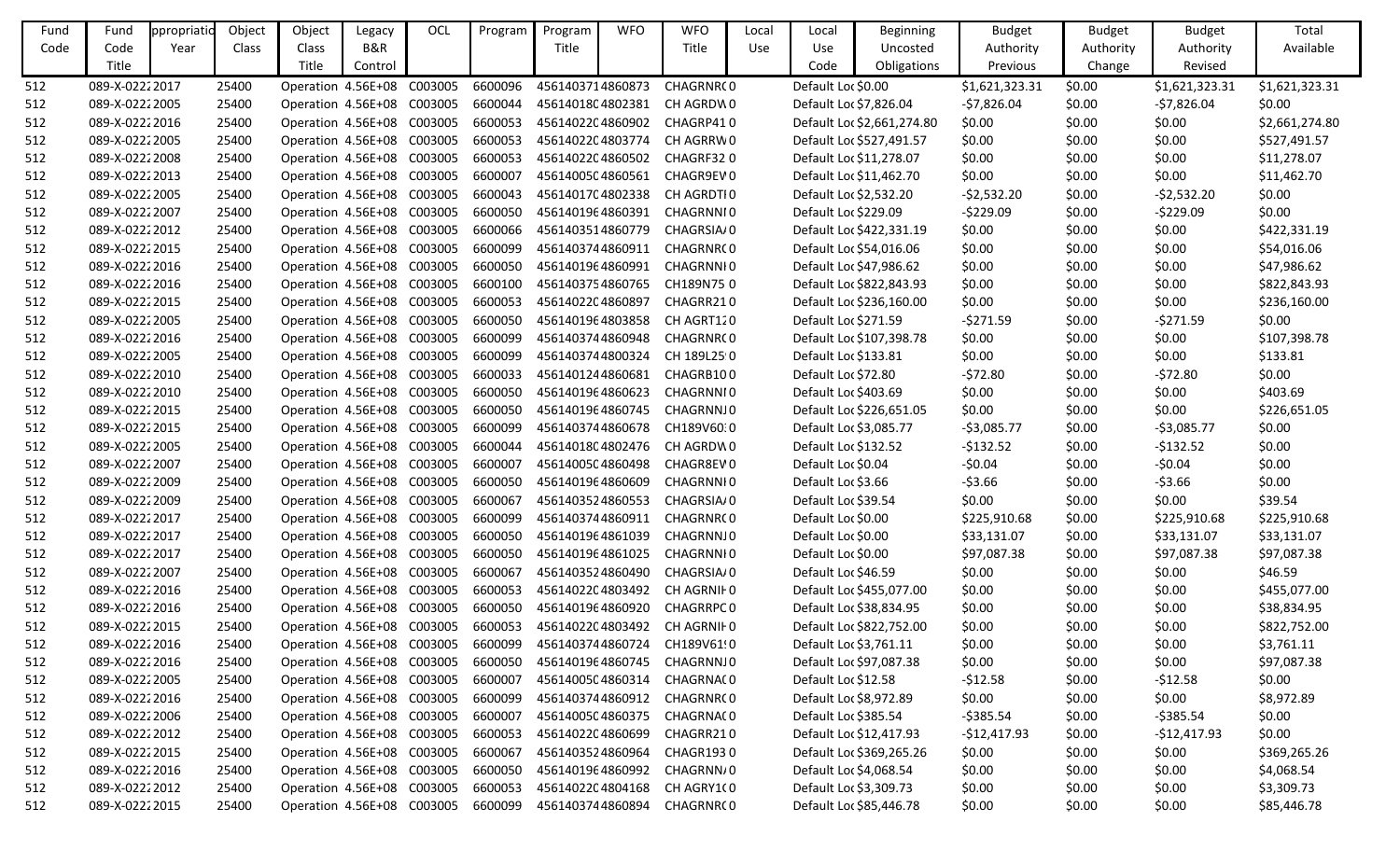| Fund | Fund           | ppropriatio | Object | Object                     | Legacy  | OCL | Program | Program                                       | <b>WFO</b> | <b>WFO</b>            | Local | Local                  | Beginning                | <b>Budget</b>  | <b>Budget</b> | <b>Budget</b>  | Total          |
|------|----------------|-------------|--------|----------------------------|---------|-----|---------|-----------------------------------------------|------------|-----------------------|-------|------------------------|--------------------------|----------------|---------------|----------------|----------------|
| Code | Code           | Year        | Class  | Class                      | B&R     |     |         | Title                                         |            | Title                 | Use   | Use                    | Uncosted                 | Authority      | Authority     | Authority      | Available      |
|      | Title          |             |        | <b>Title</b>               | Control |     |         |                                               |            |                       |       | Code                   | Obligations              | Previous       | Change        | Revised        |                |
| 512  | 089-X-02222008 |             | 25400  | Operation 4.56E+08 C003005 |         |     | 6600007 | 4561400504803152                              |            | CH AGRMC0             |       |                        | Default Loc \$97,087.38  | $-597,087.38$  | \$0.00        | $-597,087.38$  | \$0.00         |
| 512  | 089-X-02222014 |             | 25400  | Operation 4.56E+08 C003005 |         |     | 6600067 | 4561403524860918                              |            | CHAGR1930             |       |                        | Default Loc \$11,604.39  | \$0.00         | \$0.00        | \$0.00         | \$11,604.39    |
| 512  | 089-X-02222014 |             | 25400  | Operation 4.56E+08 C003005 |         |     | 6600099 | 4561403744860657                              |            | CH189V61!0            |       |                        | Default Loc \$29,137.54  | \$0.00         | \$0.00        | \$0.00         | \$29,137.54    |
| 512  | 089-X-02222016 |             | 25400  | Operation 4.56E+08 C003005 |         |     | 6600069 | 4561403544860930                              |            | CHAGRAID 0            |       |                        | Default Loc \$412,997.74 | \$0.00         | \$0.00        | \$0.00         | \$412,997.74   |
| 512  | 089-X-02222016 |             | 25400  | Operation 4.56E+08 C003005 |         |     | 6600099 | 4561403744860901                              |            | CHAGRNR(0             |       |                        | Default Loc \$28,048.54  | \$0.00         | \$0.00        | \$0.00         | \$28,048.54    |
| 512  | 089-X-02222005 |             | 25400  | Operation 4.56E+08 C003005 |         |     | 6600059 | 4561402804803894                              |            | CH AGRW10             |       |                        | Default Loc \$10,071.02  | $-$10,071.02$  | \$0.00        | $-$10,071.02$  | \$0.00         |
| 512  | 089-X-02222005 |             | 25400  | Operation 4.56E+08 C003005 |         |     | 6600099 | 4561403744800484                              |            | CH 189Y680            |       | Default Loc \$145.88   |                          | $-$145.88$     | \$0.00        | $-$145.88$     | \$0.00         |
| 512  | 089-X-02222016 |             | 25400  | Operation 4.56E+08 C003005 |         |     | 6600050 | 4561401964860957                              |            | CHAGRNNI0             |       | Default Loc \$1,554.98 |                          | \$0.00         | \$0.00        | \$0.00         | \$1,554.98     |
| 512  | 089-X-02222006 |             | 25400  | Operation 4.56E+08 C003005 |         |     | 6600050 | 4561401964803865                              |            | CH AGRT460            |       | Default Loc \$1,673.69 |                          | $-$1,673.69$   | \$0.00        | $-$1,673.69$   | \$0.00         |
| 512  | 089-X-02222007 |             | 25400  | Operation 4.56E+08 C003005 |         |     | 6600007 | 4561400504803152                              |            | CH AGRMC0             |       |                        | Default Loc \$163,777.03 | $-$163,777.03$ | \$0.00        | $-$163,777.03$ | \$0.00         |
| 512  | 089-X-02222005 |             | 25400  | Operation 4.56E+08 C003005 |         |     | 6600051 | 4561402004806205                              |            | CHAGRDM 0             |       | Default Loc \$2,193.60 |                          | $-52,193.60$   | \$0.00        | $-52,193.60$   | \$0.00         |
| 512  | 089-X-02222014 |             | 25400  | Operation 4.56E+08 C003005 |         |     | 6600072 | 4561403574860877                              |            | CHAGR14F0             |       |                        | Default Loc \$26,008.75  | $-526,008.75$  | \$0.00        | $-526,008.75$  | \$0.00         |
| 512  | 089-X-02222015 |             | 25400  | Operation 4.56E+08 C003005 |         |     | 6600050 | 4561401964860920                              |            | CHAGRRPC0             |       | Default Loc \$7,506.19 |                          | \$0.00         | \$0.00        | \$0.00         | \$7,506.19     |
| 512  | 089-X-02222010 |             | 25400  | Operation 4.56E+08 C003005 |         |     | 6600006 | 4561400404860656                              |            | <b>CHAGRAG30</b>      |       | Default Loc \$384.38   |                          | $-5384.38$     | \$0.00        | $-5384.38$     | \$0.00         |
| 512  | 089-X-02222016 |             | 25400  | Operation 4.56E+08 C003005 |         |     | 6600099 | 4561403744860817                              |            | CH189V64(0            |       | Default Loc \$1,737.71 |                          | \$0.00         | \$0.00        | \$0.00         | \$1,737.71     |
| 512  | 089-X-02222017 |             | 25400  | Operation 4.56E+08 C003005 |         |     | 6600069 | 4561403544860930                              |            | CHAGRAID <sub>0</sub> |       | Default Loc \$0.00     |                          | \$533,980.58   | \$0.00        | \$533,980.58   | \$533,980.58   |
| 517  | 089-X-02222016 |             | 25400  | Operation 4.56E+08 C003005 |         |     | 6600207 | 456167SC04860834                              |            | CHAGR8720             |       |                        | Default Loc \$200,083.97 | \$0.00         | \$0.00        | \$0.00         | \$200,083.97   |
| 517  | 089-X-02222015 |             | 25400  | Operation 4.56E+08 C003005 |         |     | 6600207 | 456167SC04860823                              |            | CHAGR8720             |       |                        | Default Loc \$53,343.14  | \$0.00         | \$0.00        | \$0.00         | \$53,343.14    |
| 517  | 089-X-02222016 |             | 25400  | Operation 4.56E+08 C003005 |         |     | 6600207 | 456167SC04860826                              |            | CHAGR8720             |       |                        | Default Loc \$23,465.53  | \$0.00         | \$0.00        | \$0.00         | \$23,465.53    |
| 517  | 089-X-02222017 |             | 25400  | Operation 4.56E+08 C003005 |         |     | 6600207 | 456167SC04861010                              |            | CHAGR8730             |       | Default Loc \$0.00     |                          | \$1,699,029.13 | \$0.00        | \$1,699,029.13 | \$1,699,029.13 |
| 517  | 089-X-02222017 |             | 25400  | Operation 4.56E+08 C003005 |         |     | 6600207 | 456167SC04860834                              |            | CHAGR8720             |       | Default Loc \$0.00     |                          | \$50,000.00    | \$0.00        | \$50,000.00    | \$50,000.00    |
| 679  | 089-15/16-2015 |             | 25400  | Operation WA220000 C001104 |         |     | 2822390 | WA2230100                                     |            | Default WF 302064     |       |                        | Climate RE \$40,000.00   | \$0.00         | \$0.00        | \$0.00         | \$40,000.00    |
| 681  | 089-14/15-2014 |             | 25400  | Operation WA220000 C001104 |         |     | 2822390 | WA2230100                                     |            | Default WF0           |       |                        | Default Loc \$54,145.26  | \$0.00         | \$0.00        | \$0.00         | \$54,145.26    |
| 692  | 089-14/15-2014 |             | 25400  | Operation WN00000CC001118  |         |     | 1721222 | WN0219064860825                               |            | CHAGR8720             |       |                        | Default Loc \$17,728.79  | \$0.00         | \$0.00        | \$0.00         | \$17,728.79    |
| 900  | 089-X-024(2016 |             | 25400  | Operation DP090900(C002955 |         |     | 2223112 | DP090901(0                                    |            | Default WF0           |       |                        | Default Loc \$28,101.77  | \$0.00         | \$0.00        | \$0.00         | \$28,101.77    |
| 900  | 089-X-024(2015 |             | 25400  | Operation DP400000(C000925 |         |     | 2221792 | DP401504:0                                    |            | Default WI0           |       | Default Loc \$1,659.63 |                          | \$0.00         | \$0.00        | \$0.00         | \$1,659.63     |
| 900  | 089-X-024(2017 |             | 25400  | Operation DP090900(C002955 |         |     | 2223112 | DP090901(0                                    |            | Default WF0           |       | Default Loc \$0.00     |                          | \$216,000.00   | \$0.00        | \$216,000.00   | \$216,000.00   |
| 900  | 089-X-024(2015 |             | 25400  | Operation DP400000(C000925 |         |     | 2221791 | DP40150420                                    |            | Default WI0           |       | Default Loc \$256.73   |                          | \$0.00         | \$0.00        | \$0.00         | \$256.73       |
| 900  | 089-X-024(2014 |             | 25400  |                            |         |     |         | Operation DP120400(C000912 2220743 DP120401(0 |            | Default WF0           |       | Default Loc \$2,310.04 |                          | \$0.00         | \$0.00        | \$0.00         | \$2,310.04     |
| 900  | 089-X-024(2014 |             | 25400  | Operation DP400000(C000925 |         |     | 2222480 | DP40110930                                    |            | Default WF0           |       | Default Loc \$2,057.91 |                          | \$0.00         | \$0.00        | \$0.00         | \$2,057.91     |
| 900  | 089-X-024(2015 |             | 25400  | Operation DP800000(C002982 |         |     | 2222989 | DP800000(0                                    |            | Default WF0           |       |                        | Default Loc \$50,000.00  | \$0.00         | \$0.00        | \$0.00         | \$50,000.00    |
| 900  | 089-X-024(2015 |             | 25400  | Operation DP400000(C000925 |         |     | 2221775 | DP40150110                                    |            | Default WF0           |       | Default Loc \$0.01     |                          | \$0.00         | \$0.00        | \$0.00         | \$0.01         |
| 910  | 089-X-024(2014 |             | 25400  | Operation 4.56E+08 C003005 |         |     | 6600072 | 4561403574860787                              |            | CHAGRSIA/0            |       |                        | Default Loc \$16,850.98  | \$0.00         | \$0.00        | \$0.00         | \$16,850.98    |
| 910  | 089-X-024(2014 |             | 25400  | Operation 4.56E+08 C003005 |         |     | 6600014 | 4561400754860884                              |            | CHAGRW7 <sub>0</sub>  |       |                        | Default Loc \$199,247.13 | \$0.00         | \$0.00        | \$0.00         | \$199,247.13   |
| 910  | 089-X-024(2014 |             | 25400  | Operation 4.56E+08 C003005 |         |     | 6600014 | 4561400754860885                              |            | CHAGR1050             |       | Default Loc \$1,650.49 |                          | \$0.00         | \$0.00        | \$0.00         | \$1,650.49     |
| 910  | 089-X-024(2006 |             | 25400  | Operation 4.56E+08 C003005 |         |     | 6600084 | 45614036E4860348                              |            | CHAGRHSI 0            |       | Default Loc \$516.93   |                          | $-5516.93$     | \$0.00        | $-5516.93$     | \$0.00         |
| 910  | 089-X-024(2005 |             | 25400  | Operation 4.56E+08 C003005 |         |     | 6600014 | 4561400754806308                              |            | CHAGR4ED0             |       | Default Loc \$252.20   |                          | $-5252.20$     | \$0.00        | $-5252.20$     | \$0.00         |
| 910  | 089-X-024(2006 |             | 25400  | Operation 4.56E+08 C003005 |         |     | 6600020 | 4561400864860374                              |            | CHAGRDSA0             |       | Default Loc \$9,500.40 |                          | $-59,500.40$   | \$0.00        | $-59,500.40$   | \$0.00         |
| 910  | 089-X-024(2005 |             | 25400  | Operation 4.56E+08 C003005 |         |     | 6600033 | 4561401244860301                              |            | CHAGR0540             |       | Default Loc \$40.30    |                          | $-540.30$      | \$0.00        | $-$40.30$      | \$0.00         |
| 910  | 089-X-024(2017 |             | 25400  | Operation 4.56E+08 C003005 |         |     | 6600072 | 4561403574860787                              |            | CHAGRSIA/0            |       | Default Loc \$0.00     |                          | \$0.01         | \$0.00        | \$0.01         | \$0.01         |
| 910  | 089-X-024(2009 |             | 25400  | Operation 4.56E+08 C003005 |         |     | 6600033 | 4561401244860545                              |            | CHAGRB080             |       | Default Loc \$43.04    |                          | $-$43.04$      | \$0.00        | $-$43.04$      | \$0.00         |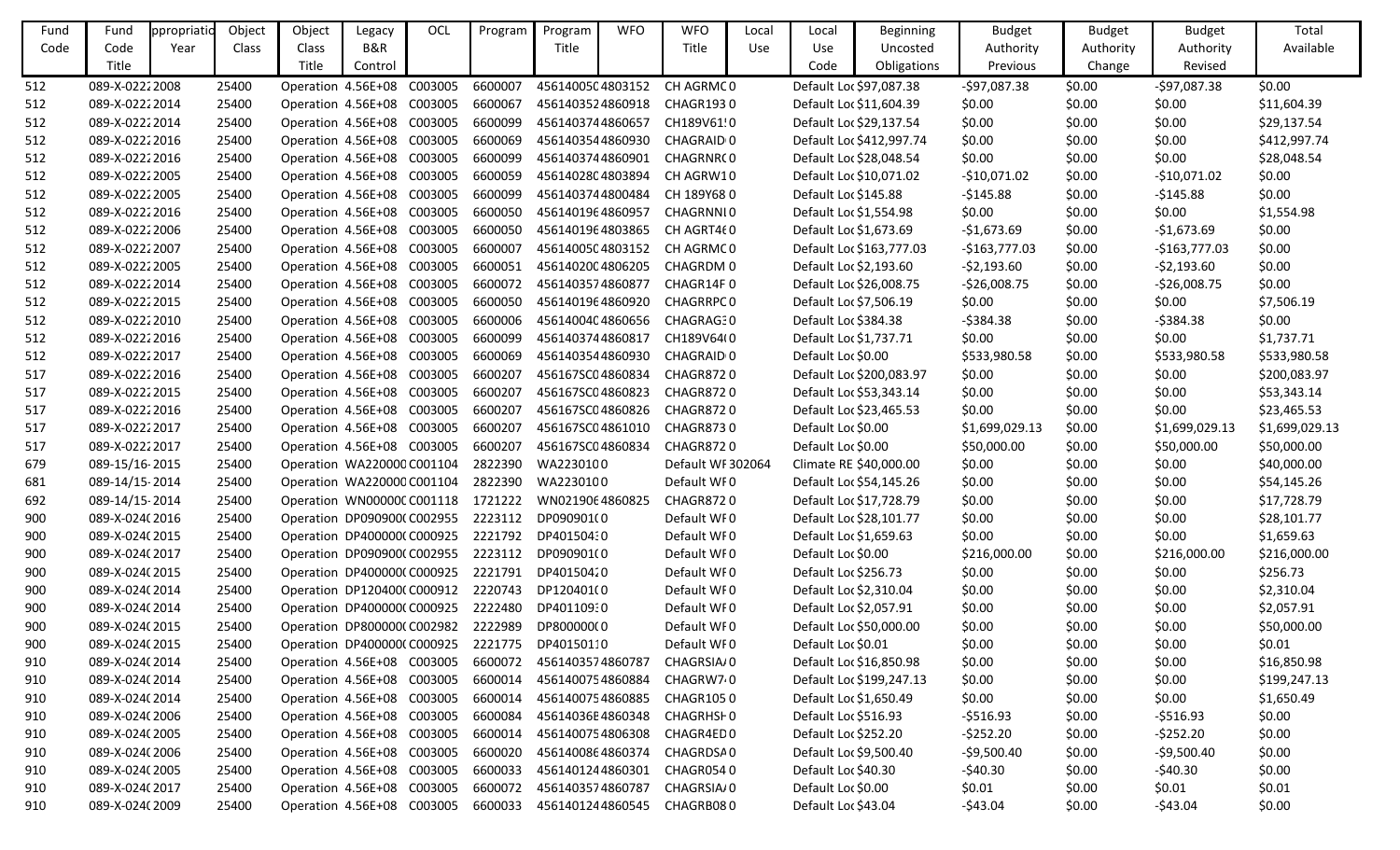| Fund | Fund            | ppropriatic | Object | Object                             | Legacy  | OCL | Program | Program          | <b>WFO</b> | <b>WFO</b>                 | Local | Local                   | <b>Beginning</b>           | <b>Budget</b> | <b>Budget</b> | <b>Budget</b> | Total          |
|------|-----------------|-------------|--------|------------------------------------|---------|-----|---------|------------------|------------|----------------------------|-------|-------------------------|----------------------------|---------------|---------------|---------------|----------------|
| Code | Code            | Year        | Class  | Class                              | B&R     |     |         | Title            |            | Title                      | Use   | Use                     | Uncosted                   | Authority     | Authority     | Authority     | Available      |
|      | Title           |             |        | Title                              | Control |     |         |                  |            |                            |       | Code                    | Obligations                | Previous      | Change        | Revised       |                |
| 910  | 089-X-024(2009  |             | 25400  | Operation 4.56E+08 C003005         |         |     | 6600109 | 4561400634860615 |            | CHAGRF1A0                  |       | Default Loc \$8.15      |                            | $-58.15$      | \$0.00        | $-58.15$      | \$0.00         |
| 910  | 089-X-024(2014  |             | 25400  | Operation 4.56E+08 C003005         |         |     | 6600084 | 45614036E4860915 |            | CHAGRHSF0                  |       | Default Loc \$15,314.81 |                            | \$0.00        | \$0.00        | \$0.00        | \$15,314.81    |
| 910  | 089-X-024(2007  |             | 25400  | Operation 4.56E+08 C003005         |         |     | 6600033 | 4561401244860447 |            | CHAGRB060                  |       | Default Loc \$759.55    |                            | $-5759.55$    | \$0.00        | $-5759.55$    | \$0.00         |
| 910  | 089-X-024(2005  |             | 25400  | Operation 4.56E+08 C003005         |         |     | 6600020 | 4561400864860274 |            | CHAGRN0CO                  |       | Default Loc \$90.80     |                            | -\$90.80      | \$0.00        | -\$90.80      | \$0.00         |
| 910  | 089-X-024(2014  |             | 25400  | Operation 4.56E+08 C003005         |         |     | 6600084 | 45614036E4860789 |            | CHAGRHSI 0                 |       | Default Loc \$3,429.15  |                            | \$0.00        | \$0.00        | \$0.00        | \$3,429.15     |
| 910  | 089-X-024(2006  |             | 25400  | Operation 4.56E+08 C003005         |         |     | 6600020 | 4561400864860345 |            | CHAGRN0CO                  |       | Default Loc \$2,468.42  |                            | $-52,468.42$  | \$0.00        | $-52,468.42$  | \$0.00         |
| 910  | 089-X-024(2015  |             | 25400  | Operation 4.56E+08 C003005         |         |     | 6600014 | 4561400754860884 |            | CHAGRW7 0                  |       |                         | Default Loc \$97,087.38    | \$0.00        | \$0.00        | \$0.00        | \$97,087.38    |
| 910  | 089-X-024(2015  |             | 25400  | Operation 4.56E+08 C003005         |         |     | 6600084 | 45614036E4860847 |            | CHAGRHSI 0                 |       |                         | Default Loc \$33,978.70    | \$0.00        | \$0.00        | \$0.00        | \$33,978.70    |
| 910  | 089-X-024(2014  |             | 25400  | Operation 4.56E+08 C003005         |         |     | 6600084 | 45614036E4841247 |            | CHAGRHSI 0                 |       | Default Loc \$4,212.25  |                            | \$0.00        | \$0.00        | \$0.00        | \$4,212.25     |
| 910  | 089-X-024(2008) |             | 25400  | Operation 4.56E+08 C003005         |         |     | 6600033 | 4561401244860521 |            | CHAGRB080                  |       | Default Loc \$1,977.80  |                            | $-$1,977.80$  | \$0.00        | $-$1,977.80$  | \$0.00         |
| 910  | 089-X-024(2007  |             | 25400  | Operation 4.56E+08 C003005         |         |     | 6600109 | 4561400634860461 |            | CHAGRF3K0                  |       | Default Loc \$121.67    |                            | $-$121.67$    | \$0.00        | $-5121.67$    | \$0.00         |
| 1050 | 089-X-0243 2017 |             | 25400  | Operation HQ000000 C002425         |         |     | 3184701 | HQ100100 0       |            | Default WI0                |       | Default Loc \$0.00      |                            | \$35,000.00   | \$0.00        | \$35,000.00   | \$35,000.00    |
| 1050 | 089-X-02432015  |             | 25400  | Operation HQ000000 C002425         |         |     | 3184701 | HQ100100 0       |            | Default WF0                |       |                         | Default Loc \$13,885.65    | \$0.00        | \$0.00        | \$0.00        | \$13,885.65    |
| 1055 | 089-X-02432015  |             | 25400  | Operation 4.56E+08 C003005         |         |     | 6600020 | 4561400864860938 |            | CHAGRN0CO                  |       | Default Loc \$302.17    |                            | $-5302.17$    | \$0.00        | $-5302.17$    | \$0.00         |
| 1055 | 089-X-02432015  |             | 25400  | Operation 4.56E+08 C003005         |         |     | 6600084 | 45614036E4842545 |            | CHAGRHSI 0                 |       |                         | Default Loc \$419,024.14   | \$0.00        | \$0.00        | \$0.00        | \$419,024.14   |
| 1055 | 089-X-0243 2015 |             | 25400  | Operation 4.56E+08 C003005         |         |     | 6600033 | 4561401244860855 |            | CHAGR1000                  |       | Default Loc \$5,909.14  |                            | $-55,909.14$  | \$0.00        | $-55,909.14$  | \$0.00         |
| 1055 | 089-X-02432016  |             | 25400  | Operation 4.56E+08 C003005         |         |     | 6600084 | 45614036E4861002 |            | CHAGRHSF0                  |       |                         | Default Loc \$52,000.00    | \$0.00        | \$0.00        | \$0.00        | \$52,000.00    |
| 1055 | 089-X-02432012  |             | 25400  | Operation 4.56E+08 C003005         |         |     | 6600072 | 4561403574860787 |            | CHAGRSIA/0                 |       | Default Loc \$0.01      |                            | $-50.01$      | \$0.00        | $-50.01$      | \$0.00         |
| 1055 | 089-X-02432012  |             | 25400  | Operation 4.56E+08 C003005         |         |     | 6600084 | 45614036E4860604 |            | CHAGRHSI 0                 |       |                         | Default Loc \$20,000.00    | \$0.00        | \$0.00        | \$0.00        | \$20,000.00    |
| 1055 | 089-X-02432012  |             | 25400  | Operation 4.56E+08 C003005         |         |     | 6600109 | 4561400634860791 |            | CHAGRFIA10                 |       | Default Loc \$57.50     |                            | $-557.50$     | \$0.00        | $-557.50$     | \$0.00         |
| 1055 | 089-X-02432011  |             | 25400  | Operation 4.56E+08 C003005         |         |     | 6600084 | 45614036E4860604 |            | CHAGRHSF0                  |       |                         | Default Loc \$25,454.80    | \$0.00        | \$0.00        | \$0.00        | \$25,454.80    |
| 1055 | 089-X-02432012  |             | 25400  | Operation 4.56E+08 C003005         |         |     | 6600084 | 45614036E4860789 |            | CHAGRHSF0                  |       | Default Loc \$0.10      |                            | \$0.00        | \$0.00        | \$0.00        | \$0.10         |
| 1055 | 089-X-02432017  |             | 25400  | Operation 4.56E+08 C003005         |         |     | 6600084 | 45614036E4861024 |            | CHAGRHSF0                  |       | Default Loc \$0.00      |                            | \$40,000.00   | \$0.00        | \$40,000.00   | \$40,000.00    |
| 1055 | 089-X-02432015  |             | 25400  | Operation 4.56E+08 C003005         |         |     | 6600084 | 45614036E4860960 |            | CHAGRHSF0                  |       |                         | Default Loc \$333,730.82   | \$0.00        | \$0.00        | \$0.00        | \$333,730.82   |
| 1055 | 089-X-02432017  |             | 25400  | Operation 4.56E+08 C003005         |         |     | 6600084 | 45614036E4861002 |            | CHAGRHSF0                  |       | Default Loc \$0.00      |                            | \$10,000.00   | \$0.00        | \$10,000.00   | \$10,000.00    |
| 1055 | 089-X-02432010  |             | 25400  | Operation 4.56E+08 C003005         |         |     | 6600040 | 4561401424860682 |            | CHAGREAC 0                 |       | Default Loc \$1,372.48  |                            | \$0.00        | \$0.00        | \$0.00        | \$1,372.48     |
| 1055 | 089-X-02432016  |             | 25400  | Operation 4.56E+08 C003005         |         |     | 6600084 | 45614036E4860997 |            | CHAGRHSI 0                 |       |                         | Default Loc \$263,290.35   | \$0.00        | \$0.00        | \$0.00        | \$263,290.35   |
| 1055 | 089-X-02432016  |             | 25400  | Operation 4.56E+08 C003005         |         |     | 6600084 | 45614036E4861005 |            | CHAGRHSF 0                 |       |                         | Default Loc \$1,079,070.26 | \$0.00        | \$0.00        | \$0.00        | \$1,079,070.26 |
| 1055 | 089-X-02432016  |             | 25400  | Operation 4.56E+08 C003005 6600084 |         |     |         |                  |            | 45614036E4861008 CHAGRHSF0 |       |                         | Default Loc \$25,000.00    | \$0.00        | \$0.00        | \$0.00        | \$25,000.00    |
| 1055 | 089-X-02432012  |             | 25400  | Operation 4.56E+08 C003005         |         |     | 6600084 | 45614036E4860643 |            | CHAGRHSH0                  |       | Default Loc \$7,027.90  |                            | \$0.00        | \$0.00        | \$0.00        | \$7,027.90     |
| 1055 | 089-X-02432011  |             | 25400  | Operation 4.56E+08 C003005         |         |     | 6600033 | 4561401244860716 |            | CHAGR1140                  |       | Default Loc \$6,766.21  |                            | $-56,766.21$  | \$0.00        | $-56,766.21$  | \$0.00         |
| 1055 | 089-X-02432016  |             | 25400  | Operation 4.56E+08 C003005         |         |     | 6600084 | 45614036E4842534 |            | CHAGRHSI 0                 |       |                         | Default Loc \$30,000.00    | \$0.00        | \$0.00        | \$0.00        | \$30,000.00    |
| 1055 | 089-X-02432011  |             | 25400  | Operation 4.56E+08 C003005         |         |     | 6600020 | 4561400864860694 |            | CHAGRN0CO                  |       | Default Loc \$2,572.20  |                            | \$0.00        | \$0.00        | \$0.00        | \$2,572.20     |
| 1055 | 089-X-02432015  |             | 25400  | Operation 4.56E+08 C003005         |         |     | 6600084 | 45614036E4860933 |            | CHAGRHSI 0                 |       | Default Loc \$2,147.71  |                            | \$0.00        | \$0.00        | \$0.00        | \$2,147.71     |
| 1055 | 089-X-02432011  |             | 25400  | Operation 4.56E+08 C003005         |         |     | 6600033 | 4561401244860713 |            | CHAGR1140                  |       | Default Loc \$76.14     |                            | $-576.14$     | \$0.00        | $-576.14$     | \$0.00         |
| 1055 | 089-X-02432016  |             | 25400  | Operation 4.56E+08 C003005         |         |     | 6600033 | 4561401244861006 |            | CHAGR1000                  |       |                         | Default Loc \$88,388.00    | \$0.00        | \$0.00        | \$0.00        | \$88,388.00    |
| 1055 | 089-X-02432016  |             | 25400  | Operation 4.56E+08 C003005         |         |     | 6600084 | 45614036E4860994 |            | CHAGRHSI 0                 |       |                         | Default Loc \$12,464.49    | \$0.00        | \$0.00        | \$0.00        | \$12,464.49    |
| 1055 | 089-X-02432010  |             | 25400  | Operation 4.56E+08 C003005         |         |     | 6600020 | 4561400864860635 |            | CHAGRN0CO                  |       | Default Loc \$1,834.82  |                            | $-$1,834.82$  | \$0.00        | $-$1,834.82$  | \$0.00         |
| 1055 | 089-X-02432010  |             | 25400  | Operation 4.56E+08 C003005         |         |     | 6600033 | 4561401244860637 |            | CHAGRB090                  |       | Default Loc \$738.21    |                            | $-5738.21$    | \$0.00        | $-5738.21$    | \$0.00         |
| 1055 | 089-X-02432017  |             | 25400  | Operation 4.56E+08 C003005         |         |     | 6600084 | 45614036E4861038 |            | AGRHSHQI0                  |       | Default Loc \$0.00      |                            | \$50,000.00   | \$0.00        | \$50,000.00   | \$50,000.00    |
| 1055 | 089-X-02432017  |             | 25400  | Operation 4.56E+08 C003005 6600084 |         |     |         | 45614036E4861005 |            | CHAGRHSI 0                 |       | Default Loc \$0.00      |                            | \$550,000.00  | \$0.00        | \$550,000.00  | \$550,000.00   |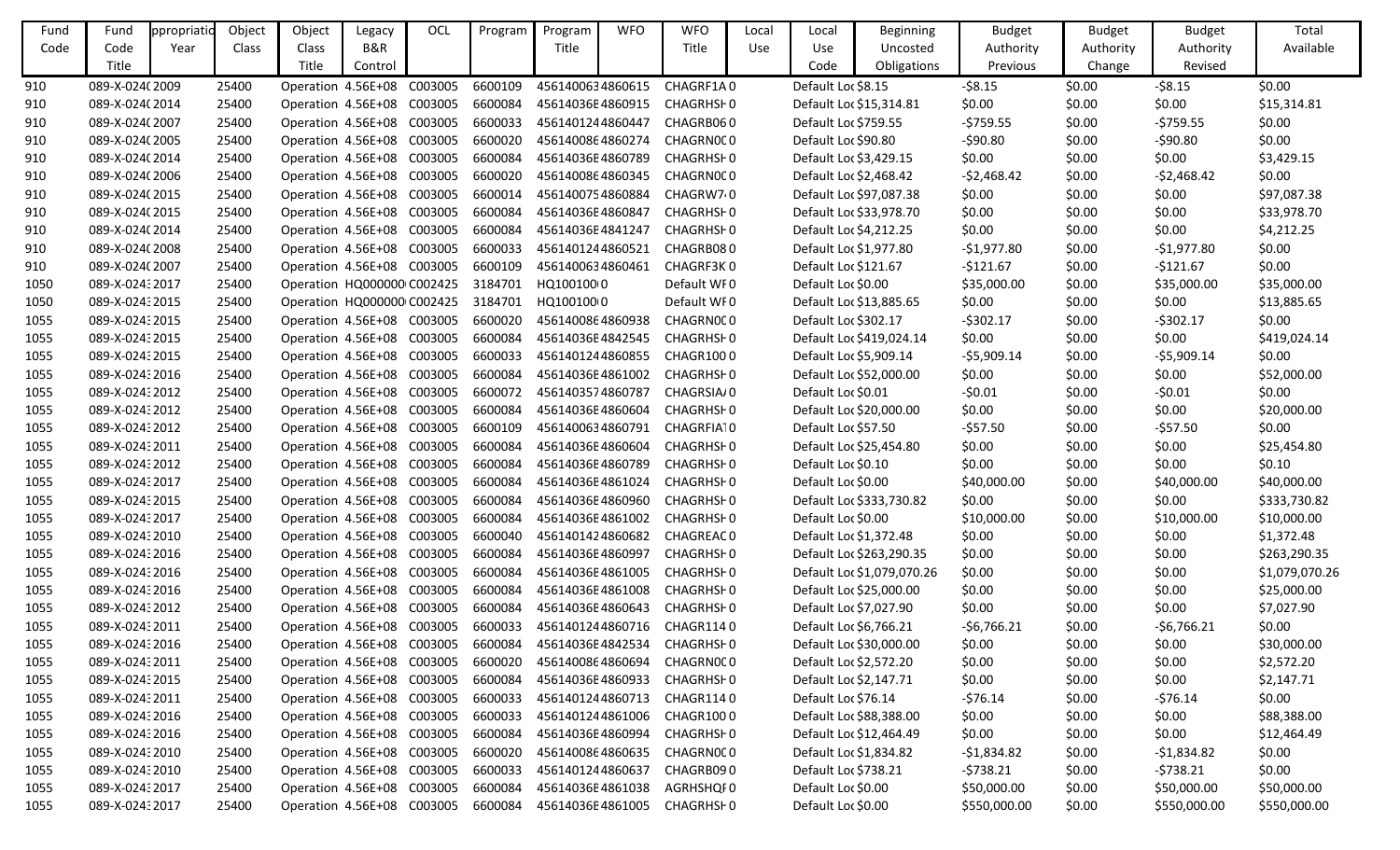| Fund | Fund            | ppropriatio | Object | Object                             | Legacy  | OCL | Program | Program          | <b>WFO</b> | <b>WFO</b>            | Local | Local                   | Beginning                | <b>Budget</b>  | Budget    | <b>Budget</b>  | Total          |
|------|-----------------|-------------|--------|------------------------------------|---------|-----|---------|------------------|------------|-----------------------|-------|-------------------------|--------------------------|----------------|-----------|----------------|----------------|
| Code | Code            | Year        | Class  | <b>Class</b>                       | B&R     |     |         | Title            |            | Title                 | Use   | Use                     | Uncosted                 | Authority      | Authority | Authority      | Available      |
|      | Title           |             |        | Title                              | Control |     |         |                  |            |                       |       | Code                    | Obligations              | Previous       | Change    | Revised        |                |
| 1055 | 089-X-02432010  |             | 25400  | Operation 4.56E+08 C003005         |         |     | 6600084 | 45614036E4860658 |            | CHAGRHS <sub>F0</sub> |       | Default Loc \$0.42      |                          | $-50.42$       | \$0.00    | $-50.42$       | \$0.00         |
| 1055 | 089-X-02432011  |             | 25400  | Operation 4.56E+08 C003005         |         |     | 6600033 | 4561401244860698 |            | CHAGRB110             |       | Default Loc \$232.09    |                          | $-5232.09$     | \$0.00    | $-5232.09$     | \$0.00         |
| 1055 | 089-X-0243 2015 |             | 25400  | Operation 4.56E+08 C003005         |         |     | 6600014 | 4561400754860967 |            | <b>CHAGR1070</b>      |       | Default Loc \$401.74    |                          | \$0.00         | \$0.00    | \$0.00         | \$401.74       |
| 1055 | 089-X-0243 2012 |             | 25400  | Operation 4.56E+08 C003005         |         |     | 6600020 | 4561400864860751 |            | CHAGRN0CO             |       | Default Loc \$12,675.15 |                          | $-$12,675.15$  | \$0.00    | $-$12,675.15$  | \$0.00         |
| 1055 | 089-X-02432009  |             | 25400  | Operation 4.56E+08 C003005         |         |     | 6600020 | 4561400864860535 |            | CHAGRN0CO             |       | Default Loc \$1.63      |                          | \$0.00         | \$0.00    | \$0.00         | \$1.63         |
| 1055 | 089-X-0243 2016 |             | 25400  | Operation 4.56E+08 C003005         |         |     | 6600040 | 4561401424861013 |            | <b>CHAGRNID 0</b>     |       |                         | Default Loc \$100,000.00 | \$0.00         | \$0.00    | \$0.00         | \$100,000.00   |
| 1055 | 089-X-02432016  |             | 25400  | Operation 4.56E+08 C003005         |         |     | 6600084 | 45614036E4860960 |            | CHAGRHS <sub>F0</sub> |       |                         | Default Loc \$90,000.00  | \$0.00         | \$0.00    | \$0.00         | \$90,000.00    |
| 1055 | 089-X-0243 2015 |             | 25400  | Operation 4.56E+08 C003005         |         |     | 6600084 | 45614036E4860923 |            | <b>CHARGHSF0</b>      |       | Default Loc \$696.09    |                          | \$0.00         | \$0.00    | \$0.00         | \$696.09       |
| 1060 | 089-X-0243 2015 |             | 25400  | Operation GD250000(C002546         |         |     | 3203755 | GD254025(0       |            | Default WF0           |       | Default Loc \$38,022.43 |                          | \$0.00         | \$0.00    | \$0.00         | \$38,022.43    |
| 1060 | 089-X-02432017  |             | 25400  | Operation GD600000 C002970         |         |     | 3203780 | GD605020(0       |            | Default WF0           |       | Default Loc \$0.00      |                          | \$319,364.00   | \$0.00    | \$319,364.00   | \$319,364.00   |
| 1060 | 089-X-0243 2017 |             | 25400  | Operation GD600000 C002970         |         |     | 3203769 | GD602090(0       |            | Default WF0           |       | Default Loc \$0.00      |                          | \$706,772.00   | \$0.00    | \$706,772.00   | \$706,772.00   |
| 1060 | 089-X-02432017  |             | 25400  | Operation GD600000 C002970         |         |     | 3203763 | GD602030(0       |            | Default WF0           |       | Default Loc \$0.00      |                          | \$1,376,130.00 | \$0.00    | \$1,376,130.00 | \$1,376,130.00 |
| 1060 | 089-X-0243 2016 |             | 25400  | Operation GD600000 C002970         |         |     | 3203763 | GD602030(0       |            | Default WF0           |       |                         | Default Loc \$620,975.87 | \$0.00         | \$0.00    | \$0.00         | \$620,975.87   |
| 1060 | 089-X-02432016  |             | 25400  | Operation GD600000 C002970         |         |     | 3203779 | GD605010(0       |            | Default WF0           |       |                         | Default Loc \$31,971.53  | \$0.00         | \$0.00    | \$0.00         | \$31,971.53    |
| 1060 | 089-X-0243 2017 |             | 25400  | Operation GD600000 C002970         |         |     | 3203764 | GD602040(0       |            | Default WF0           |       | Default Loc \$0.00      |                          | \$25,765.00    | \$0.00    | \$25,765.00    | \$25,765.00    |
| 1060 | 089-X-0243 2016 |             | 25400  | Operation GD600000 C002970         |         |     | 3203764 | GD602040(0       |            | Default WF0           |       |                         | Default Loc \$27,779.43  | \$0.00         | \$0.00    | \$0.00         | \$27,779.43    |
| 1060 | 089-X-0243 2016 |             | 25400  | Operation GD600000 C002970         |         |     | 3203761 | GD602010(0       |            | Default WF0           |       | Default Loc \$95,177.67 |                          | \$0.00         | \$0.00    | \$0.00         | \$95,177.67    |
| 1060 | 089-X-02432017  |             | 25400  | Operation GD600000 C002970         |         |     | 3203779 | GD605010(0       |            | Default WF0           |       | Default Loc \$0.00      |                          | \$300,000.00   | \$0.00    | \$300,000.00   | \$300,000.00   |
| 1060 | 089-X-0243 2017 |             | 25400  | Operation GD600000(C002970         |         |     | 3203761 | GD602010(0       |            | Default WF0           |       | Default Loc \$0.00      |                          | \$319,585.00   | \$0.00    | \$319,585.00   | \$319,585.00   |
| 1060 | 089-X-0243 2016 |             | 25400  | Operation GD600000 C002970         |         |     | 3203769 | GD602090(0       |            | Default WF0           |       |                         | Default Loc \$284,128.50 | \$0.00         | \$0.00    | \$0.00         | \$284,128.50   |
| 1079 | 089-16/17-2016  |             | 25400  | Operation CS0000000 C000892        |         |     | 1713352 | CS70000000       |            | Default WF0           |       |                         | Default Loc \$173,407.96 | \$0.00         | \$0.00    | \$0.00         | \$173,407.96   |
| 1551 | 089-X-0309 2015 |             | 25400  | Operation NN930000 C002936         |         |     | 2222890 | NN9301000        |            | Default WF0           |       |                         | Default Loc \$50,000.00  | \$0.00         | \$0.00    | \$0.00         | \$50,000.00    |
| 1551 | 089-X-0309 2014 |             | 25400  | Operation NN500000 C001058         |         |     | 2221241 | NN5004020        |            | Default WF0           |       |                         | Default Loc \$303,914.10 | $-5281,280.00$ | \$0.00    | $-5281,280.00$ | \$22,634.10    |
| 1551 | 089-X-0309 2016 |             | 25400  | Operation DN200000 C003038         |         |     | 2223076 | DN200100(0       |            | Default WF0           |       |                         | Default Loc \$367,968.12 | \$0.00         | \$0.00    | \$0.00         | \$367,968.12   |
| 1551 | 089-X-0309 2014 |             | 25400  | Operation NN500000 C001058         |         |     | 2720208 | NN500W0(0        |            | Default WF0           |       |                         | Default Loc \$51,312.90  | $-551,312.90$  | \$0.00    | $-551,312.90$  | \$0.00         |
| 1551 | 089-X-0309 2015 |             | 25400  | Operation NN500000 C001058         |         |     | 2222881 | NN5070040        |            | Default WF0           |       | Default Loc \$15,000.00 |                          | \$0.00         | \$0.00    | \$0.00         | \$15,000.00    |
| 1551 | 089-X-0309 2014 |             | 25400  | Operation NN400000 C001056         |         |     | 2222722 | NN4010020        |            | Default WF0           |       | Default Loc \$5,882.97  |                          | \$0.00         | \$0.00    | \$0.00         | \$5,882.97     |
| 1551 | 089-X-0309 2017 |             | 25400  | Operation DN400000 C003042 2223095 |         |     |         | DN400102(0       |            | Default WF0           |       | Default Loc \$0.00      |                          | \$1,434,000.00 | \$0.00    | \$1,434,000.00 | \$1,434,000.00 |
| 1551 | 089-X-0309 2017 |             | 25400  | Operation CT000000CC003007 2223014 |         |     |         | CT81010000       |            | Default WF0           |       | Default Loc \$0.00      |                          | \$369,000.00   | \$0.00    | \$369,000.00   | \$369,000.00   |
| 1551 | 089-X-0309 2017 |             | 25400  | Operation DN200000 C003038         |         |     | 2223076 | DN200100(0       |            | Default WF0           |       | Default Loc \$0.00      |                          | \$2,380,000.00 | \$0.00    | \$2,380,000.00 | \$2,380,000.00 |
| 1551 | 089-X-0309 2016 |             | 25400  | Operation CT000000CC003007         |         |     | 2223025 | CT84050100       |            | Default WI0           |       | Default Loc \$4,200.90  |                          | $-52,702.38$   | \$0.00    | $-52,702.38$   | \$1,498.52     |
| 1551 | 089-X-0309 2014 |             | 25400  | Operation NN500000 C001058         |         |     | 2221240 | NN5004010        |            | Default WF0           |       |                         | Default Loc \$118,720.00 | $-$118,720.00$ | \$0.00    | $-$118,720.00$ | \$0.00         |
| 1551 | 089-X-0309 2015 |             | 25400  | Operation NN400000 C001056         |         |     | 2222732 | NN40120300       |            | Default WF0           |       | Default Loc \$3,279.15  |                          | $-50.15$       | \$0.00    | $-50.15$       | \$3,279.00     |
| 1551 | 089-X-0309 2017 |             | 25400  | Operation DN300100 C003039         |         |     | 2223079 | DN300101(0       |            | Default WF0           |       | Default Loc \$0.00      |                          | \$24,909.00    | \$0.00    | \$24,909.00    | \$24,909.00    |
| 1551 | 089-X-0309 2017 |             | 25400  | Operation DN400000 C003042         |         |     | 2223103 | DN400401(0       |            | Default WF0           |       | Default Loc \$0.00      |                          | \$75,000.00    | \$0.00    | \$75,000.00    | \$75,000.00    |
| 1551 | 089-X-0309 2015 |             | 25400  | Operation NN400000 C001056         |         |     | 2222727 | NN4011010        |            | Default WF0           |       | Default Loc \$0.03      |                          | $-50.03$       | \$0.00    | $-50.03$       | \$0.00         |
| 1551 | 089-X-0309 2014 |             | 25400  | Operation NN930000 C002936         |         |     | 2222890 | NN9301000        |            | Default WF0           |       | Default Loc \$5,557.99  |                          | \$0.00         | \$0.00    | \$0.00         | \$5,557.99     |
| 1551 | 089-X-0309 2015 |             | 25400  | Operation NN400000 C001056         |         |     | 2222730 | NN4012010        |            | Default WF0           |       |                         | Default Loc \$15,681.30  | \$0.00         | \$0.00    | \$0.00         | \$15,681.30    |
| 1551 | 089-X-0309 2016 |             | 25400  | Operation DN400000 C003042         |         |     | 2223096 | DN400103(0       |            | Default WF0           |       |                         | Default Loc \$24,431.56  | \$0.00         | \$0.00    | \$0.00         | \$24,431.56    |
| 1551 | 089-X-0309 2016 |             | 25400  | Operation DN100100 C003034         |         |     | 2223049 | DN100101:0       |            | Default WF0           |       |                         | Default Loc \$231,051.41 | \$0.00         | \$0.00    | \$0.00         | \$231,051.41   |
| 1551 | 089-X-0309 2017 |             | 25400  | Operation CT0000000 C003007        |         |     | 2223025 | CT84050100       |            | Default WF0           |       | Default Loc \$0.00      |                          | \$20,000.00    | \$0.00    | \$20,000.00    | \$20,000.00    |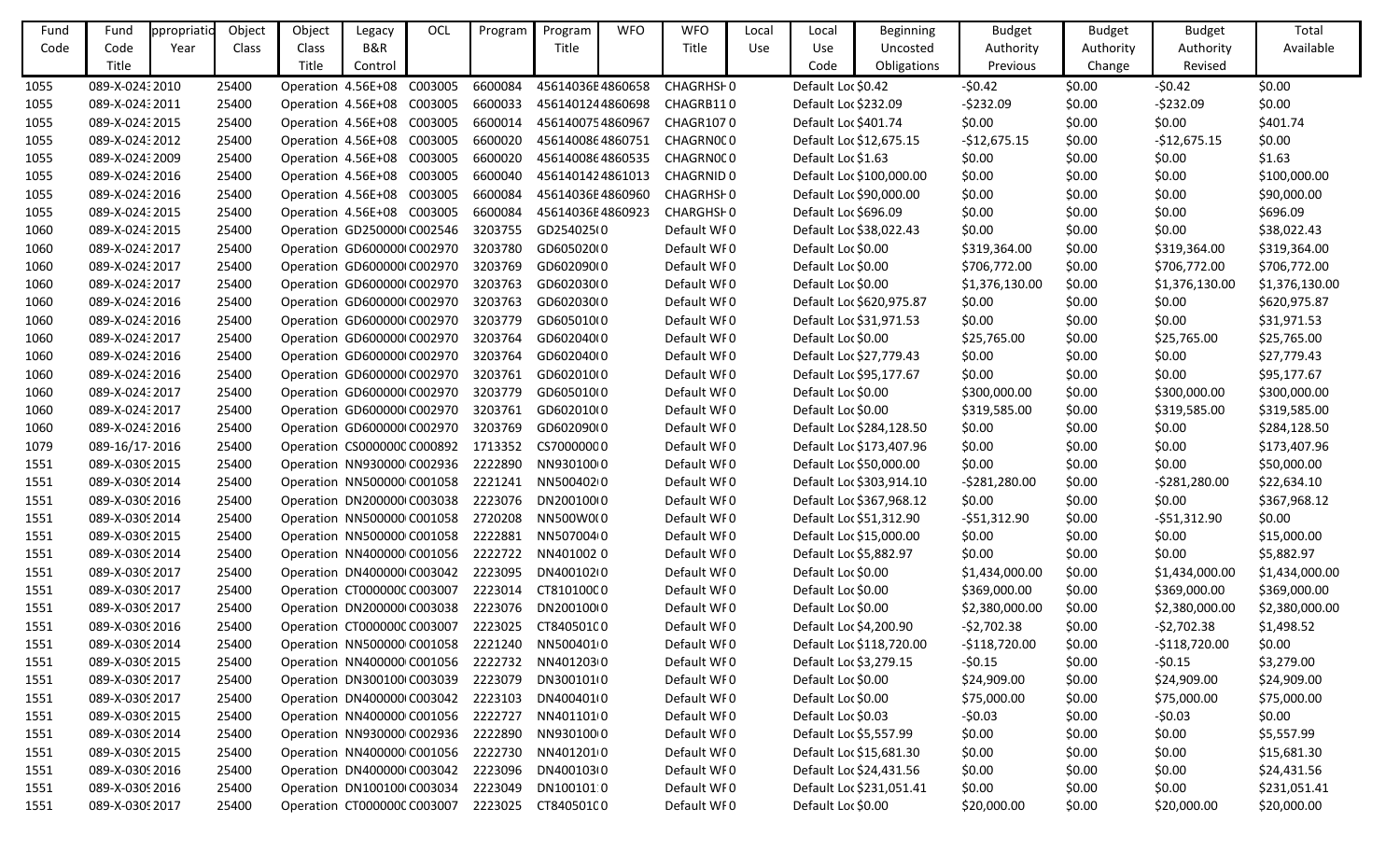| Fund | Fund            | ppropriatic | Object | Object                             | Legacy                             | OCL | Program | Program    | <b>WFO</b> | <b>WFO</b>  | Local      | Local               | Beginning                  | <b>Budget</b>  | <b>Budget</b> | <b>Budget</b>  | Total          |
|------|-----------------|-------------|--------|------------------------------------|------------------------------------|-----|---------|------------|------------|-------------|------------|---------------------|----------------------------|----------------|---------------|----------------|----------------|
| Code | Code            | Year        | Class  | Class                              | B&R                                |     |         | Title      |            | Title       | <b>Use</b> | Use                 | Uncosted                   | Authority      | Authority     | Authority      | Available      |
|      | Title           |             |        | Title                              | Control                            |     |         |            |            |             |            | Code                | Obligations                | Previous       | Change        | Revised        |                |
| 1551 | 089-X-0309 2017 |             | 25400  |                                    | Operation CT0000000 C003007        |     | 2223020 | CT84010000 |            | Default WF0 |            | Default Loc \$0.00  |                            | \$3,010,000.00 | \$0.00        | \$3,010,000.00 | \$3,010,000.00 |
| 1551 | 089-X-0309 2015 |             | 25400  |                                    | Operation NN400000 C001056         |     | 2222717 | NN4009010  |            | Default WF0 |            |                     | Default Loc \$90,568.64    | \$0.00         | \$0.00        | \$0.00         | \$90,568.64    |
| 1551 | 089-X-0309 2016 |             | 25400  |                                    | Operation DN400000 C003042         |     | 2223103 | DN400401(0 |            | Default WFO |            |                     | Default Loc \$134,656.26   | \$0.00         | \$0.00        | \$0.00         | \$134,656.26   |
| 1551 | 089-X-0309 2015 |             | 25400  |                                    | Operation NN400000 C001056         |     | 2222718 | NN4009020  |            | Default WF0 |            |                     | Default Loc \$115,983.55   | \$0.00         | \$0.00        | \$0.00         | \$115,983.55   |
| 1551 | 089-X-0309 2016 |             | 25400  |                                    | Operation CT0000000 C003007        |     | 2223014 | CT81010000 |            | Default WF0 |            |                     | Default Loc \$55,526.01    | \$0.00         | \$0.00        | \$0.00         | \$55,526.01    |
| 1551 | 089-X-0309 2015 |             | 25400  |                                    | Operation NN500000 C001058         |     | 2221235 | NN5002020  |            | Default WI0 |            |                     | Default Loc \$612,798.16   | \$685,270.00   | \$0.00        | \$685,270.00   | \$1,298,068.16 |
| 1551 | 089-X-0309 2015 |             | 25400  |                                    | Operation NN500000 C001058         |     | 2221241 | NN50040200 |            | Default WF0 |            | Default Loc \$29.25 |                            | \$0.00         | \$0.00        | \$0.00         | \$29.25        |
| 1551 | 089-X-0309 2016 |             | 25400  |                                    | Operation CT000000C C003007        |     | 2223023 | CT84040100 |            | Default WFO |            |                     | Default Loc \$101,821.47   | \$0.00         | \$0.00        | \$0.00         | \$101,821.47   |
| 1551 | 089-X-0309 2017 |             | 25400  |                                    | Operation DN100100 C003034         |     | 2223049 | DN1001010  |            | Default WF0 |            | Default Loc \$0.00  |                            | \$140,000.00   | \$0.00        | \$140,000.00   | \$140,000.00   |
| 1551 | 089-X-0309 2017 |             | 25400  |                                    | Operation DN100500 C003088         |     | 2223152 | DN100501(0 |            | Default WF0 |            | Default Loc \$0.00  |                            | \$26,625.14    | \$0.00        | \$26,625.14    | \$26,625.14    |
| 1551 | 089-X-0309 2017 |             | 25400  |                                    | Operation DN400000 C003042         |     | 2223094 | DN400101(0 |            | Default WFO |            | Default Loc \$0.00  |                            | \$1,246,168.88 | \$0.00        | \$1,246,168.88 | \$1,246,168.88 |
| 1551 | 089-X-0309 2014 |             | 25400  |                                    | Operation NN500000 C001058         |     | 2222878 | NN5070010  |            | Default WF0 |            |                     | Default Loc \$12,375.31    | $-$13,524.04$  | \$0.00        | $-$13,524.04$  | $-$1,148.73$   |
| 1551 | 089-X-0309 2016 |             | 25400  |                                    | Operation DN400000 C003042         |     | 2223094 | DN400101(0 |            | Default WFO |            |                     | Default Loc \$333,801.45   | \$0.00         | \$0.00        | \$0.00         | \$333,801.45   |
| 1551 | 089-X-0309 2015 |             | 25400  |                                    | Operation NN400000 C001056         |     | 2222719 | NN4009030  |            | Default WF0 |            |                     | Default Loc \$28,488.59    | $-$18,567.31$  | \$0.00        | $-$18,567.31$  | \$9,921.28     |
| 1551 | 089-X-0309 2016 |             | 25400  |                                    | Operation DN400000 C003042         |     | 2223105 | DN400403(0 |            | Default WF0 |            |                     | Default Loc \$131,792.22   | \$0.00         | \$0.00        | \$0.00         | \$131,792.22   |
| 1551 | 089-X-0309 2015 |             | 25400  |                                    | Operation NN500000 C001058         |     | 2221243 | NN5005010  |            | Default WFO |            |                     | Default Loc \$234,731.14   | \$0.00         | \$0.00        | \$0.00         | \$234,731.14   |
| 1551 | 089-X-0309 2015 |             | 25400  |                                    | Operation NN400000 C001056         |     | 2222728 | NN4011020  |            | Default WF0 |            |                     | Default Loc \$12,700.54    | \$0.00         | \$0.00        | \$0.00         | \$12,700.54    |
| 1551 | 089-X-0309 2016 |             | 25400  |                                    | Operation DN400000 C003042         |     | 2223095 | DN400102(0 |            | Default WF0 |            |                     | Default Loc \$543,679.17   | $-52,196.00$   | \$0.00        | $-52,196.00$   | \$541,483.17   |
| 1551 | 089-X-0309 2015 |             | 25400  |                                    | Operation NN500000 C001058         |     | 2221234 | NN5002010  |            | Default WFO |            |                     | Default Loc \$1,170,606.82 | $-5685,270.00$ | \$0.00        | $-5685,270.00$ | \$485,336.82   |
| 1551 | 089-X-0309 2016 |             | 25400  |                                    | Operation DN400000 C003042         |     | 2223101 | DN400301(0 |            | Default WF0 |            |                     | Default Loc \$18,664.46    | \$0.00         | \$0.00        | \$0.00         | \$18,664.46    |
| 1551 | 089-X-0309 2016 |             | 25400  |                                    | Operation DN100100 C003034         |     | 2223053 | DN100102 0 |            | Default WF0 |            |                     | Default Loc \$704,027.86   | \$0.00         | \$0.00        | \$0.00         | \$704,027.86   |
| 1551 | 089-X-0309 2017 |             | 25400  |                                    | Operation DN300100 C003039         |     | 2223080 | DN300102(0 |            | Default WI0 |            | Default Loc \$0.00  |                            | \$30,000.00    | \$0.00        | \$30,000.00    | \$30,000.00    |
| 1551 | 089-X-0309 2015 |             | 25400  |                                    | Operation NN200000 C001052         |     | 2221132 | NN20010000 |            | Default WF0 |            |                     | Default Loc \$40,296.10    | \$0.00         | \$0.00        | \$0.00         | \$40,296.10    |
| 1551 | 089-X-0309 2015 |             | 25400  |                                    | Operation NN910000 C002938         |     | 2222883 | NN91000000 |            | Default WFO |            |                     | Default Loc \$4,283.61     | \$0.00         | \$0.00        | \$0.00         | \$4,283.61     |
| 1551 | 089-X-0309 2013 |             | 25400  |                                    | Operation NN500000 C001058         |     | 2222811 | NN5003040  |            | Default WF0 |            |                     | Default Loc \$2,868.79     | \$0.00         | \$0.00        | \$0.00         | \$2,868.79     |
| 1551 | 089-X-0309 2016 |             | 25400  |                                    | Operation DN100300 C003036         |     | 2223063 | DN1003010  |            | Default WF0 |            |                     | Default Loc \$40,000.00    | \$0.00         | \$0.00        | \$0.00         | \$40,000.00    |
| 1551 | 089-X-0309 2015 |             | 25400  |                                    | Operation NN500000 C001058         |     | 2221240 | NN5004010  |            | Default WFO |            |                     | Default Loc \$153,515.04   | $-$120,000.00$ | \$0.00        | $-$120,000.00$ | \$33,515.04    |
| 1551 | 089-X-0309 2014 |             | 25400  |                                    | Operation NN500000 C001058         |     | 2221235 | NN5002020  |            | Default WI0 |            |                     | Default Loc \$1,797,650.48 | $-5666,770.00$ | \$0.00        | $-5666,770.00$ | \$1,130,880.48 |
| 1551 | 089-X-0309 2015 |             | 25400  | Operation NN400000 C001056 2222733 |                                    |     |         | NN4012040  |            | Default WF0 |            |                     | Default Loc \$91,216.46    | \$0.00         | \$0.00        | \$0.00         | \$91,216.46    |
| 1551 | 089-X-0309 2014 |             | 25400  |                                    | Operation NN500000 C001058         |     | 2221249 | NN5006010  |            | Default WFO |            | Default Loc \$4.97  |                            | $-54.97$       | \$0.00        | $-54.97$       | \$0.00         |
| 1551 | 089-X-0309 2016 |             | 25400  |                                    | Operation CT000000CC003007         |     | 2223020 | CT84010000 |            | Default WF0 |            |                     | Default Loc \$75,498.15    | \$0.00         | \$0.00        | \$0.00         | \$75,498.15    |
| 1551 | 089-X-0309 2017 |             | 25400  |                                    | Operation DN400000 C003042         |     | 2223106 | DN400404(0 |            | Default WFO |            | Default Loc \$0.00  |                            | \$3,114.30     | \$0.00        | \$3,114.30     | \$3,114.30     |
| 1551 | 089-X-0309 2017 |             | 25400  |                                    | Operation DN400000 C003042         |     | 2223096 | DN400103(0 |            | Default WF0 |            | Default Loc \$0.00  |                            | \$585,000.00   | \$0.00        | \$585,000.00   | \$585,000.00   |
| 1551 | 089-X-0309 2017 |             | 25400  |                                    | Operation DN400000 C003042         |     | 2223102 | DN400302(0 |            | Default WF0 |            | Default Loc \$0.00  |                            | \$536,000.00   | \$0.00        | \$536,000.00   | \$536,000.00   |
| 1551 | 089-X-0309 2017 |             | 25400  |                                    | Operation DN200000 C003038         |     | 2223154 | DN20060000 |            | Default WF0 |            | Default Loc \$0.00  |                            | \$736,400.00   | \$0.00        | \$736,400.00   | \$736,400.00   |
| 1551 | 089-X-0309 2014 |             | 25400  |                                    | Operation NN500000 C001058         |     | 2222881 | NN5070040  |            | Default WFO |            |                     | Default Loc \$27,382.94    | \$0.00         | \$0.00        | \$0.00         | \$27,382.94    |
| 1551 | 089-X-0309 2016 |             | 25400  |                                    | Operation DN400000 C003042         |     | 2223102 | DN400302(0 |            | Default WFO |            |                     | Default Loc \$119,435.40   | \$0.00         | \$0.00        | \$0.00         | \$119,435.40   |
| 1551 | 089-X-0309 2014 |             | 25400  |                                    | Operation NN500000 C001058         |     | 2221231 | NN5001010  |            | Default WFO |            |                     | Default Loc \$3,898.41     | \$0.00         | \$0.00        | \$0.00         | \$3,898.41     |
| 1551 | 089-X-0309 2017 |             | 25400  |                                    | Operation CT000000CC003007         |     | 2223023 | CT84040100 |            | Default WF0 |            | Default Loc \$0.00  |                            | \$239,000.00   | \$0.00        | \$239,000.00   | \$239,000.00   |
| 1551 | 089-X-0309 2017 |             | 25400  |                                    | Operation DN100300 C003036         |     | 2223063 | DN100301 0 |            | Default WF0 |            | Default Loc \$0.00  |                            | \$400,000.00   | \$0.00        | \$400,000.00   | \$400,000.00   |
| 1551 | 089-X-0309 2013 |             | 25400  |                                    | Operation NN500000 C001058 2221234 |     |         | NN5002010  |            | Default WF0 |            |                     | Default Loc \$109,686.53   | $-$17,803.25$  | \$0.00        | $-$17,803.25$  | \$91,883.28    |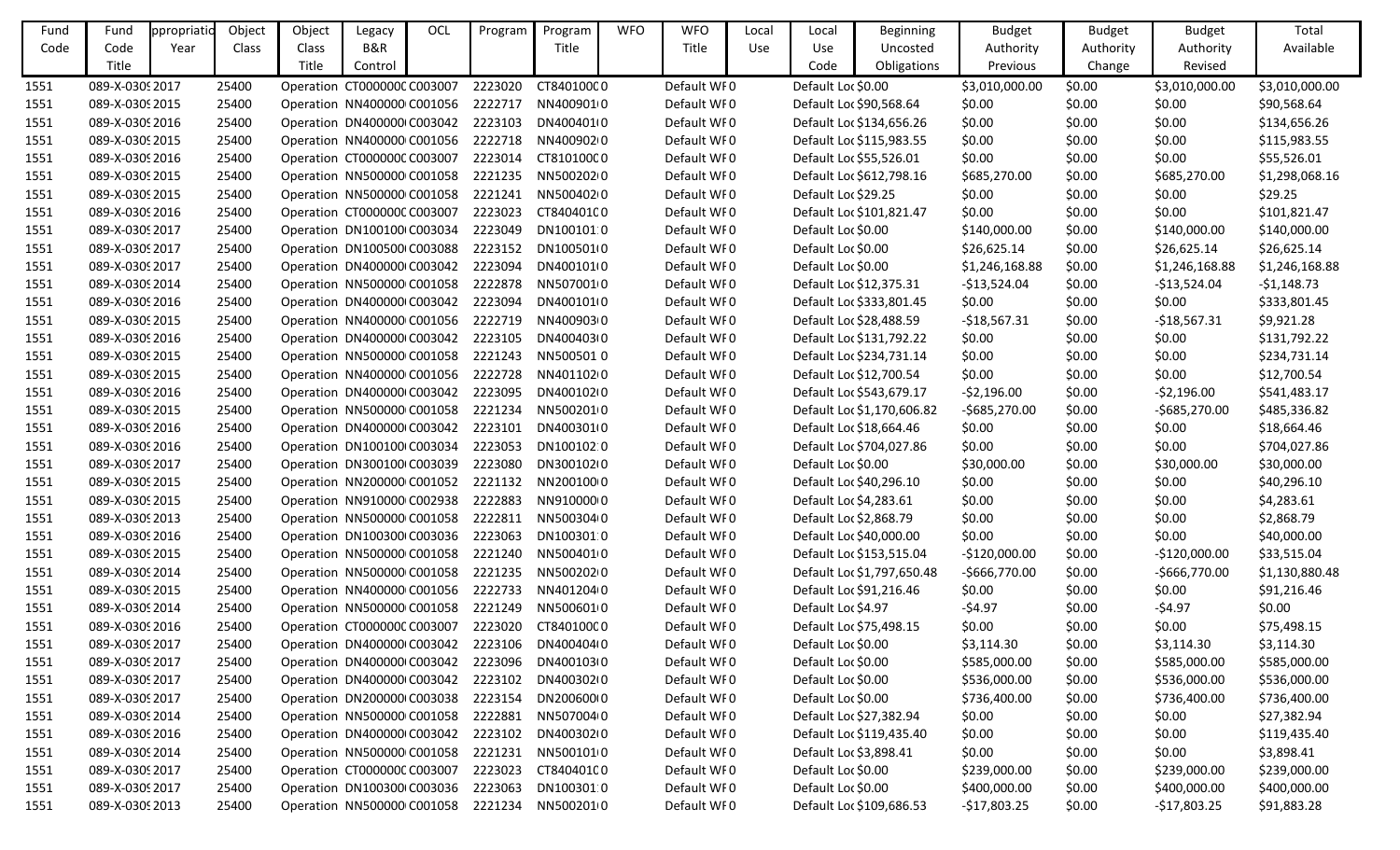| Fund | Fund            | ppropriatic | Object | Object                              | Legacy  | OCL | Program | Program    | <b>WFO</b> | <b>WFO</b>       | Local | Local               | <b>Beginning</b>           | <b>Budget</b>  | <b>Budget</b> | <b>Budget</b>  | Total          |
|------|-----------------|-------------|--------|-------------------------------------|---------|-----|---------|------------|------------|------------------|-------|---------------------|----------------------------|----------------|---------------|----------------|----------------|
| Code | Code            | Year        | Class  | Class                               | B&R     |     |         | Title      |            | Title            | Use   | Use                 | Uncosted                   | Authority      | Authority     | Authority      | Available      |
|      | Title           |             |        | Title                               | Control |     |         |            |            |                  |       | Code                | Obligations                | Previous       | Change        | Revised        |                |
| 1551 | 089-X-0309 2016 |             | 25400  | Operation DN300100 C003039          |         |     | 2223079 | DN300101(0 |            | Default WF0      |       |                     | Default Loc \$130,977.11   | \$0.00         | \$0.00        | \$0.00         | \$130,977.11   |
| 1551 | 089-X-0309 2015 |             | 25400  | Operation NN500000 C001058          |         |     | 2222878 | NN5070010  |            | Default WF0      |       |                     | Default Loc \$1,148.73     | \$0.00         | \$0.00        | \$0.00         | \$1,148.73     |
| 1551 | 089-X-0309 2013 |             | 25400  | Operation NN400000 C001056          |         |     | 2222721 | NN4010010  |            | Default WF0      |       |                     | Default Loc \$7,926.55     | \$0.00         | \$0.00        | \$0.00         | \$7,926.55     |
| 1551 | 089-X-0309 2013 |             | 25400  | Operation NN500000 C001058          |         |     | 2221240 | NN5004010  |            | Default WF0      |       |                     | Default Loc \$240,667.55   | \$0.00         | \$0.00        | \$0.00         | \$240,667.55   |
| 1551 | 089-X-0309 2015 |             | 25400  | Operation NN500000 C001058          |         |     | 2222810 | NN5002040  |            | Default WI0      |       |                     | Default Loc \$80,517.16    | \$0.00         | \$0.00        | \$0.00         | \$80,517.16    |
| 1557 | 089-X-0309 2012 |             | 25400  | Operation NN500000 C001058          |         |     | 2222290 | NN5010000  |            | Default WF0      |       |                     | Default Loc \$50,324.10    | \$0.00         | \$0.00        | \$0.00         | \$50,324.10    |
| 1650 | 089-X-03132010  |             | 25400  | Operation PS0000000 C001075         |         |     | 2221514 | PS02021320 |            | Default WF0      |       |                     | Default Loc \$38,795.51    | \$0.00         | \$0.00        | \$0.00         | \$38,795.51    |
| 1689 | 089-14/15-2014  |             | 25400  | Operation PS0000000 C001075         |         |     | 2222565 | PS02022000 |            | Default WF0      |       |                     | Default Loc \$2,019.15     | \$0.00         | \$0.00        | \$0.00         | \$2,019.15     |
| 1751 | 089-X-0315 2015 |             | 25400  | Operation EZ5000000 C002226         |         |     | 1110981 | EZ50123000 |            | Default WF0      |       | Default Loc \$47.62 |                            | \$0.00         | \$0.00        | \$0.00         | \$47.62        |
| 1751 | 089-X-0315 2013 |             | 25400  | Operation EZ5000000 C002226         |         |     | 1110981 | EZ50123000 |            | Default WF0      |       |                     | Default Loc \$522,109.05   | \$0.00         | \$0.00        | \$0.00         | \$522,109.05   |
| 2300 | 089-X-418(2016  |             | 25400  | Operation ST0000000 C001087         |         |     | 2924306 | ST60010310 |            | Default WF0      |       |                     | Default Loc \$2,217,227.76 | \$358,007.38   | \$0.00        | \$358,007.38   | \$2,575,235.14 |
| 2300 | 089-X-418(2015  |             | 25400  | Operation ST0000000 C001087         |         |     | 2924306 | ST60010310 |            | Default WF0      |       | Default Loc \$0.00  |                            | \$190,243.59   | \$0.00        | \$190,243.59   | \$190,243.59   |
| 2300 | 089-X-418(2017  |             | 25400  | Operation ST0000000 C001087         |         |     | 2924306 | ST60010310 |            | Default WF0      |       | Default Loc \$0.00  |                            | \$2,060,000.00 | \$0.00        | \$2,060,000.00 | \$2,060,000.00 |
| 2300 | 089-X-418(2015  |             | 25400  | Operation ST0000000 C001087         |         |     | 2924281 | ST60010340 |            | Default WF0      |       |                     | Default Loc \$49,875.62    | \$0.00         | \$0.00        | \$0.00         | \$49,875.62    |
| 2300 | 089-X-418(2014  |             | 25400  | Operation ST0000000 C001087         |         |     | 2924306 | ST60010310 |            | Default WF0      |       | Default Loc \$0.00  |                            | \$212,749.03   | \$0.00        | \$212,749.03   | \$212,749.03   |
| 2300 | 089-X-418(2016  |             | 25400  | Operation ST0000000 C001087         |         |     | 2924424 | ST50010400 |            | Default WI0      |       | Default Loc \$0.00  |                            | \$100,000.00   | \$0.00        | \$100,000.00   | \$100,000.00   |
| 2300 | 089-X-418(2014  |             | 32003  | Accelerato ST0000000 C001087        |         |     | 2924281 | ST60010340 |            | Default WF485395 |       | <b>CHAIP</b>        | \$378,714.95               | \$0.00         | \$0.00        | \$0.00         | \$378,714.95   |
| 2300 | 089-X-418(2015  |             | 32003  | Accelerato ST0000000 C001087        |         |     | 2924281 | ST60010340 |            | Default WF485395 |       | <b>CHAIP</b>        | \$152,000.00               | \$0.00         | \$0.00        | \$0.00         | \$152,000.00   |
| 2300 | 089-X-418(2014  |             | 25400  | Operation ST0000000 C001087         |         |     | 2720714 | ST50010200 |            | Default WF0      |       |                     | Default Loc \$506,852.52   | \$0.00         | \$0.00        | \$0.00         | \$506,852.52   |
| 2300 | 089-X-418(2015  |             | 25400  | Operation ST0000000 C001087         |         |     | 2720715 | ST50010300 |            | Default WF0      |       |                     | Default Loc \$11,925.21    | \$0.00         | \$0.00        | \$0.00         | \$11,925.21    |
| 2300 | 089-X-418(2016  |             | 25400  | Operation ST0000000 C001087         |         |     | 2720718 | ST60010200 |            | Default WI0      |       |                     | Default Loc \$234,931.66   | \$140,000.00   | \$0.00        | \$140,000.00   | \$374,931.66   |
| 2300 | 089-X-418(2016  |             | 25400  | Operation ST0000000 C001087         |         |     | 2924280 | ST60010320 |            | Default WI0      |       |                     | Default Loc \$1,427,585.71 | \$614,636.14   | \$0.00        | \$614,636.14   | \$2,042,221.85 |
| 2300 | 089-X-418(2016  |             | 25400  | Operation ST0000000 C001087         |         |     | 2720716 | ST50020000 |            | Default WF0      |       |                     | Default Loc \$147,084.32   | \$0.00         | \$0.00        | \$0.00         | \$147,084.32   |
| 2300 | 089-X-418(2017  |             | 25400  | Operation ST0000000 C001087         |         |     | 2720715 | ST50010300 |            | Default WF0      |       | Default Loc \$0.00  |                            | \$425,000.00   | \$0.00        | \$425,000.00   | \$425,000.00   |
| 2300 | 089-X-418(2017  |             | 25400  | Operation ST0000000 C001087         |         |     | 2924280 | ST60010320 |            | Default WF0      |       | Default Loc \$0.00  |                            | \$1,496,363.86 | \$0.00        | \$1,496,363.86 | \$1,496,363.86 |
| 2300 | 089-X-418(2017  |             | 25400  | Operation ST0000000 C001087         |         |     | 2720718 | ST60010200 |            | Default WI0      |       | Default Loc \$0.00  |                            | \$416,000.00   | \$0.00        | \$416,000.00   | \$416,000.00   |
| 2300 | 089-X-418(2016  |             | 25400  | Operation ST0000000 C001087         |         |     | 2720715 | ST50010300 |            | Default WF0      |       |                     | Default Loc \$220,833.12   | \$185,000.00   | \$0.00        | \$185,000.00   | \$405,833.12   |
| 2300 | 089-X-418(2016  |             | 25400  | Operation ST0000000 C001087         |         |     | 2924282 | ST60010360 |            | Default WF0      |       |                     | Default Loc \$20,289.84    | \$0.00         | \$0.00        | \$0.00         | \$20,289.84    |
| 2300 | 089-X-418(2014  |             | 25400  | Operation ST0000000 C001087 2924424 |         |     |         | ST50010400 |            | Default WF0      |       |                     | Default Loc \$107,238.58   | \$0.00         | \$0.00        | \$0.00         | \$107,238.58   |
| 2300 | 089-X-418(2017  |             | 25400  | Operation ST0000000 C001087         |         |     | 2924281 | ST60010340 |            | Default WF0      |       | Default Loc \$0.00  |                            | \$611,000.00   | \$0.00        | \$611,000.00   | \$611,000.00   |
| 5300 | 089-X-03182015  |             | 25400  | Operation TE1400000 C002801         |         |     | 3123795 | TE14000000 |            | Default WI0      |       | Default Loc \$56.79 |                            | \$0.00         | \$0.00        | \$0.00         | \$56.79        |
| 5300 | 089-X-03182017  |             | 25400  | Operation TE1100000 C002798         |         |     | 3123802 | TE11040000 |            | Default WF0      |       | Default Loc \$0.00  |                            | \$25,000.00    | \$0.00        | \$25,000.00    | \$25,000.00    |
| 5300 | 089-X-03182017  |             | 25400  | Operation TE1100000 C002798         |         |     | 3123816 | TE11040100 |            | Default WF0      |       | Default Loc \$0.00  |                            | \$37,735.00    | \$0.00        | \$37,735.00    | \$37,735.00    |
| 5300 | 089-X-03182016  |             | 25400  | Operation TE1200000 C002799         |         |     | 3123809 | TE12030000 |            | Default WF0      |       |                     | Default Loc \$276.08       | $-5124.89$     | \$0.00        | $-$124.89$     | \$151.19       |
| 5300 | 089-X-03182014  |             | 25400  | Operation TE1200000 C002799         |         |     | 3123792 | TE12010000 |            | Default WF0      |       |                     | Default Loc \$31,959.55    | \$0.00         | \$0.00        | \$0.00         | \$31,959.55    |
| 5300 | 089-X-031 {2016 |             | 25400  | Operation TE1300000 C002800         |         |     | 3123815 | TE13050000 |            | Default WI0      |       |                     | Default Loc \$49,649.35    | \$0.00         | \$0.00        | \$0.00         | \$49,649.35    |
| 5300 | 089-X-03182016  |             | 25400  | Operation TE1300000 C002800         |         |     | 3123803 | TE13010000 |            | Default WF0      |       |                     | Default Loc \$32,823.22    | -\$58.76       | \$0.00        | $-$ \$58.76    | \$32,764.46    |
| 5300 | 089-X-03182017  |             | 25400  | Operation TE1400000 C002801         |         |     | 3123795 | TE14000000 |            | Default WF0      |       | Default Loc \$0.00  |                            | \$7,500.00     | \$0.00        | \$7,500.00     | \$7,500.00     |
| 5300 | 089-X-03182015  |             | 25400  | Operation TE1200000 C002799         |         |     | 3123792 | TE12010000 |            | Default WI0      |       |                     | Default Loc \$26,357.24    | \$0.00         | \$0.00        | \$0.00         | \$26,357.24    |
| 5300 | 089-X-03182016  |             | 25400  | Operation TE1100000 C002798         |         |     | 3123785 | TE11030000 |            | Default WF0      |       |                     | Default Loc \$67,432.00    | \$0.00         | \$0.00        | \$0.00         | \$67,432.00    |
| 5300 | 089-X-03182017  |             | 25400  | Operation TE1300000 C002800         |         |     | 3123803 | TE13010000 |            | Default WF0      |       | Default Loc \$0.00  |                            | \$32,865.00    | \$0.00        | \$32,865.00    | \$32,865.00    |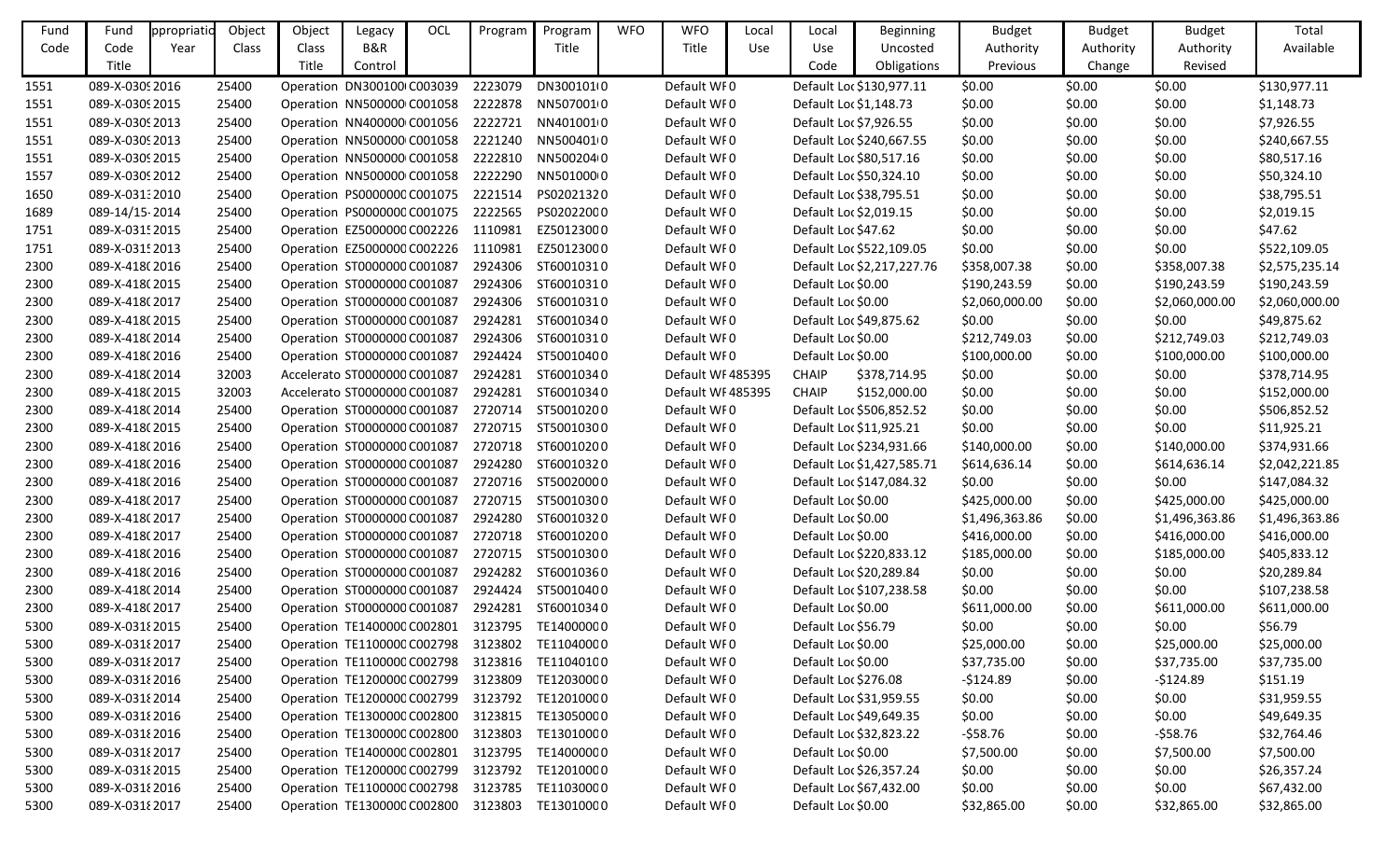| Fund | Fund            | ppropriatic | Object | Object | Legacy                              | OCL | Program | Program    | <b>WFO</b> | <b>WFO</b>        | Local      | Local                | Beginning                  | <b>Budget</b> | <b>Budget</b> | <b>Budget</b> | Total          |
|------|-----------------|-------------|--------|--------|-------------------------------------|-----|---------|------------|------------|-------------------|------------|----------------------|----------------------------|---------------|---------------|---------------|----------------|
| Code | Code            | Year        | Class  | Class  | B&R                                 |     |         | Title      |            | Title             | <b>Use</b> | <b>Use</b>           | Uncosted                   | Authority     | Authority     | Authority     | Available      |
|      | Title           |             |        | Title  | Control                             |     |         |            |            |                   |            | Code                 | Obligations                | Previous      | Change        | Revised       |                |
| 5300 | 089-X-0318 2015 |             | 25400  |        | Operation TG0000000 C002803         |     | 3123806 | TG010000(0 |            | Default WF0       |            | Default Loc \$63.25  |                            | $-563.25$     | \$0.00        | $-563.25$     | \$0.00         |
| 5300 | 089-X-0318 2016 |             | 25400  |        | Operation TE1400000 C002801         |     | 3123795 | TE14000000 |            | Default WF0       |            |                      | Default Loc \$3,750.00     | \$0.00        | \$0.00        | \$0.00        | \$3,750.00     |
| 5300 | 089-X-0318 2016 |             | 25400  |        | Operation TE1200000 C002799         |     | 3123811 | TE12050000 |            | Default WF0       |            |                      | Default Loc \$83,643.81    | \$0.00        | \$0.00        | \$0.00        | \$83,643.81    |
| 5300 | 089-X-0318 2016 |             | 25400  |        | Operation TE1300000 C002800         |     | 3123804 | TE13020000 |            | Default WF0       |            |                      | Default Loc \$8,312.99     | \$0.00        | \$0.00        | \$0.00        | \$8,312.99     |
| 5300 | 089-X-03182016  |             | 25400  |        | Operation TE1200000 C002799         |     | 3123810 | TE12040000 |            | Default WF0       |            |                      | Default Loc \$2,804.90     | \$0.00        | \$0.00        | \$0.00        | \$2,804.90     |
| 5300 | 089-X-0318 2016 |             | 25400  |        | Operation TF0000000 C002802         |     | 3123796 | TF00000000 |            | Default WF0       |            |                      | Default Loc \$4,790.55     | \$0.00        | \$0.00        | \$0.00        | \$4,790.55     |
| 5300 | 089-X-031 2016  |             | 25400  |        | Operation TE1100000 C002798         |     | 3123802 | TE11040000 |            | Default WF0       |            |                      | Default Loc \$250,799.93   | \$0.00        | \$0.00        | \$0.00        | \$250,799.93   |
| 5300 | 089-X-0318 2014 |             | 25400  |        | Operation TE1100000 C002798         |     | 3123785 | TE11030000 |            | Default WF0       |            |                      | Default Loc \$8,661.50     | \$0.00        | \$0.00        | \$0.00        | \$8,661.50     |
| 5300 | 089-X-0318 2016 |             | 25400  |        | Operation TE1200000 C002799         |     | 3123792 | TE12010000 |            | Default WF0       |            |                      | Default Loc \$2,347.00     | \$0.00        | \$0.00        | \$0.00        | \$2,347.00     |
| 5300 | 089-X-0318 2017 |             | 25400  |        | Operation TE1100000 C002798         |     | 3123785 | TE11030000 |            | Default WF0       |            | Default Loc \$0.00   |                            | \$481,036.00  | \$0.00        | \$481,036.00  | \$481,036.00   |
| 5300 | 089-X-0318 2016 |             | 25400  |        | Operation TE1100000 C002798         |     | 3123789 | TE11010000 |            | Default WF0       |            |                      | Default Loc \$7,976.36     | \$0.00        | \$0.00        | \$0.00        | \$7,976.36     |
| 5300 | 089-X-0318 2015 |             | 25400  |        | Operation TE1100000 C002798         |     | 3123785 | TE11030000 |            | Default WF0       |            |                      | Default Loc \$20,611.00    | \$0.00        | \$0.00        | \$0.00        | \$20,611.00    |
| 5300 | 089-X-031 2016  |             | 25400  |        | Operation TE1200000 C002799         |     | 3123812 | TE12060000 |            | Default WF0       |            |                      | Default Loc \$45,945.00    | \$0.00        | \$0.00        | \$0.00        | \$45,945.00    |
| 5300 | 089-X-0318 2017 |             | 25400  |        | Operation TE1200000 C002799         |     | 3123811 | TE12050000 |            | Default WF0       |            | Default Loc \$0.00   |                            | \$85,000.00   | \$0.00        | \$85,000.00   | \$85,000.00    |
| 5300 | 089-X-0318 2017 |             | 25400  |        | Operation TE1200000 C002799         |     | 3123809 | TE12030000 |            | Default WF0       |            | Default Loc \$0.00   |                            | \$6,380.00    | \$0.00        | \$6,380.00    | \$6,380.00     |
| 5350 | 089-X-0319 2017 |             | 25400  |        | Operation AF580000C C000822         |     | 2720667 | AF581000C0 |            | Default WF0       |            | Default Loc \$0.00   |                            | \$800,000.00  | \$0.00        | \$800,000.00  | \$800,000.00   |
| 5350 | 089-X-0319 2017 |             | 25400  |        | Operation AF580000CC000822          |     | 2720625 | AF585500C0 |            | Default WF0       |            | Default Loc \$0.00   |                            | \$100,000.00  | \$0.00        | \$100,000.00  | \$100,000.00   |
| 5350 | 089-X-0319 2017 |             | 25400  |        | Operation RC040000CC002775          |     | 2720918 | RC04240000 |            | Default WF0       |            | Default Loc \$0.00   |                            | \$75,000.00   | \$0.00        | \$75,000.00   | \$75,000.00    |
| 5350 | 089-X-0319 2017 |             | 25400  |        | Operation AF580000CC000822          |     | 2720875 | AF583203C0 |            | Default WF0       |            | Default Loc \$0.00   |                            | \$161,000.00  | \$0.00        | \$161,000.00  | \$161,000.00   |
| 5350 | 089-X-0319 2016 |             | 25400  |        | Operation AF580000C C000822         |     | 2720874 | AF583202C0 |            | Default WF0       |            |                      | Default Loc \$95,188.31    | \$0.00        | \$0.00        | \$0.00        | \$95,188.31    |
| 5350 | 089-X-0319 2014 |             | 25400  |        | Operation AF580000C C000822         |     | 2720875 | AF583203C0 |            | Default WF 301604 |            |                      | CHNE-0301\$2,668.83        | \$0.00        | \$0.00        | \$0.00        | \$2,668.83     |
| 5350 | 089-X-0319 2017 |             | 25400  |        | Operation AF580000CC000822          |     | 2720874 | AF583202C0 |            | Default WF0       |            | Default Loc \$0.00   |                            | \$655,000.00  | \$0.00        | \$655,000.00  | \$655,000.00   |
| 5350 | 089-X-0319 2016 |             | 25400  |        | Operation AF580000CC000822          |     | 2720625 | AF585500C0 |            | Default WF0       |            |                      | Default Loc \$46,642.43    | \$0.00        | \$0.00        | \$0.00        | \$46,642.43    |
| 5350 | 089-X-0319 2016 |             | 25400  |        | Operation RC040000CC002775          |     | 2720918 | RC04240000 |            | Default WF0       |            |                      | Default Loc \$22,642.70    | \$0.00        | \$0.00        | \$0.00        | \$22,642.70    |
| 5350 | 089-X-0319 2016 |             | 25400  |        | Operation AF040000CC002768          |     | 2720880 | AF044000C0 |            | Default WF0       |            |                      | Default Loc \$5,184.83     | \$0.00        | \$0.00        | \$0.00        | \$5,184.83     |
| 5350 | 089-X-0319 2017 |             | 25400  |        | Operation AF580000C C000822         |     | 2720965 | AF586101C0 |            | Default WF0       |            | Default Loc \$0.00   |                            | \$168,000.00  | \$0.00        | \$168,000.00  | \$168,000.00   |
| 5350 | 089-X-0319 2016 |             | 25400  |        | Operation AF580000CC000822          |     | 2720667 | AF581000C0 |            | Default WF0       |            |                      | Default Loc \$168,682.35   | \$0.00        | \$0.00        | \$0.00        | \$168,682.35   |
| 5350 | 089-X-0319 2013 |             | 25400  |        | Operation NT010000(C002769          |     | 2720775 | NT010400(0 |            | Default WF0       |            |                      | Default Loc \$98,115.68    | \$0.00        | \$0.00        | \$0.00        | \$98,115.68    |
| 5350 | 089-X-0319 2016 |             | 25400  |        | Operation AF580000C C000822 2720875 |     |         | AF583203C0 |            | Default WF0       |            |                      | Default Loc \$214,496.04   | \$0.00        | \$0.00        | \$0.00        | \$214,496.04   |
| 5450 | 089-X-03212016  |             | 25400  |        | Operation GT0000000 C002910         |     | 1005613 | GT03000000 |            | Default WF0       |            |                      | Default Loc \$142,653.99   | \$0.00        | \$0.00        | \$0.00        | \$142,653.99   |
| 5450 | 089-X-03212017  |             | 25400  |        | Operation VT000000CC001096          |     | 1005556 | VT13010000 |            | Default WF0       |            | Default Loc \$0.00   |                            | \$7,401.00    | \$0.00        | \$7,401.00    | \$7,401.00     |
| 5450 | 089-X-03212015  |             | 25400  |        | Operation VT000000CC001096          |     | 1005556 | VT13010000 |            | Default WF0       |            |                      | Default Loc \$7,101.82     | \$0.00        | \$0.00        | \$0.00        | \$7,101.82     |
| 5450 | 089-X-03212016  |             | 25400  |        | Operation HT0000000 C002796         |     | 1009190 | HT010000(0 |            | Default WI0       |            |                      | Default Loc \$300,000.00   | \$0.00        | \$0.00        | \$0.00        | \$300,000.00   |
| 5450 | 089-X-03212016  |             | 25400  |        | Operation HT0000000 C002796         |     | 1009198 | HT080000(0 |            | Default WF0       |            |                      | Default Loc \$46,852.96    | \$0.00        | \$0.00        | \$0.00        | \$46,852.96    |
| 5450 | 089-X-03212016  |             | 25400  |        | Operation PG000000(C002840          |     | 1005604 | PG040000(0 |            | Default WF0       |            |                      | Default Loc \$85,000.00    | \$0.00        | \$0.00        | \$0.00        | \$85,000.00    |
| 5450 | 089-X-03212016  |             | 25400  |        | Operation SL0000000 C002911         |     | 1005616 | SL03000000 |            | Default WF0       |            | Default Loc \$0.00   |                            | \$7,158.23    | \$0.00        | \$7,158.23    | \$7,158.23     |
| 5450 | 089-X-03212017  |             | 25400  |        | Operation SL0000000 C002911         |     | 1005616 | SL03000000 |            | Default WF0       |            | Default Loc \$0.00   |                            | \$500,000.00  | \$0.00        | \$500,000.00  | \$500,000.00   |
| 5450 | 089-X-03212014  |             | 25400  |        | Operation VT000000CC001096          |     | 1004893 | VT02040000 |            | Default WF0       |            | Default Loc \$338.96 |                            | $-5338.96$    | \$0.00        | $-5338.96$    | \$0.00         |
| 5450 | 089-X-03212016  |             | 25400  |        | Operation VT000000CC001096          |     | 1005554 | VT12010000 |            | Default WF0       |            |                      | Default Loc \$1,470,704.46 | $-5220.67$    | \$0.00        | $-5220.67$    | \$1,470,483.79 |
| 5450 | 089-X-03212013  |             | 25400  |        | Operation EL1700000 C000955         |     | 1005091 | EL17080000 |            | Default WF0       |            |                      | Default Loc \$118,016.25   | \$0.00        | \$0.00        | \$0.00        | \$118,016.25   |
| 5450 | 089-X-03212016  |             | 25400  |        | Operation ED0000000 C000949         |     | 1009209 | ED270100(0 |            | Default WI0       |            | Default Loc \$0.00   |                            | \$491,168.00  | \$0.00        | \$491,168.00  | \$491,168.00   |